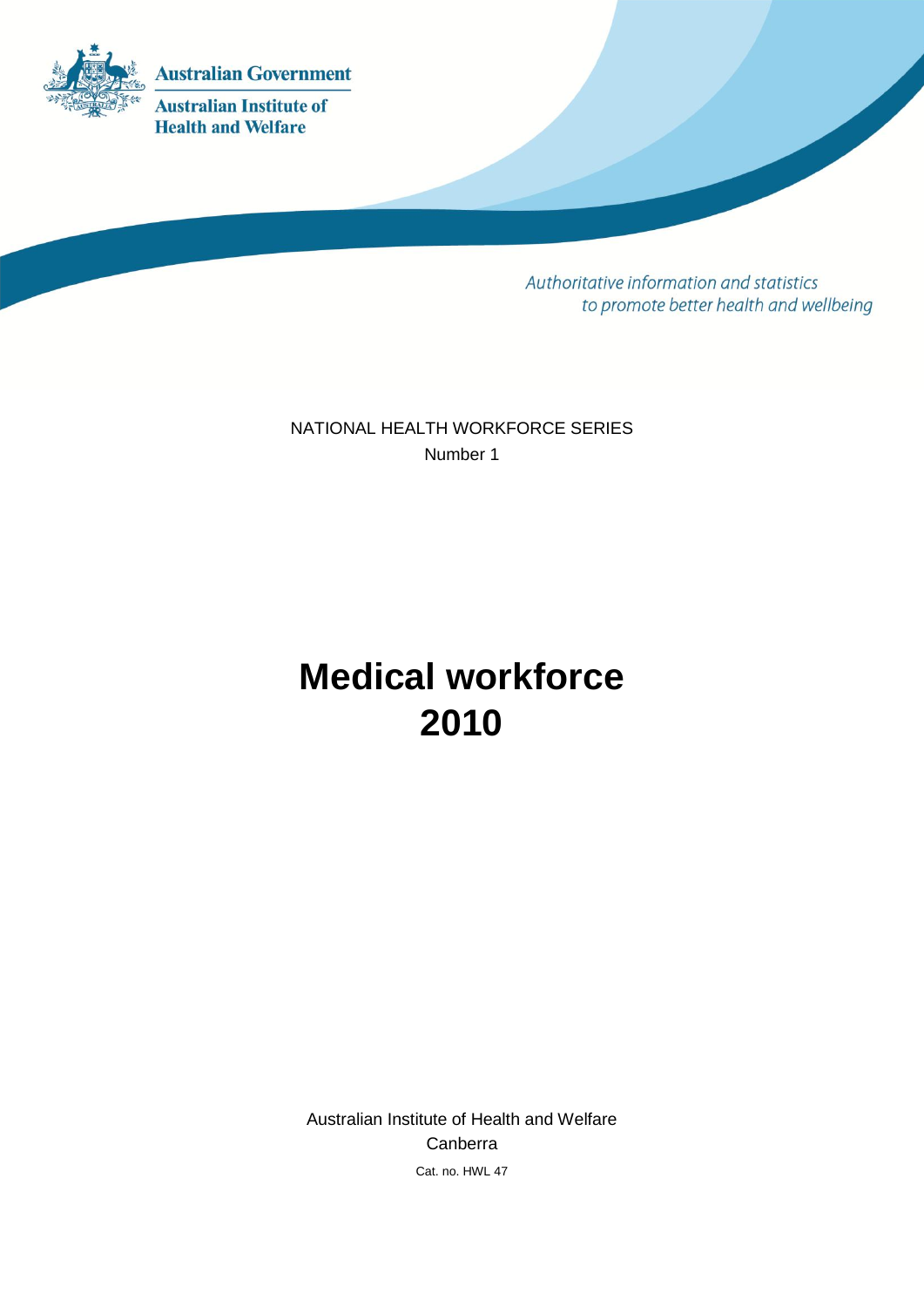**The Australian Institute of Health and Welfare is a major national agency which provides reliable, regular and relevant information and statistics on Australia's health and welfare. The Institute's mission is** *authoritative information and statistics to promote better health and wellbeing***.**

© Australian Institute of Health and Welfare 2012  $\left(\mathrm{ce}\right)$  by

This product, excluding the AIHW logo, Commonwealth Coat of Arms and any material owned by a third party or protected by a trademark, has been released under a Creative Commons BY 3.0 (CC-BY 3.0) licence. Excluded material owned by third parties may include, for example, design and layout, images obtained under licence from third parties and signatures. We have made all reasonable efforts to identify and label material owned by third parties.

You may distribute, remix and build upon this work. However, you must attribute the AIHW as the copyright holder of the work in compliance with our attribution policy available at <www.aihw.gov.au/copyright/>. The full terms and conditions of this licence are available at <http://creativecommons.org/licenses/by/3.0/au/>.

Enquiries relating to copyright should be addressed to the Head of the Communications, Media and Marketing Unit, Australian Institute of Health and Welfare, GPO Box 570, Canberra ACT 2601.

This publication is part of the Australian Institute of Health and Welfare's National health workforce series. A complete list of the Institute's publications is available from the Institute's website <www.aihw.gov.au>.

ISBN 978-1-74249-284-1

#### **Suggested citation**

Australian Institute of Health and Welfare 2012. Medical workforce 2010. National health workforce series no.1. Cat. no. HWL 47. Canberra: AIHW.

#### **Australian Institute of Health and Welfare**

Board Chair Dr Andrew Refshauge **Director** 

David Kalisch

Any enquiries about or comments on this publication should be directed to:

Communications, Media and Marketing Unit

Australian Institute of Health and Welfare GPO Box 570 Canberra ACT 2601 Tel: (02) 6244 1032 Email: info@aihw.gov.au

Published by the Australian Institute of Health and Welfare

**Please note that there is the potential for minor revisions of data in this report. Please check the online version at <www.aihw.gov.au> for any amendments.**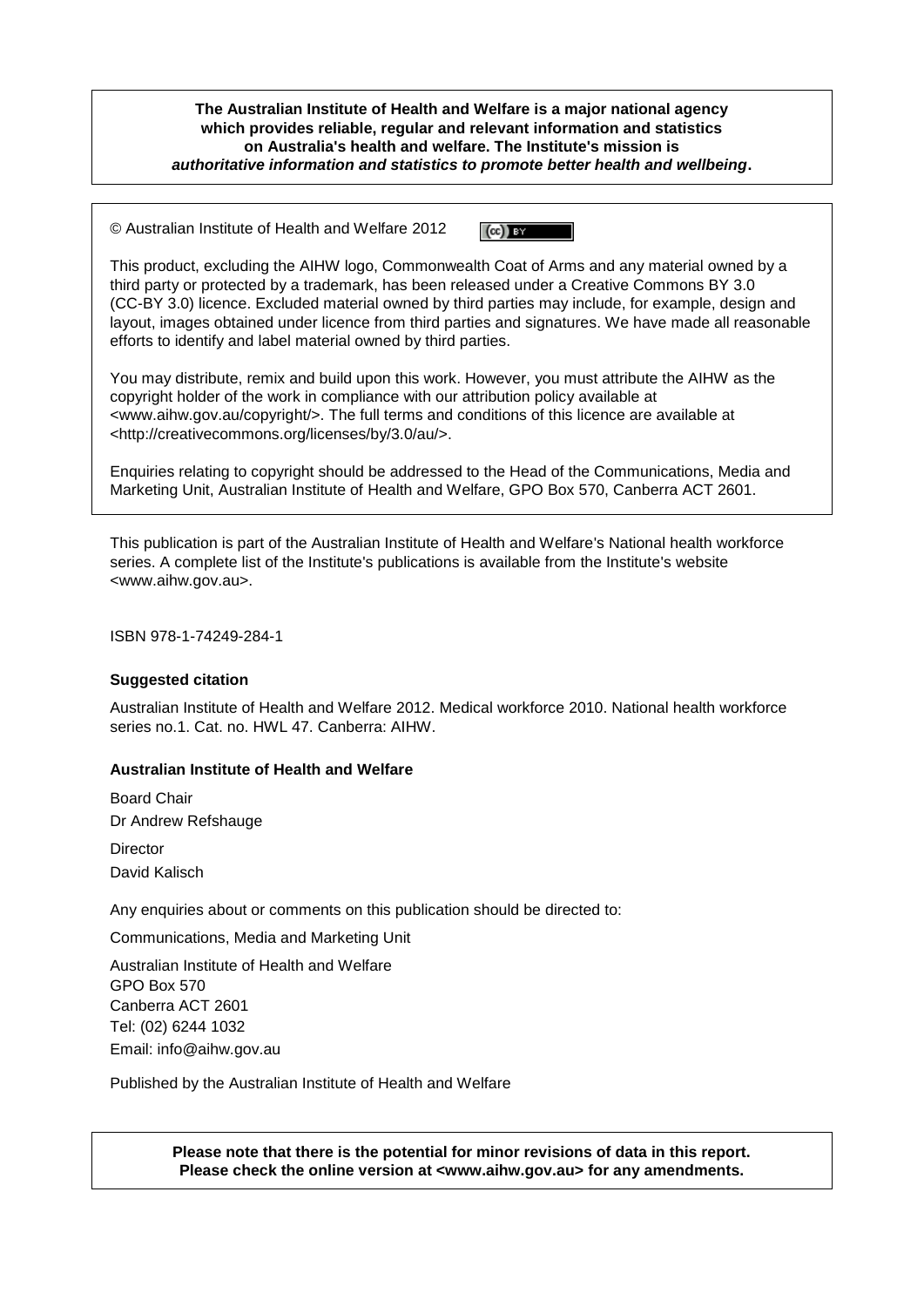# **Contents**

| 1              |                                                                                        |  |
|----------------|----------------------------------------------------------------------------------------|--|
|                |                                                                                        |  |
|                |                                                                                        |  |
|                |                                                                                        |  |
| $\overline{2}$ |                                                                                        |  |
|                |                                                                                        |  |
| 3              |                                                                                        |  |
|                |                                                                                        |  |
|                |                                                                                        |  |
|                |                                                                                        |  |
|                |                                                                                        |  |
|                |                                                                                        |  |
|                |                                                                                        |  |
| 4              |                                                                                        |  |
|                |                                                                                        |  |
|                |                                                                                        |  |
| 5              |                                                                                        |  |
|                |                                                                                        |  |
|                |                                                                                        |  |
|                | Explanatory notes on Medical Workforce 2010 data sources 32<br>Appendix A:             |  |
|                | 2010 medical practitioner registration numbers from state and territory<br>Appendix B: |  |
|                | Additional information available from the AIHW website44<br>Appendix C:                |  |
|                | Appendix D:                                                                            |  |
|                |                                                                                        |  |
|                |                                                                                        |  |
|                |                                                                                        |  |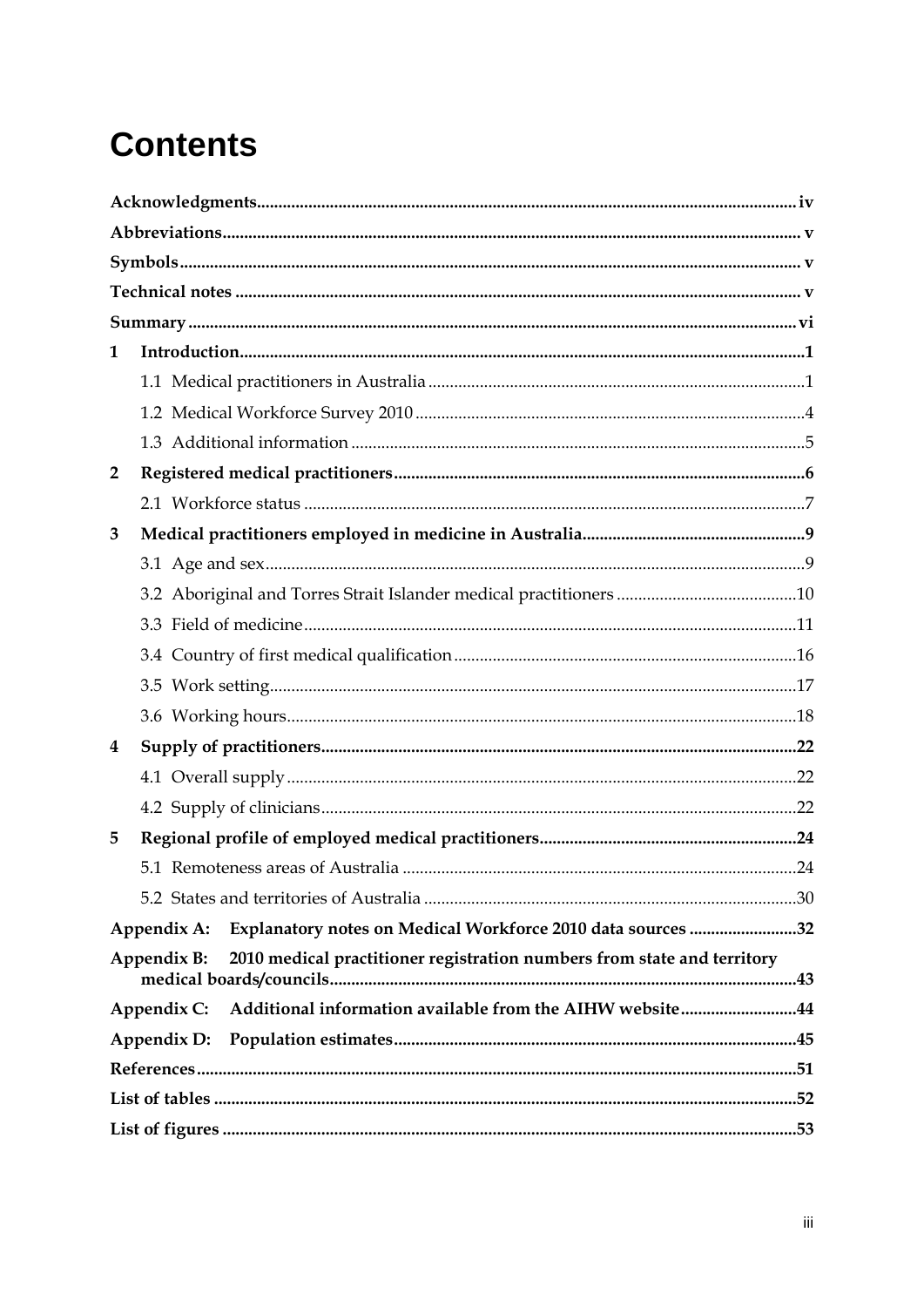# <span id="page-3-0"></span>**Acknowledgments**

This report was prepared by Janice Miller, Ian Titulaer, Stephen Dent and Vicki Bennett.

Thanks go to Australian Health Practitioner Regulation Agency and Health Workforce Australia for the collection and supply of data for review of and input into this report.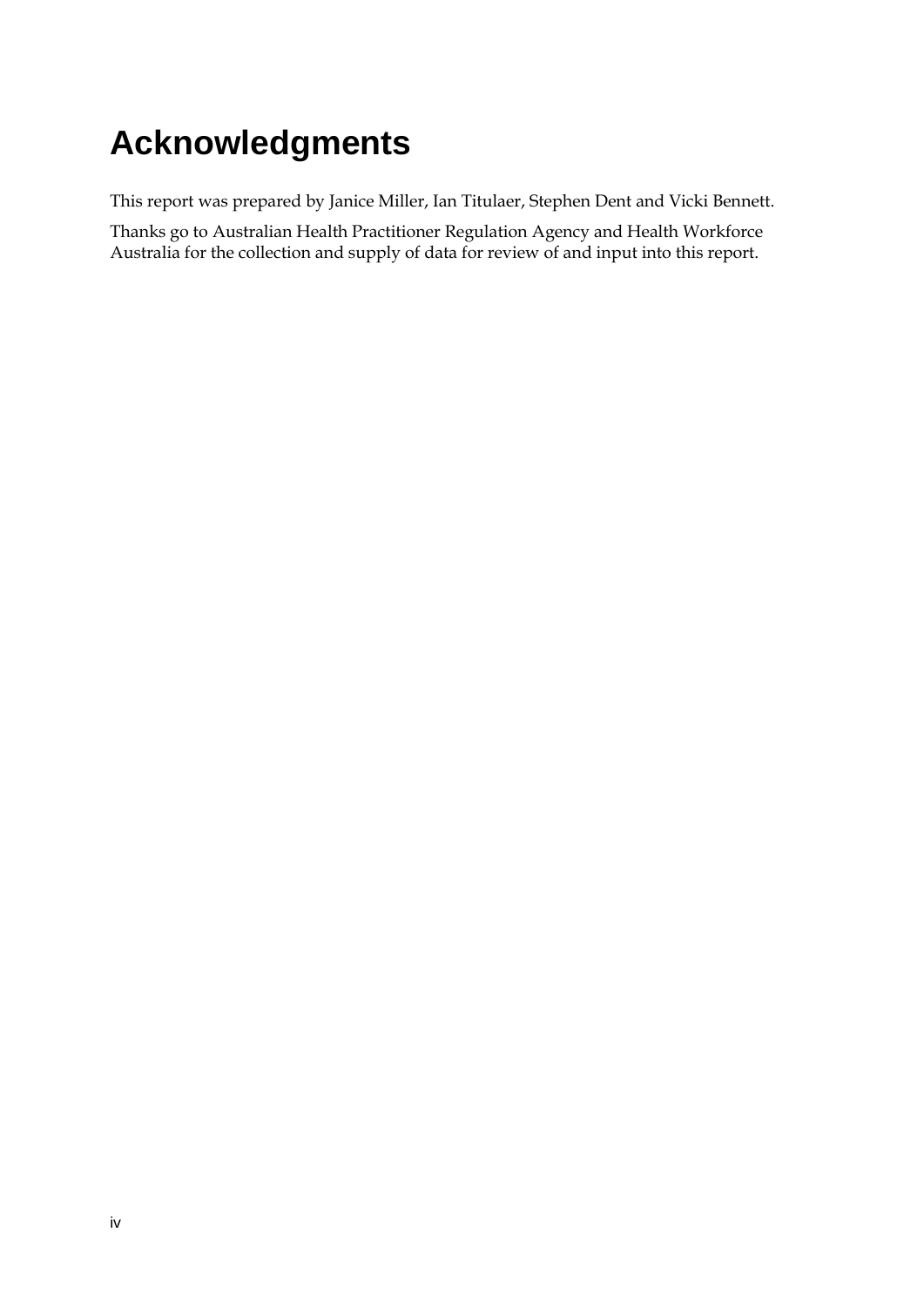# <span id="page-4-0"></span>**Abbreviations**

| ABS            | <b>Australian Bureau of Statistics</b>                          |
|----------------|-----------------------------------------------------------------|
| <b>AHMAC</b>   | Australian Health Ministers Advisory Council                    |
| <b>AHPRA</b>   | Australian Health Practitioner Regulation Agency                |
| AIHW           | Australian Institute of Health and Welfare                      |
| ASGC           | Australian Standard Geographical Classification                 |
| <b>ASGC RA</b> | Australian Standard Geographical Classification Remoteness Area |
| COAG           | <b>Council of Australian Governments</b>                        |
| <b>FTE</b>     | full-time equivalent                                            |
| <b>HWA</b>     | Health Workforce Australia                                      |
| <b>NHWDS</b>   | National Health Workforce Data Set                              |
| <b>NRAS</b>    | National Registration and Accreditation Scheme                  |
| <b>RA</b>      | Remoteness area                                                 |
|                |                                                                 |

# <span id="page-4-1"></span>**Symbols**

|           | nil or rounded to zero                                                                                       |
|-----------|--------------------------------------------------------------------------------------------------------------|
|           | negative or minus values                                                                                     |
| $\ddotsc$ | not applicable (category/data item does not apply)                                                           |
| n.p.      | not published (data cannot be released due to quality issues, confidentiality or<br>permission not granted). |

# <span id="page-4-2"></span>**Technical notes**

- 1. Numbers in tables may not sum to the totals shown due to the estimation procedure to adjust for non-response (see Appendix A). As a result, the estimated numbers of medical practitioners may be in fractions, but are rounded to whole numbers for publication.
- 2. Percentages in tables are calculated on the unrounded figures, and therefore may not sum to 100.0 due to rounding.
- 3. *Italics* within a table denote a subtotal.
- 4. Explicit references to categories of data items are in quotes.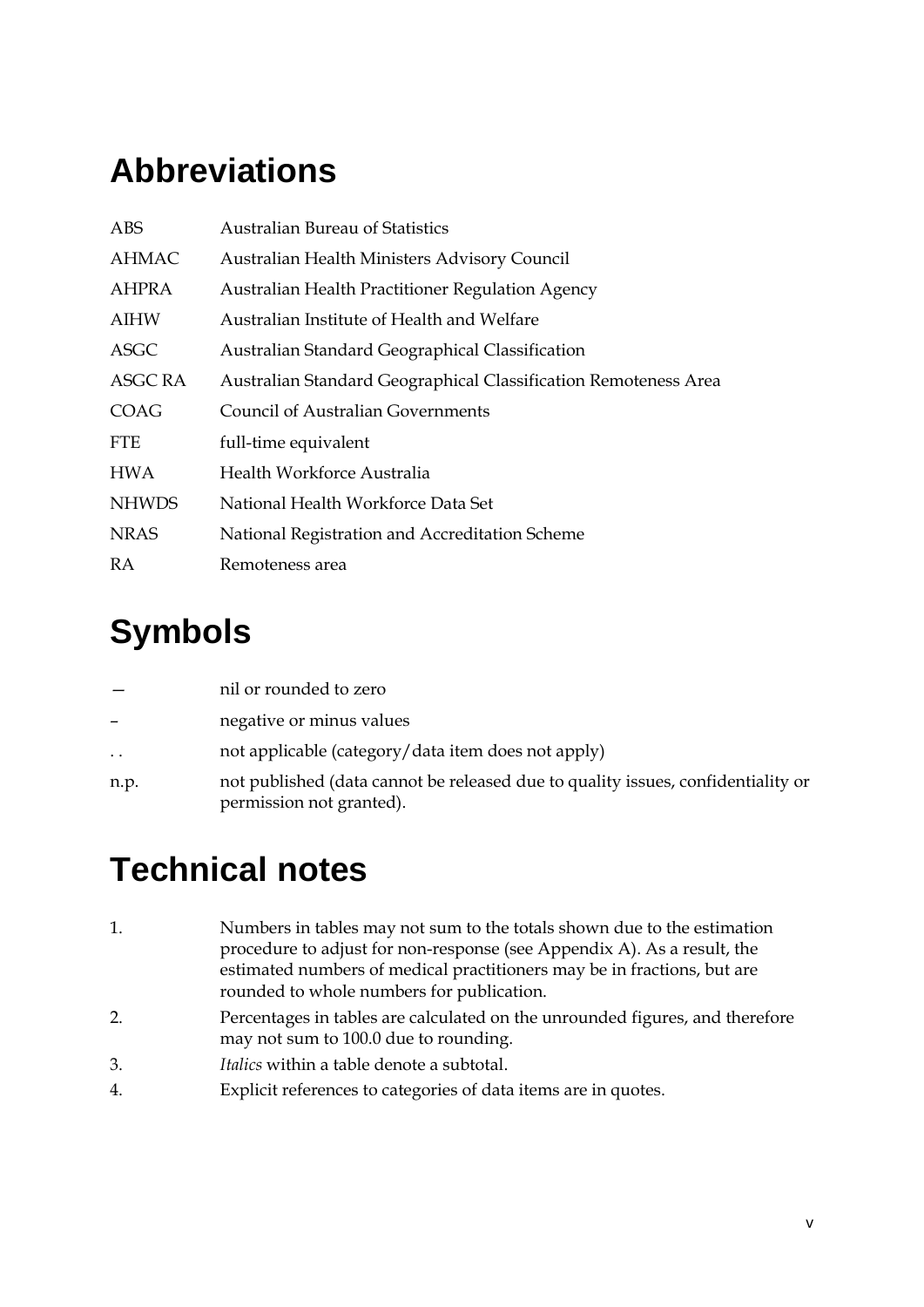# <span id="page-5-0"></span>**Summary**

This report presents information on the medical practitioner workforce, based primarily on estimates derived from the National Health Workforce Data Set: medical practitioners 2010, the first in this new series. The data set contains information on the demographic and employment characteristics of medical practitioners who were registered in Australia in 2010. Data are collected via registration forms and a survey instrument administered by the Australian Health Practitioner Regulation Agency, in conjunction with the annual registration renewal process. Registered medical practitioners whose principal state of practice was Queensland or Western Australia have largely been excluded from this report (unless stated otherwise), because registration renewal in these states did not close until after the national registration deadline of 30 September 2010.

The main findings of the report are:

- In 2010, the total number of medical practitioners registered in Australia was 81,639.
- Between 2006 and 2010, the number of medical practitioners employed in medicine, in all states and territories other than Queensland and Western Australia, increased by 13.3% from 46,336 to 52,497. In 2010, 93.6% (49,128) were working as clinicians, of whom 36.1% were specialists and 35.3% were general practitioners. The largest main speciality of practice identified by respondents was physician (22.1% of all specialists), followed by surgery (14.7% of all specialists).
- Of those employed as non-clinicians (6.4% of all employed medical practitioners), almost a third were researchers (30.8%) and a quarter were administrators (24.9%).
- The average weekly hours worked by employed medical practitioners decreased slightly from 43.5 hours in 2006 to 43.3 hours in 2010. Over the same period, average hours worked by males also decreased slightly (46.4 to 46.2 hours), while hours worked by females increased (37.8 to 38.5 hours).
- Despite a slight decrease in average hours worked from 2006 to 2010, the overall supply of employed medical practitioners increased from 346 to 366 full-time equivalent medical practitioners per 100,000 population over that period due to overall numbers increasing by 13.3%.
- Medical practitioner supply across remoteness areas ranged from 400 full-time equivalents per 100,000 population in *Major cities* to 185 in *Outer regional* areas. In contrast, the variation in the supply of general practitioners was smaller between *Major cities* and *Outer regional* areas (105 and 103 full-time equivalents per 100,000 population, respectively).
- The average age of medical practitioners did not change from 2006 to 2010 (45.9 years). However, the proportion of employed medical practitioners aged 55 and over increased from 25.5% to 26.4% over the same period.
- Females continued to increase their share of the medical practitioner workforce, growing to 37.0% of employed practitioners in 2010 (up from 33.7% in 2006). Among clinicians, in 2010, females accounted for 49.2% of hospital non-specialists compared with 25.4% of specialists.
- The survey response rate of 78.0% in 2010 is the highest since 1999. Estimates should be interpreted with caution, especially due to the exclusion of Queensland and Western Australia from the figures in this report.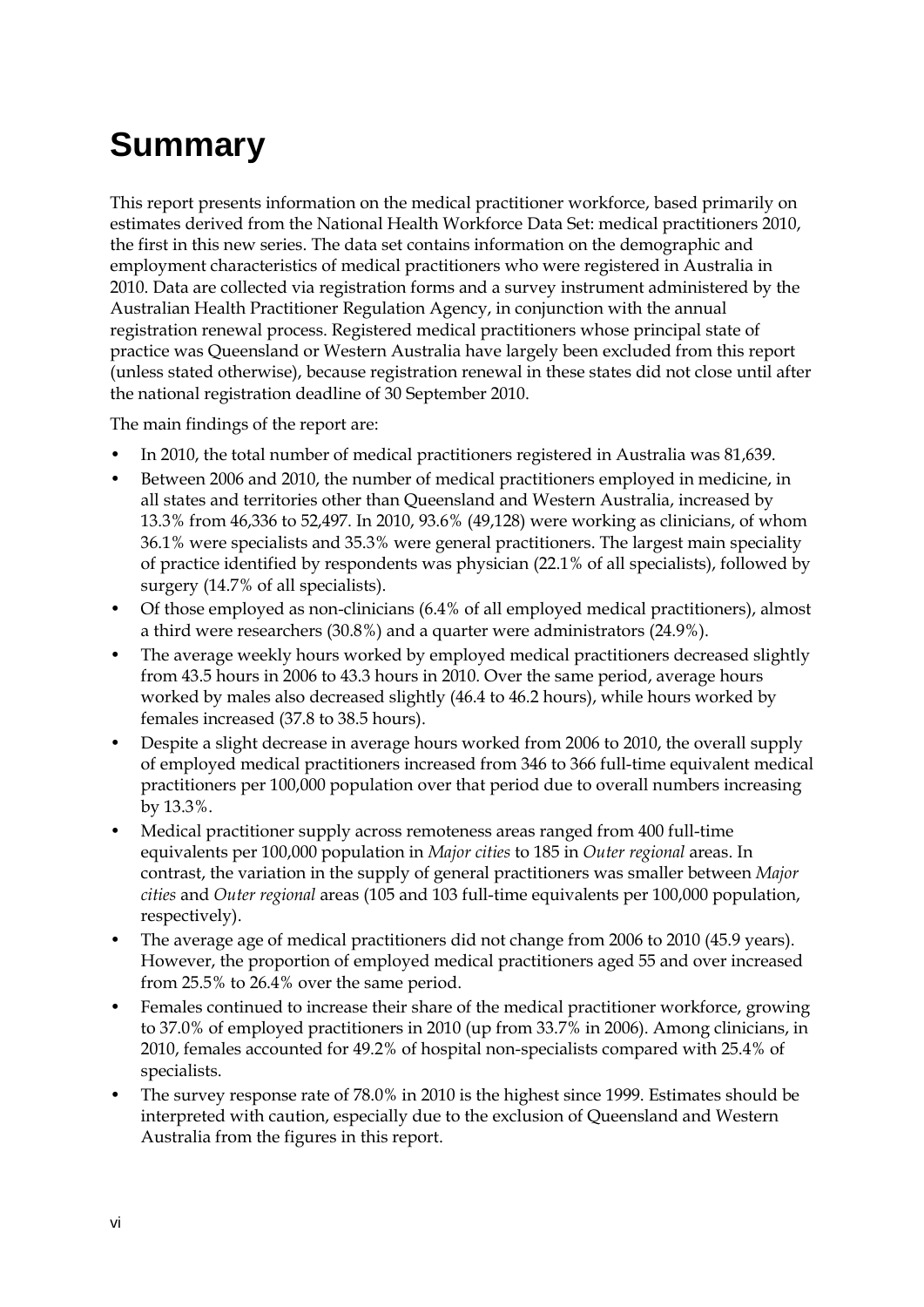# <span id="page-6-0"></span>**1 Introduction**

This report provides data on the Australian medical workforce in 2010, and is the first report using information from the new National Health Workforce Data Set (NHWDS): medical practitioners 2010. The NHWDS combines data from the National Registration and Accreditation Scheme (NRAS) with health workforce survey data collected at the time of annual registration renewal.

The information presented in this report was collected from medical practitioners when they renewed their registration via the mandatory registration process administered by the Australian Health Practitioner Regulation Agency (AHPRA). An optional survey collected a range of additional demographic and workforce information at the same time as registration renewal occurred. Registered medical practitioners whose principal state of practice was Queensland or Western Australia have largely been excluded from this report, because registration renewal in these states in 2010 did not close until after the national registration deadline of 30 September 2010. For all historical data included in this report, figures have been recalculated to also exclude Queensland and Western Australia to allow comparisons to be made.

Where the data allow, this report provides comparisons of the 2010 results with estimates derived from surveys conducted in earlier years. Registration data from the now superseded state and territory medical boards and councils are also presented to provide time series information, where possible.

## <span id="page-6-1"></span>**1.1 Medical practitioners in Australia**

In Australia, the role of a medical practitioner is to diagnose physical and mental illnesses, disorders and injuries, provide medical care to patients, and prescribe and perform medical and surgical treatments to promote and restore good health (ABS 2006). Medical practitioners may be clinicians, who include general practitioners, hospital non-specialists, specialists, specialists-in-training and other clinicians. They may also be non-clinicians, and work as administrators, teachers or educators, or researchers (see Box 1.1 and 'Glossary').

Medical practitioners undertake several years of on-the-job training once they have completed their medical studies

#### **Box 1.1: What is a medical practitioner?**

A **medical practitioner** (commonly referred to as a doctor) is a person whose primary employment role is to diagnose physical and mental illnesses, disorders and injuries and prescribe medications and treatment to promote or restore good health.

Medical practitioners can be further classified as either a clinician or non-clinician according to the primary field of medicine they practise.

A **clinician** is a medical practitioner who reported spending the majority of his or her total weekly working hours involved in the area of clinical practice. The clinical group comprises several subfields: general practitioner, hospital non-specialist, specialist, specialist-in-training and other clinicians.

A **non-clinician** is a medical practitioner who reported spending the majority of his or her total weekly working hours not involved in the area of a clinical practice. This can include working as an administrator, teacher/educator, researcher or other non-clinician.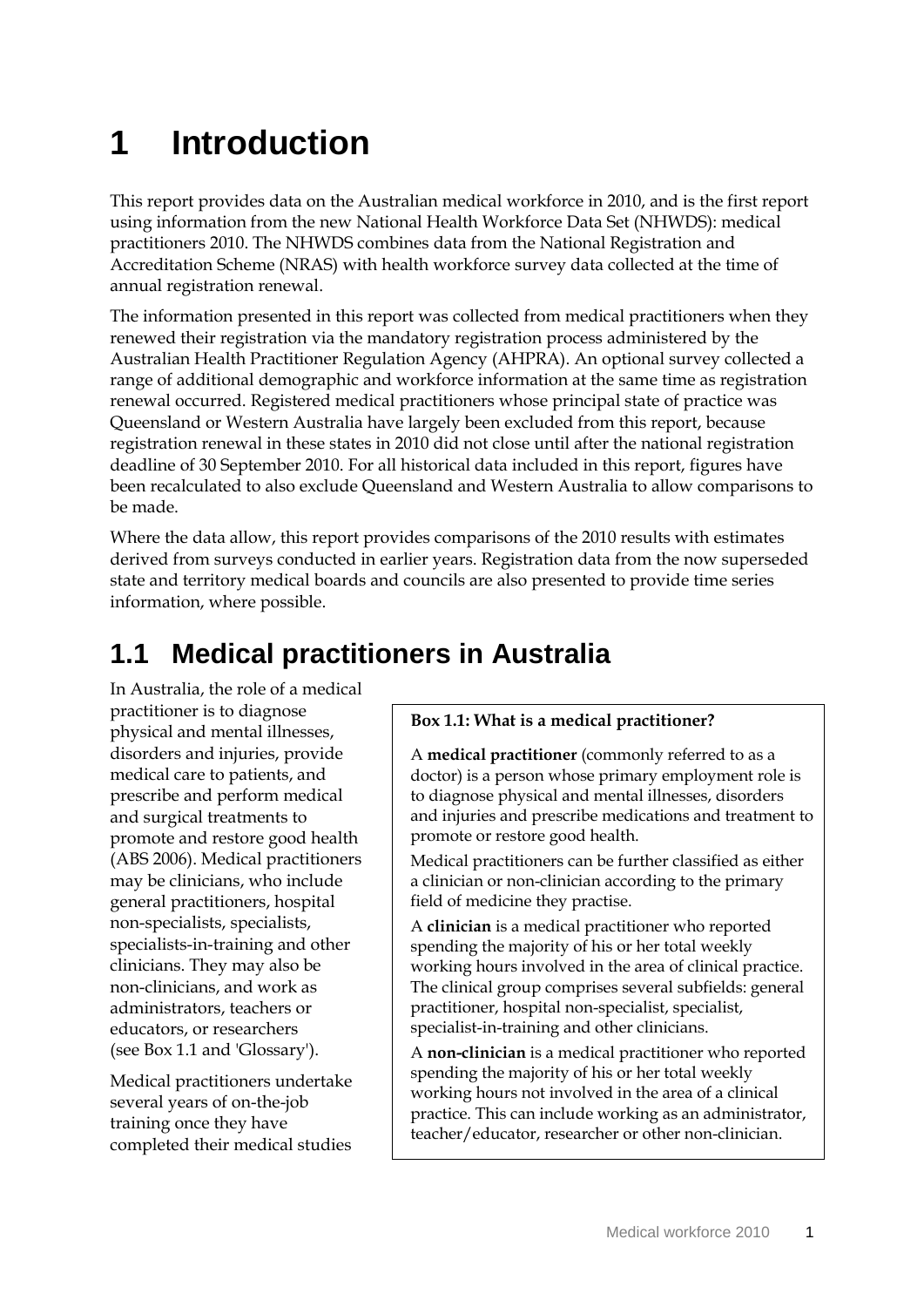at university. Initial training is undertaken as an intern, and then as a resident medical officer, usually in the public hospital system. After this initial training, most medical practitioners go on to do more specialised training as a general practitioner or a specialist in a large range of recognised medical specialties. Apart from general practice training, most of this vocational training is undertaken in the public hospital system. Most general practice trainees do their training in private general practices.

Upon completion of specialist or general practice training, the options open to medical practitioners broaden to include: private medical practice; a combination of private medical practice with a visiting medical officer engagement at one or more public hospitals; and employment as a staff specialist in a public hospital or health facility, with options to undertake limited private practice (AMA 2008).

All medical practitioners must be registered with the AHPRA to practise in Australia. This applies to both those who trained in Australia and those who trained overseas. AHPRA manages the NRAS, which replaced jurisdiction-based registration with a single national registration and accreditation system for health professionals. As part of this scheme, AHPRA supports National Health Practitioner Boards that are responsible for regulating registered health professions under nationally consistent legislation. Registration for each profession is granted by the relevant Boards, subject to applicants meeting the standards and policies set by each. The outcome of an application is either 'registration', 'registration with conditions' or 'rejection'.

At its introduction, the NRAS covered registration for ten health professions; with an additional four scheduled for inclusion from 1 July 2012 (see Box 1.2).

The type of medical registration held by medical practitioners determines or limits the work they are licensed to perform. Registration is granted to medical practitioners who have fulfilled the full requirements of the Board to practice. It permits medical practitioners to work unsupervised in their field. If a medical practitioner does not meet the requirements to become a registered medical practitioner, he or she may obtain a registration with conditions—such as completion of further education or training within a specified period, or a specified period of supervised practice.

Although AHPRA registration data are used, the information provided in this report focuses on practitioners who make up the workforce, thus most of the data exclude those not actively working in medicine. For this reason, figures in this report are not directly comparable with figures on the number of registered practitioners released by AHPRA.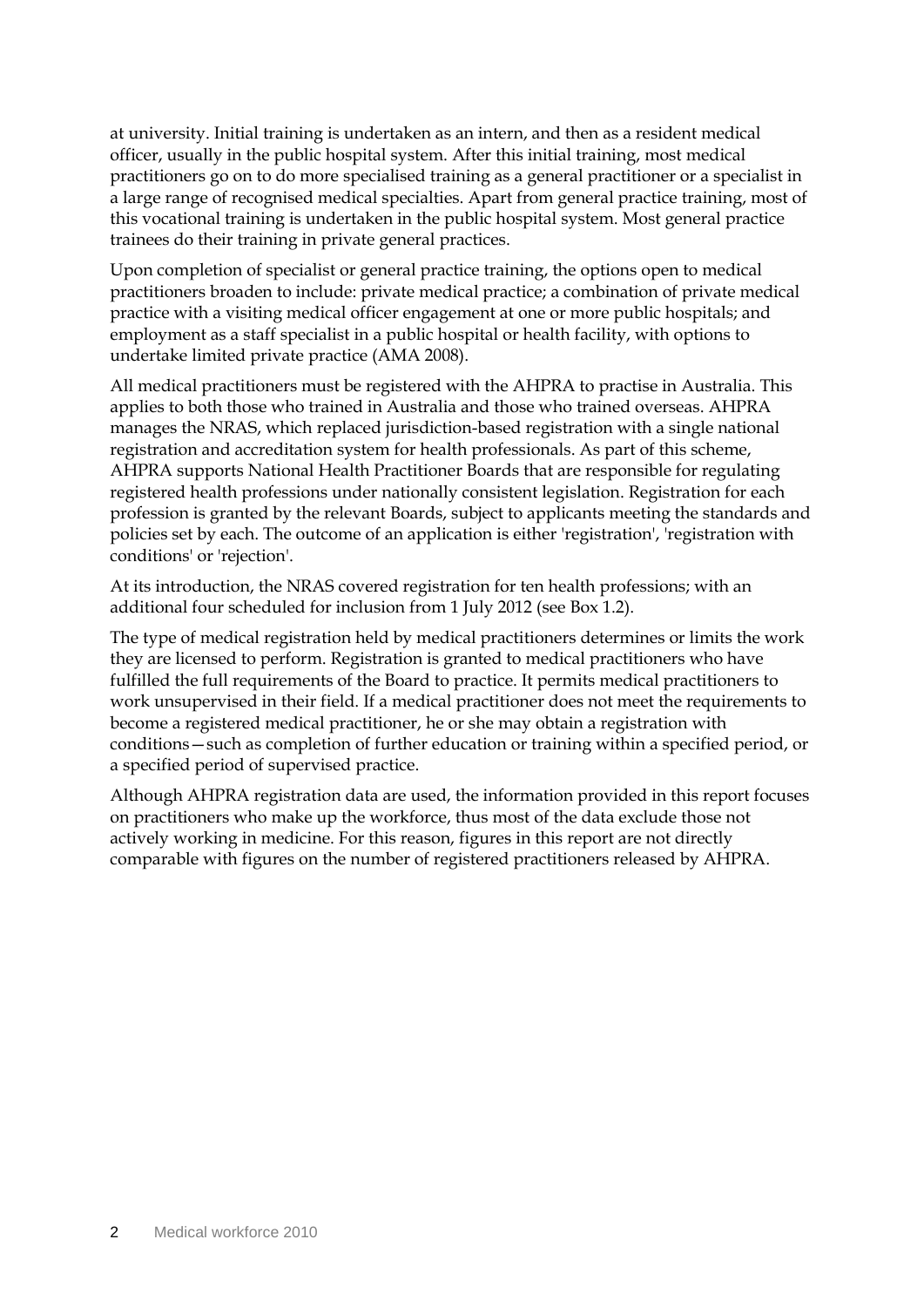#### **Box 1.2: Which professions are included in the National Registration and Accreditation Scheme?**

*Since 1 July 2010, the following ten professions have been regulated under the National Scheme:* 

- *chiropractors*
- *dental practitioners (including dentists, dental hygienists, dental prosthetists and dental therapists)*
- *medical practitioners*
- *nurses and midwives*
- *optometrists*
- *osteopaths*
- *pharmacists*
- *physiotherapists*
- *podiatrists*
- *psychologists.*

*From 1 July 2012, the following four health professions will be included in the National Scheme:*

- *Aboriginal and Torres Strait Islander health practitioners*
- *Chinese medicine practitioners*
- *medical radiation practitioners*
- *occupational therapists.*

*Source:* [AHPRA 2011.](#page-56-1)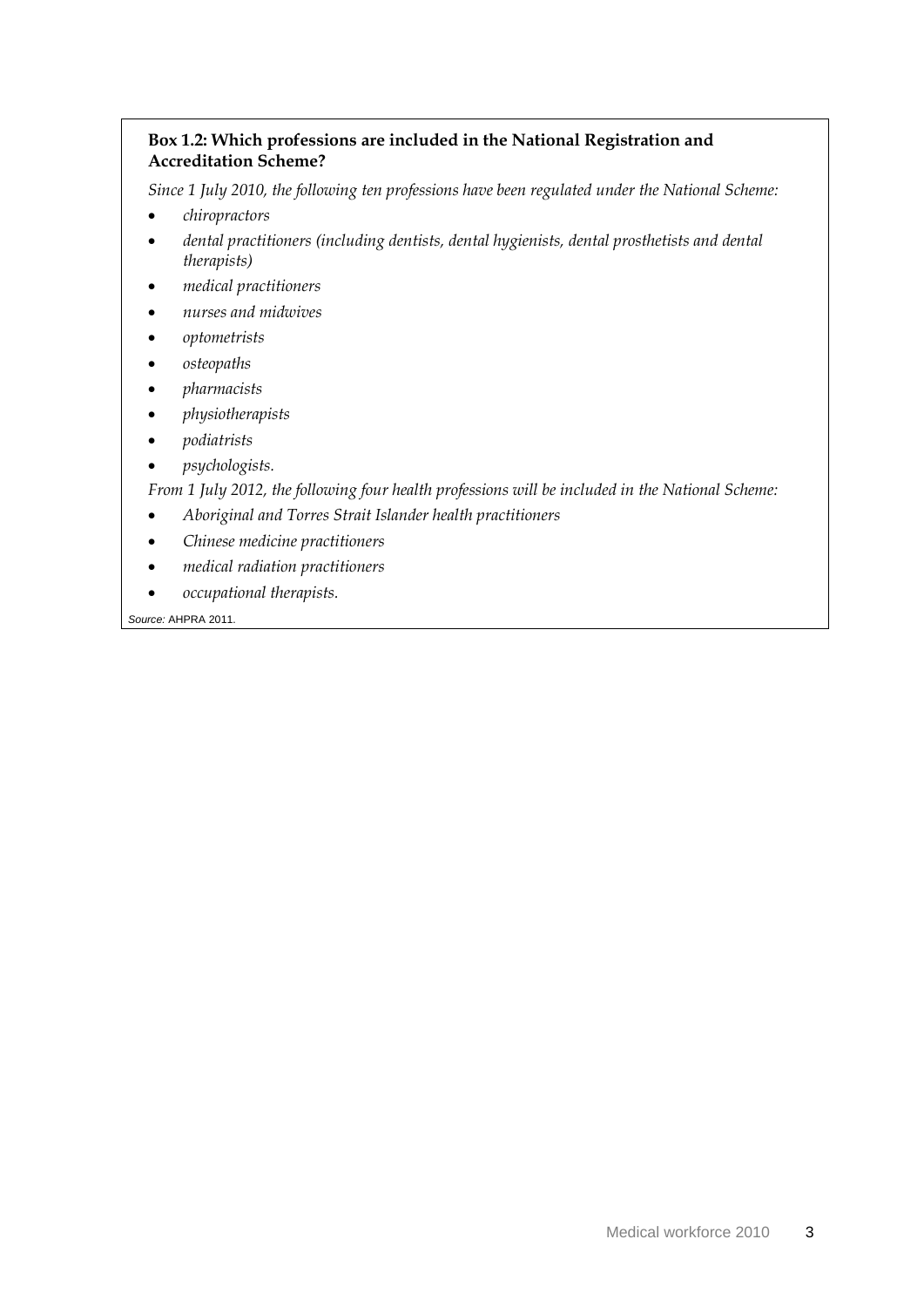## <span id="page-9-0"></span>**1.2 Medical Workforce Survey 2010**

Access to reliable, comprehensive, timely and nationally consistent trend data is required to understand the current health labour force and for workforce planning. The size, distribution and expertise of the health workforce are of keen interest to governments, educators, health-care providers and the community. There is particular interest in changes to the size and composition of the various health professions, and the potential impacts of these changes on health-care delivery.

Recognising this, the Australian Health Ministers Advisory Council (AHMAC) commissioned the Australian Institute of Health and Welfare (AIHW), initially in 1990, to develop national health labour force statistics on the major registrable health professions. Medical practitioners were identified as one of the key health professions for which ongoing information should be collected for monitoring and planning purposes. These practitioners have been the focus of an annual survey and AIHW report since 1993.

Before 2010, the AIHW Medical Labour Force Survey was managed by each state and territory health authority, with a questionnaire administered by the medical board (or council) in each jurisdiction, as part of the registration renewal process. Under agreement with AHMAC's Health Workforce Principal Committee, the AIHW cleaned, collated and weighted the state and territory survey results to obtain national estimates of the total medical workforce, and reported the findings.

In 2010, the NRAS was introduced and the AIHW Medical Labour Force Survey was replaced with the Medical Workforce Survey 2010. The new national survey is administered by AHPRA and included as part of the registration renewal process.

The Medical Workforce Survey 2010 is used to provide nationally consistent estimates of the medical workforce. It provides data not readily available from other sources, such as: the type of work done by, and job setting of, medical practitioners; the number of hours worked in a clinical or non-clinical role, and in total; and the numbers of years worked in, and intended to remain in, the medical workforce. The survey also provides information on those registered medical practitioners who are not undertaking clinical work or who are not employed.

The overall response rate in 2010 was 78.0% which was the highest survey response rate since 1999, and was a 24.9 percentage point increase on the rate of response in 2009 (Table A2). South Australia and Victoria had the highest response rates at 83.4% and 82.3%, respectively. The Northern Territory had the lowest response rate at 67.5%.

Responses to the survey have been weighted to benchmark figures to account for non-response. The benchmarks used are the number of registered practitioners in each state and territory by age group. Due to the exclusion of Queensland and Western Australia from the survey, and hence the benchmark population, the national estimates of the medical workforce exclude Queensland and Western Australia.

Former and present surveys have different collection and estimation methodologies, as well as questionnaire design. As a result, care should be taken in comparing historic data from the AIHW Medical Labour Force Survey with the Medical Workforce Survey 2010.

Some historical estimates published in this report have been re-calculated to match the scope of the 2010 data (that is, excluding Queensland and Western Australia) and hence differ from other national published figures.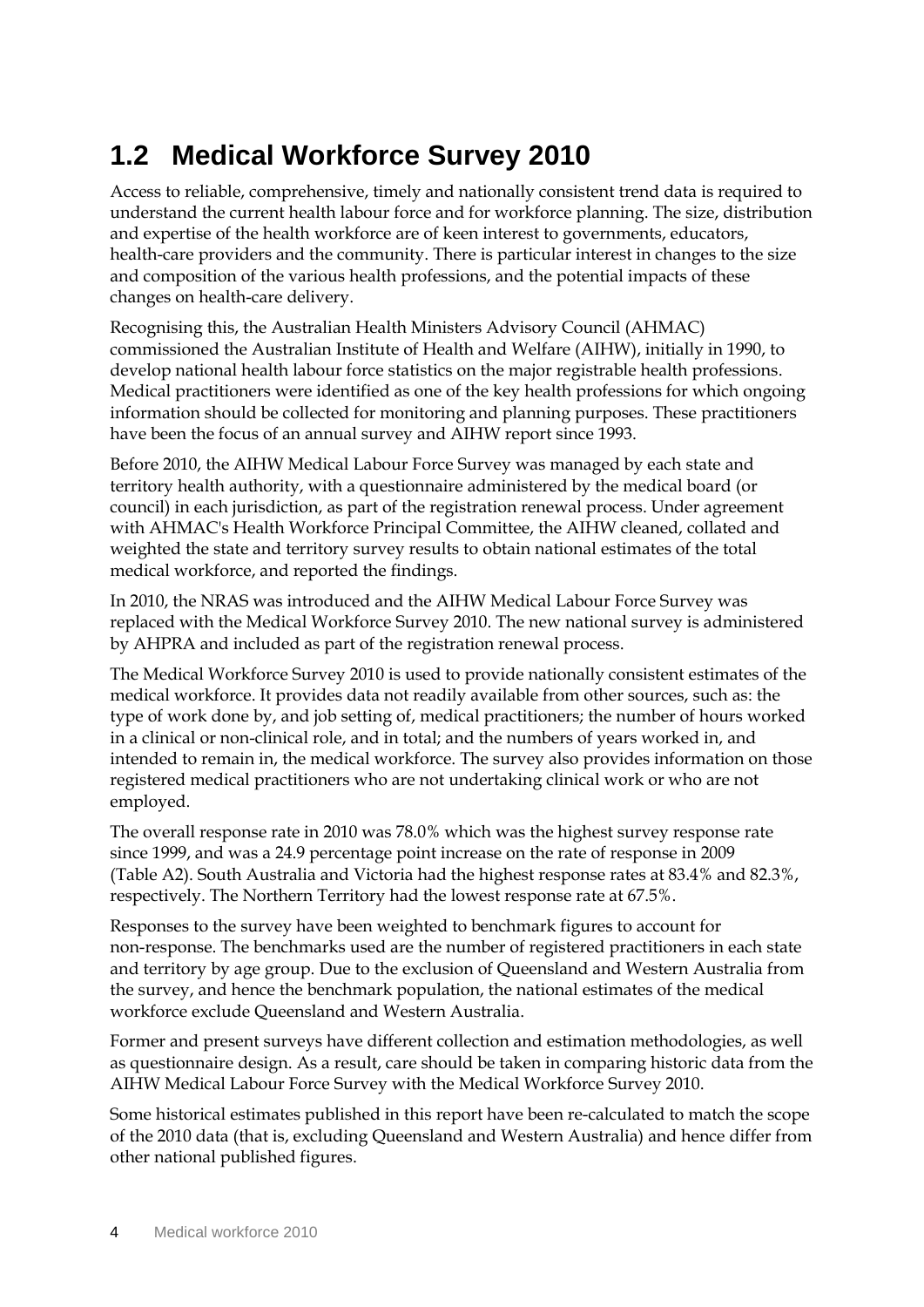A detailed description of the Medical Workforce Survey 2010, including a summary of changes from the 2009 AIHW Medical Labour Force Survey and data collected, is provided in Appendix A.

## <span id="page-10-0"></span>**1.3 Additional information**

Before the introduction of the NRAS in 2010, medical practitioner registration numbers were published in annual reports of state and territory medical boards or councils (see Appendix B). These figures are now published by AHPRA, and are available from the AHPRA website at <http://www.ahpra.gov.au/>.

An electronic version of this report is available from the AIHW website at <http://www.aihw.gov.au/workforce-publications/> (select link to *Medical workforce 2010*). Additional data tables from the NHWDS: medical practitioners 2010 are also available from the website.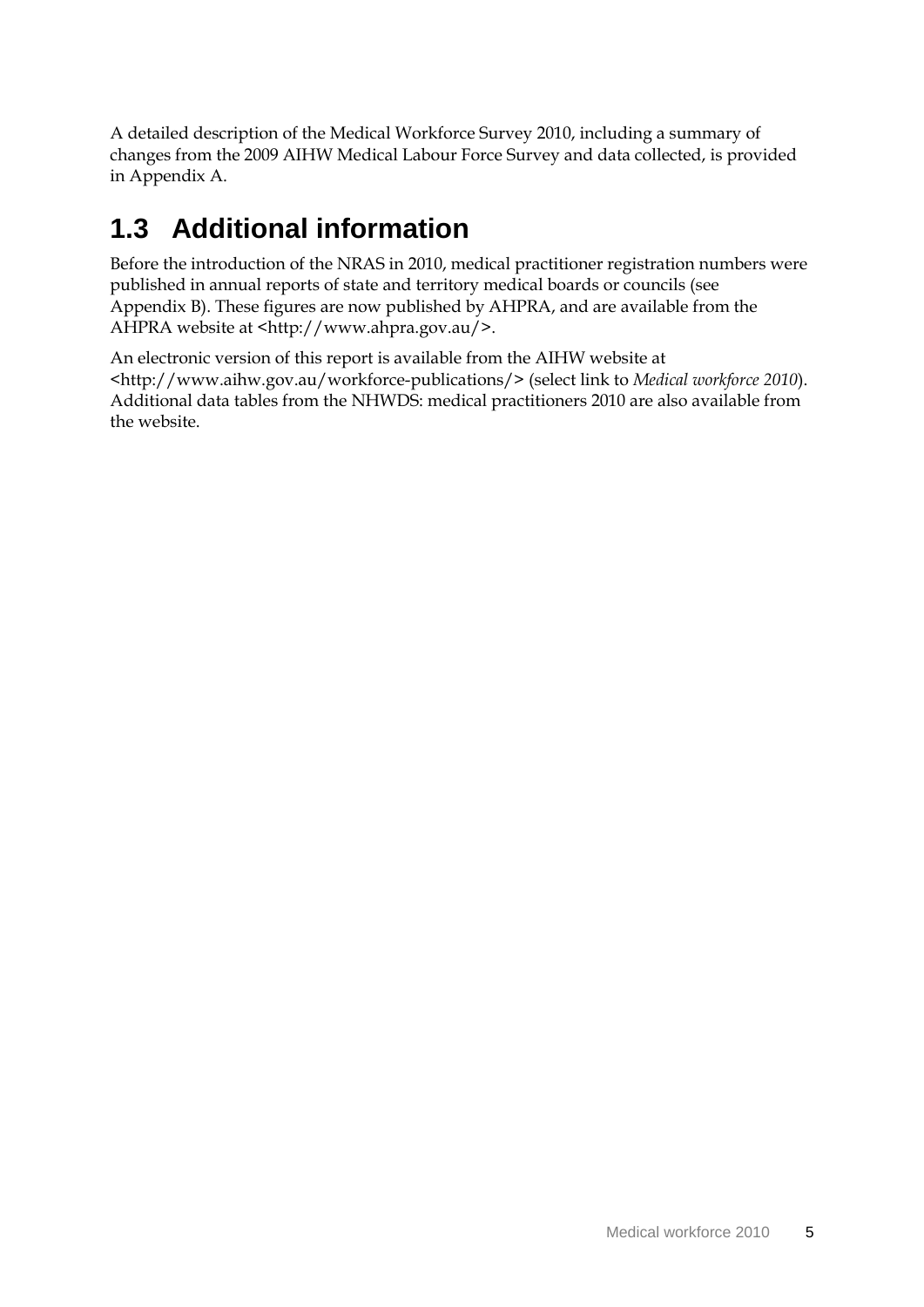# <span id="page-11-0"></span>**2 Registered medical practitioners**

The number of registered medical practitioners in 2010 was 81,639 (Figure 2.1). This figure is the number of practitioner registrations provided by AHPRA from the NRAS, which closed on 30 September 2010.

<span id="page-11-1"></span>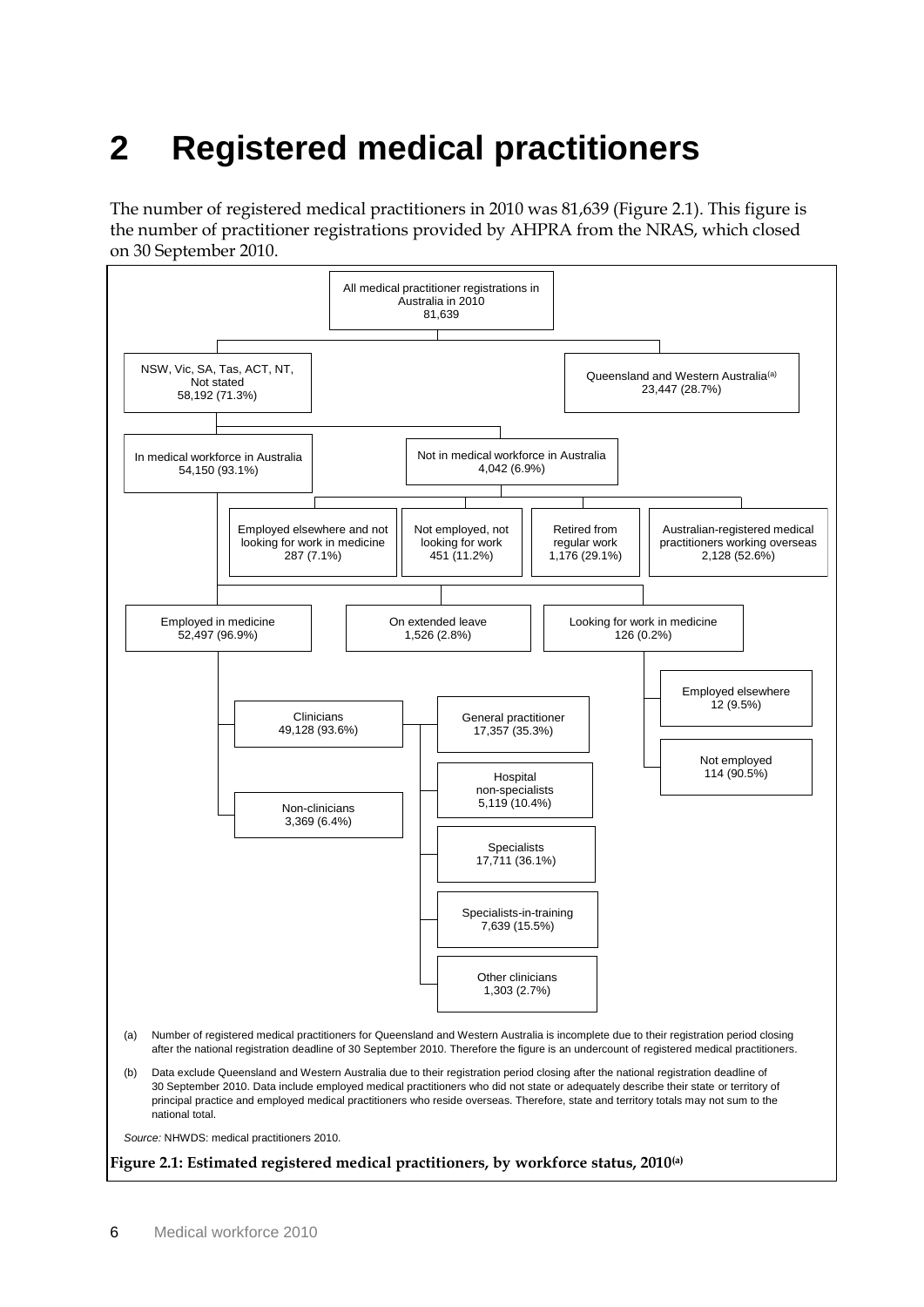Between 2006 and 2010, the number of medical practitioners employed in medicine increased by 13.3% from 46,336 to 52,497 (Table 2.1).

Differences between the questionnaires previously administered by jurisdictions, as well as changes to the new nationally standardised survey tool have resulted in a slight change in the pattern of responses to the employment-related questions. As such, comparing data over time should be done with caution (see Appendix A for further information on significant changes to the three employment-related questions).

## <span id="page-12-0"></span>**2.1 Workforce status**

Of the 58,192 registered medical practitioners in 2010, 52,497 (90.2%) were employed in medicine in Australia (Table 2.1). This ranged from 92.2% in the Australian Capital Territory to 94.7% in the Northern Territory (Table 2.2). When comparing across jurisdictions, the scope and issues with response rates to the survey should be considered (see Appendix A).

| <b>Workforce status</b>                                                | 2006<br>(all jurisdictions) | 2006<br>(excluding Qld and WA) | $2010^{(a)}$         |
|------------------------------------------------------------------------|-----------------------------|--------------------------------|----------------------|
|                                                                        |                             |                                |                      |
| <b>Medical workforce</b>                                               | 63,688                      | 47,373                         | 54,150               |
| Employed in medicine                                                   | 62,425                      | 46,336                         | 52,497               |
| Looking for work in medicine                                           | 283                         | 253                            | 126                  |
| Employed elsewhere                                                     | 63                          | 59                             | 12                   |
| Not employed                                                           | 220                         | 195                            | 114                  |
| On extended leave                                                      | 980                         | 784                            | 1,526                |
| Not in the medical workforce                                           | 8,052                       | 6,351                          | 4,042                |
| Working in medicine overseas                                           | 3,063                       | 2,469                          | 2,128                |
| Not looking for work in medicine                                       | 4.989                       | 3,883                          | 1,194                |
| Employed elsewhere (not in medicine)                                   | 735                         | 624                            | 287                  |
| Not employed                                                           | 2,529                       | 1,997                          | 451                  |
| Retired from regular work                                              | 1,725                       | 1,261                          | 1,176                |
| <b>Total registered medical practitioners</b>                          | 71,740                      | 53,724                         | 58,192               |
| Apparent multi-state registrations                                     | 6,162                       | 4,802                          | $\ddot{\phantom{0}}$ |
| <b>Total registrations</b>                                             | 77,902                      | 58,526                         | 58,192               |
| Percentage of registered medical<br>practitioners employed in medicine | 81.8                        | 79.2                           | 90.2                 |

<span id="page-12-1"></span>**Table 2.1: Registered medical practitioners, by workforce status, 2006 and 2010(a)**

(a) 2010 data exclude Queensland and Western Australia due to their registration period closing after the national registration deadline of 30 September 2010. Data include employed medical practitioners who did not state or adequately describe their state or territory of principal practice and employed medical practitioners who reside overseas.

*Sources:* AIHW Medical Labour Force Survey 2006; NHWDS: medical practitioners 2010.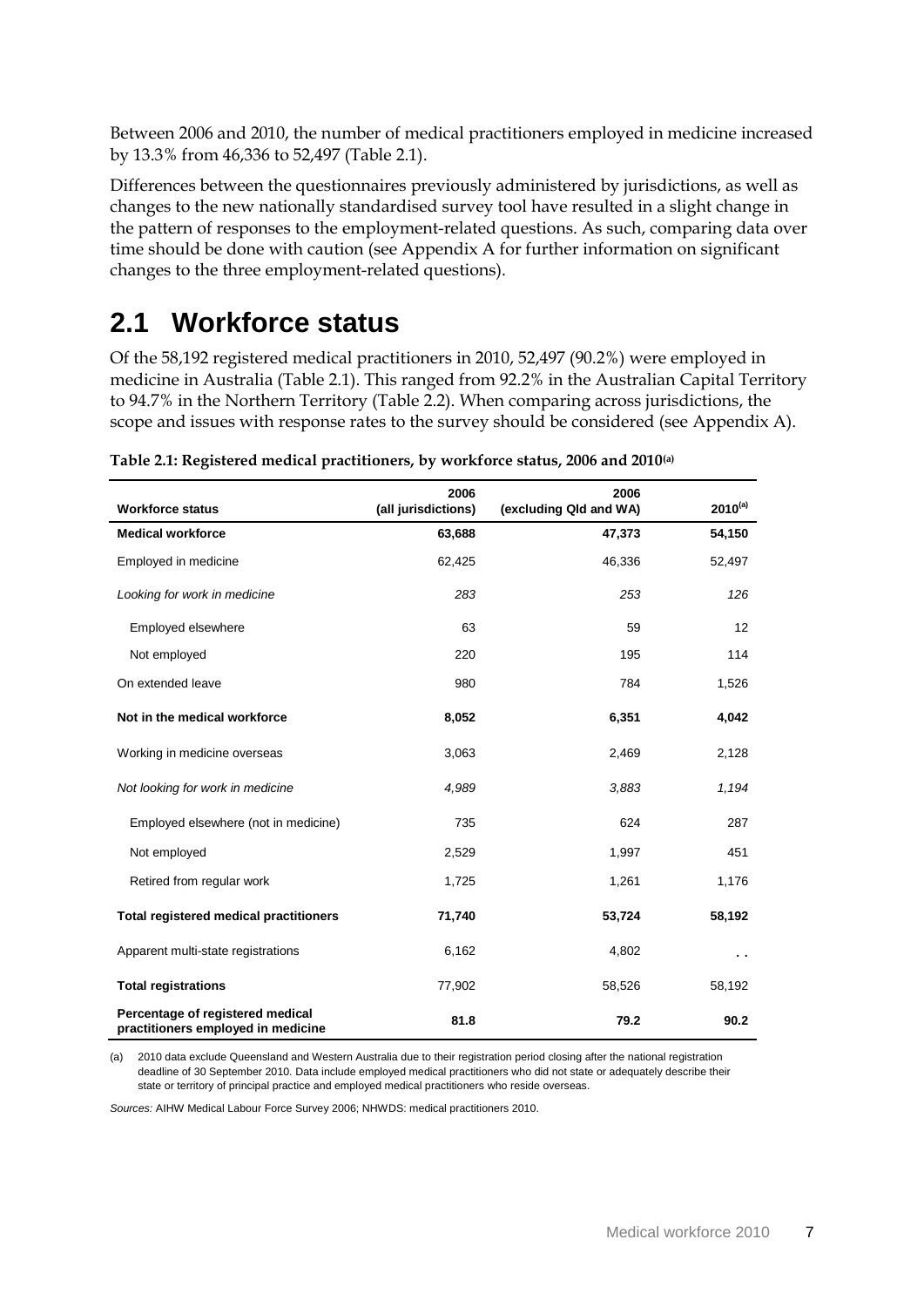Just under a half (48.8%) of all registered medical practitioners not employed in medicine had a principal address in New South Wales. Similarly, 47.1% of all registered medical practitioners who were retired from regular work in medicine had New South Wales as their principal address (Table 2.2).

<span id="page-13-0"></span>

| Table 2.2: Registered medical practitioners, by workforce status and state and territory of principal |  |
|-------------------------------------------------------------------------------------------------------|--|
| address, 2010                                                                                         |  |

| <b>Workforce status</b>                                           | <b>NSW</b> | Vic            | $Qld^{(a)}$          | WA <sup>(a)</sup>    | <b>SA</b> | Tas   | <b>ACT</b>     | <b>NT</b>      | Australia <sup>(b)</sup> |
|-------------------------------------------------------------------|------------|----------------|----------------------|----------------------|-----------|-------|----------------|----------------|--------------------------|
| Employed in medicine                                              | 23,549     | 18,883         | $\ddot{\phantom{0}}$ | $\ddot{\phantom{0}}$ | 5,984     | 1,717 | 1,523          | 818            | 52,497                   |
| On extended leave                                                 | 596        | 586            | . .                  | . .                  | 152       | 48    | 48             | 26             | 1,526                    |
| Not employed in medicine                                          | 146        | 98             | . .                  | . .                  | 10        | n.p.  | 10             | n.p.           | 299                      |
| Looking for work in medicine                                      | 5          | $\overline{7}$ | $\ddot{\phantom{0}}$ | . .                  |           |       |                |                | 12                       |
| Not looking for work in medicine                                  | 140        | 91             | . .                  | $\ddotsc$            | 10        | n.p.  | 10             | n.p.           | 287                      |
| Employed in medicine overseas                                     | 304        | 210            | . .                  | . .                  | 38        | 24    | 24             | $\overline{7}$ | 2,128                    |
| Looking for work in Australia in<br>medicine                      | 43         | 34             | . .                  | . .                  | 6         | 6     | $\overline{4}$ |                | 246                      |
| Not looking for work in Australia<br>in medicine                  | 261        | 177            | $\ddot{\phantom{0}}$ | $\ddot{\phantom{0}}$ | 32        | 18    | 21             | $\overline{7}$ | 1,882                    |
| Not employed in Australia                                         | 248        | 174            | $\cdot$ .            | . .                  | 45        | 23    | 6              | 11             | 566                      |
| Looking for work in Australia in<br>medicine                      | 45         | 40             |                      |                      | 8         | 7     | n.p.           | n.p.           | 114                      |
| Not looking for work in Australia<br>in medicine                  | 203        | 134            | $\ddot{\phantom{0}}$ |                      | 37        | 16    | 6              | 8              | 451                      |
| Retired from regular work in<br>medicine                          | 554        | 358            | $\ddot{\phantom{0}}$ | . .                  | 148       | n.p.  | 41             | n.p.           | 1,176                    |
| <b>Total registered</b>                                           | 25,398     | 20,309         | . .                  | . .                  | 6,376     | 1,854 | 1,653          | 864            | 58,192                   |
| Percentage of registered<br>practitioners employed in<br>medicine | 92.7       | 93.0           | . .                  | . .                  | 93.8      | 92.6  | 92.2           | 94.7           | 90.2                     |

(a) Data exclude Queensland and Western Australia due to their registration period closing after the national registration deadline of 30 September 2010.

(b) Data include employed medical practitioners who did not state or adequately describe their state or territory of principal practice and employed medical practitioners who reside overseas. Therefore, state and territory totals may not sum to the national total. The sum of state and territory numbers of registered medical practitioners (excluding Queensland and Western Australia) is 56,454 compared with the national figure of 58,192; a difference of 1,738 medical practitioners (1.3% of all registered medical practitioners, excluding Queensland and Western Australia).

*Source:* NHWDS: medical practitioners 2010.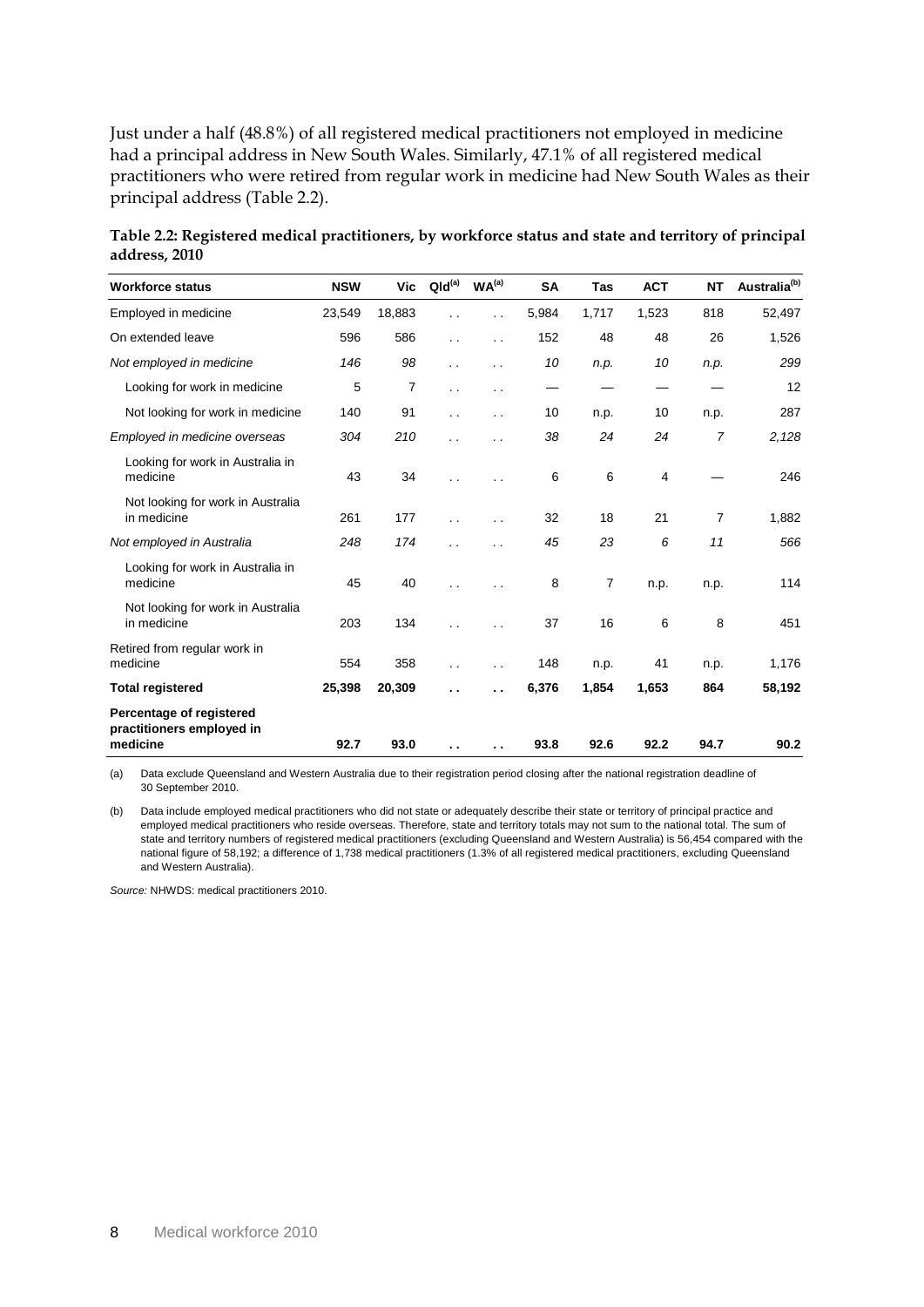# <span id="page-14-0"></span>**3 Medical practitioners employed in medicine in Australia**

A medical practitioner who reported working in medicine in the week before the survey is considered to have been employed in medicine, or an employed medical practitioner, at the time of the survey (see 'Glossary'). In 2010, there were 52,497 medical practitioners employed in medicine in Australia (Figure 2.1; tables 2.1 and 2.2).

The characteristics and supply of these medical practitioners employed in Australia are the focus of the remainder of this report.

## <span id="page-14-1"></span>**3.1 Age and sex**

In 2010, the average age of employed medical practitioners was identical to that estimated in the 2006 AIHW Medical Labour Force Survey, at 45.9 years (Table 3.2). The female proportion of the medical workforce rose from previous years, with females forming 33.7% of the medical workforce in 2006 and 37.0% in 2010. However, as can be seen in figures 3.1 and 3.2, the age pattern of females and males is different, with substantially more males in the older age groups.

<span id="page-14-2"></span>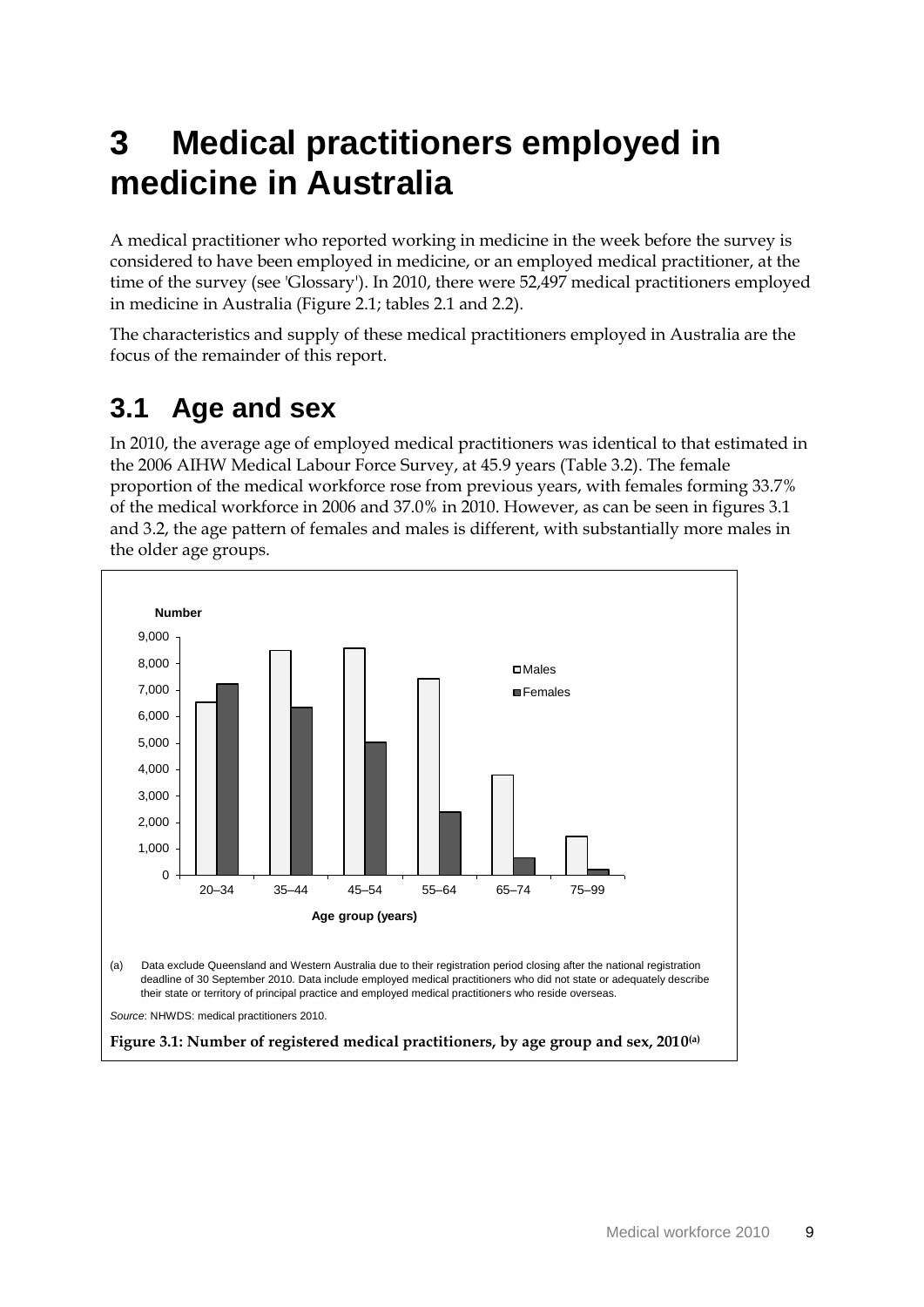

## <span id="page-15-2"></span><span id="page-15-0"></span>**3.2 Aboriginal and Torres Strait Islander medical practitioners**

In 2010, there were 113 medical practitioners employed in medicine in Australia who identified as Aboriginal or Torres Strait Islander. This represents about 0.2% of all medical practitioners employed in medicine who provided their Indigenous status.

| Indigenous status                                                                                 | <b>NSW</b> | Vic    | QId <sup>(a)</sup> | WA <sup>(a)</sup> | <b>SA</b> | Tas   | <b>ACT</b> | <b>NT</b> | Australia <sup>(b)</sup> |
|---------------------------------------------------------------------------------------------------|------------|--------|--------------------|-------------------|-----------|-------|------------|-----------|--------------------------|
| Indigenous                                                                                        | 55         | 23     | $\cdot$ $\cdot$    | $\cdot$ .         | 8         | 4     | 8          | 14        | 113                      |
| Non-Indigenous                                                                                    | 23,413     | 18,792 | $\cdot$ .          | $\cdot$ .         | 5,955     | 1,705 | 1,510      | 803       | 52,201                   |
| Not stated/Inadequately described                                                                 | 81         | 68     | $\cdot$ .          | $\cdot$ .         | 20        |       | 5          |           | 183                      |
| Total                                                                                             | 23,594     | 18,883 | $\sim$             | $\sim$            | 5,984     | 1,717 | 1,523      | 818       | 52,497                   |
| Percentage of medical<br>practitioners employed in<br>medicine who were Indigenous <sup>(c)</sup> | 0.2        | 0.1    | $\sim$             | $\sim$            | 0.1       | 0.3   | 0.5        | 1.7       | 0.2                      |

<span id="page-15-1"></span>**Table 3.1: Employed medical practitioners, by Indigenous status and state and territory of principal practice, 2010**

(a) Data exclude Queensland and Western Australia due to their registration period closing after the national registration deadline of 30 September 2010.

(b) Data include employed medical practitioners who did not state or adequately describe their state or territory of principal practice and employed medical practitioners who reside overseas. Therefore, state and territory totals may not sum to the national total.

(c) Percentages exclude the 'Not stated/Inadequately described' category.

*Source:* NHWDS: medical practitioners 2010.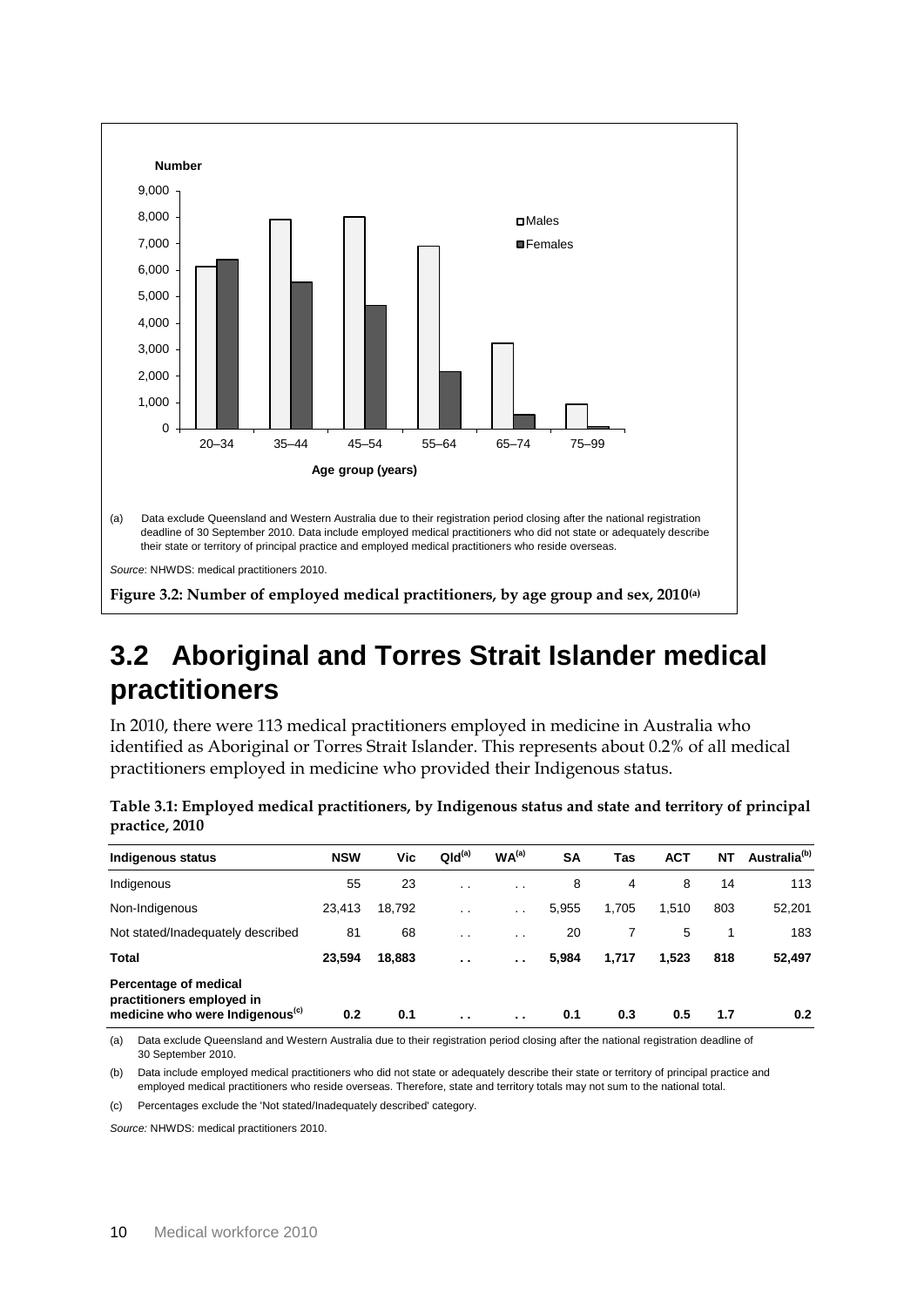About 7 in 10 (69.0%) Indigenous medical practitioners were employed in New South Wales and Victoria, the two most populous states in Australia (Table 3.1).

Excluding Queensland and Western Australia, the Northern Territory has the highest proportion of medical practitioners who identified as Aboriginal or Torres Strait Islander, at 1.7%.

## <span id="page-16-0"></span>**3.3 Field of medicine**

Field of medicine describes the types of medical work undertaken by employed practitioners. The 2010 survey categorised the roles as clinician, administrator, teacher/educator, researcher and other.

Clinicians, the largest group, are mainly involved in the diagnosis, care and treatment of individuals, including recommending preventative action. Within the clinical group, further subfields are identified—general practitioner, hospital non-specialist, specialist, specialist-in-training and other clinicians. Medical practitioners working in the remaining fields are termed 'non-clinicians' (see Box 1.1 and 'Glossary').

Most employed medical practitioners in Australia in 2010 were working as clinicians (93.6%). Of these, the largest proportion were specialists (36.1%), followed by general practitioners (35.3%), specialists-in-training (15.5%) and hospital non-specialists (10.4%) (Figure 2.1). Of the non-clinical workforce, researchers (30.8%) and other non-clinicians (26.8%) made up over half of this group, followed by administrators (24.9%) and teachers/educators (17.5%) (Table 3.2).

| Main field of medicine       | <b>Number</b>               | Average<br>age | Aged 55<br>and over<br>(per cent) | Female<br>(per cent)     | Average<br>hours | <b>FTE</b><br>rate <sup>(b)</sup> | Change in<br>number between<br>2006 and 2010<br>(per cent) |  |  |  |  |  |  |
|------------------------------|-----------------------------|----------------|-----------------------------------|--------------------------|------------------|-----------------------------------|------------------------------------------------------------|--|--|--|--|--|--|
|                              |                             |                |                                   | 2006 (all jurisdictions) |                  |                                   |                                                            |  |  |  |  |  |  |
| Clinician                    | 58,167                      | 45.7           | 25.0                              | 33.8                     | 43.6             | 306.3                             | $\cdot$ .                                                  |  |  |  |  |  |  |
| Non-clinician                | 4,258                       | 50.8           | 36.2                              | 32.7                     | 39.5             | 20.3                              | $\cdot$ $\cdot$                                            |  |  |  |  |  |  |
| Total                        | 62,425                      | 46.1           | 25.8                              | 33.7                     | 43.3             | 326.5                             | $\blacksquare$                                             |  |  |  |  |  |  |
|                              | 2006 (excluding Qld and WA) |                |                                   |                          |                  |                                   |                                                            |  |  |  |  |  |  |
| Clinician                    | 42,988                      | 45.5           | 24.7                              | 33.8                     | 43.8             | 323.6                             | $\ddot{\phantom{1}}$                                       |  |  |  |  |  |  |
| Primary care<br>practitioner | 16,793                      | 49.9           | 32.3                              | 37.2                     | 39.7             | 114.6                             | $\sim$ $\sim$                                              |  |  |  |  |  |  |
| Hospital non-specialist      | 4,739                       | 33.2           | 4.5                               | 49.5                     | 47.7             | 38.8                              | $\sim$ $\sim$                                              |  |  |  |  |  |  |
| Specialist                   | 14,697                      | 49.8           | 32.9                              | 21.7                     | 45.0             | 113.7                             | $\sim$ $\sim$                                              |  |  |  |  |  |  |
| Specialist-in-training       | 6,118                       | 32.9           |                                   | 40.6                     | 49.9             | 52.5                              | $\sim$ $\sim$                                              |  |  |  |  |  |  |
| Other clinician              | 641                         | 43.1           | 23.7                              | 44.1                     | 36.2             | 4.0                               | $\sim$ $\sim$                                              |  |  |  |  |  |  |

<span id="page-16-1"></span>**Table 3.2: Employed medical practitioners: selected features by main field of medicine, 2006 and 2010(a)**

*(continued)*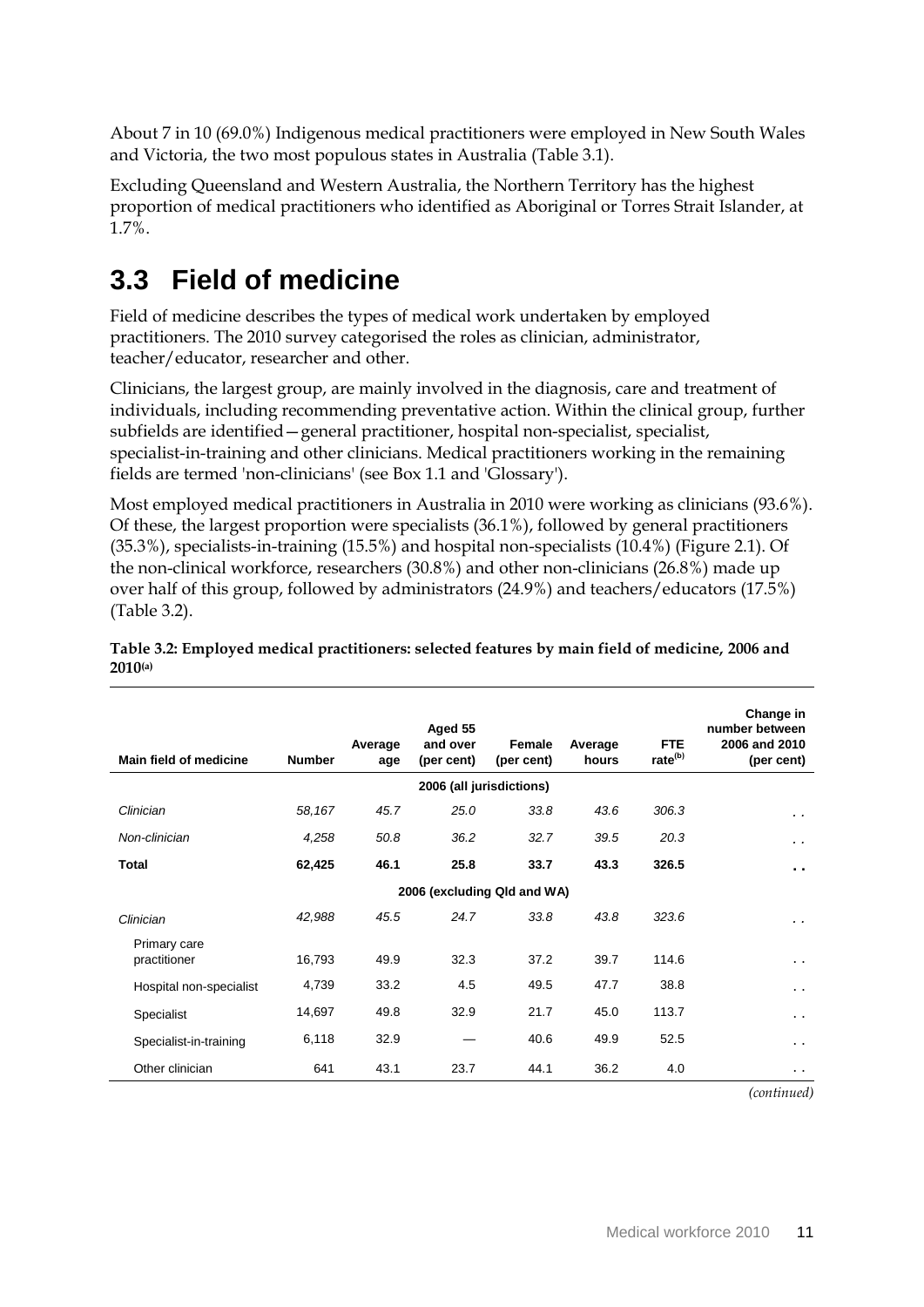#### **Table 3.2 (continued): Employed medical practitioners: selected features by main field of medicine, 2006 and 2010(a)**

| <b>Main field of medicine</b>       | <b>Number</b> | Average<br>age | Aged 55<br>and over<br>(per cent) | Female<br>(per cent) | Average<br>hours | <b>FTE</b><br>rate <sup>(b)</sup> | Change in<br>number between<br>2006 and 2010<br>(per cent) |  |  |  |  |  |
|-------------------------------------|---------------|----------------|-----------------------------------|----------------------|------------------|-----------------------------------|------------------------------------------------------------|--|--|--|--|--|
| 2006 (excluding Qld and WA)         |               |                |                                   |                      |                  |                                   |                                                            |  |  |  |  |  |
| Non-clinician                       | 3,348         | 50.6           | 36.0                              | 32.3                 | 39.5             | 22.7                              | $\ddot{\phantom{0}}$                                       |  |  |  |  |  |
| Administrator                       | 920           | 51.1           | 35.5                              | 26.7                 | 45.4             | 7.2                               | $\sim$                                                     |  |  |  |  |  |
| Teacher/Educator                    | 491           | 50.9           | 35.0                              | 46.1                 | 34.6             | 2.9                               | $\ddot{\phantom{0}}$                                       |  |  |  |  |  |
| Researcher                          | 995           | 44.5           | 19.7                              | 36.5                 | 43.2             | 7.4                               | $\ddot{\phantom{0}}$                                       |  |  |  |  |  |
| Public health physician             | 252           | 46.6           | 21.1                              | 44.7                 | 40.1             | 1.7                               | . .                                                        |  |  |  |  |  |
| Occupational health<br>physician    | 195           | 51.5           | 39.6                              | 25.6                 | 34.5             | 1.2                               |                                                            |  |  |  |  |  |
| Other                               | 496           | 63.6           | 76.7                              | 16.9                 | 27.5             | 2.3                               | $\sim$ $\sim$                                              |  |  |  |  |  |
| <b>Total</b>                        | 46,336        | 45.9           | 25.5                              | 33.7                 | 43.5             | 346.4                             | . .                                                        |  |  |  |  |  |
|                                     |               |                | $2010^{(a)}$                      |                      |                  |                                   |                                                            |  |  |  |  |  |
| Clinician                           | 49,128        | 45.6           | 25.7                              | 36.8                 | 43.6             | 345.0                             | 14.3                                                       |  |  |  |  |  |
| General practitioner <sup>(c)</sup> | 17,357        | 50.6           | 36.7                              | 40.2                 | 39.2             | 109.6                             | 3.4                                                        |  |  |  |  |  |
| Hospital non-specialist             | 5,119         | 33.8           | 5.0                               | 49.2                 | 46.9             | 38.7                              | 8.0                                                        |  |  |  |  |  |
| Specialist                          | 17,711        | 49.8           | 32.3                              | 25.4                 | 44.4             | 126.7                             | 20.5                                                       |  |  |  |  |  |
| Specialist-in-training              | 7,639         | 32.8           | 0.4                               | 46.1                 | 49.9             | 61.4                              | 24.9                                                       |  |  |  |  |  |
| Other clinician <sup>(c)</sup>      | 1,303         | 42.6           | 20.9                              | 43.4                 | 39.6             | 8.3                               | 103.3                                                      |  |  |  |  |  |
| Non-clinician                       | 3,369         | 50.5           | 36.1                              | 39.1                 | 39.4             | 21.4                              | 0.6                                                        |  |  |  |  |  |
| Administrator                       | 838           | 52.9           | 41.4                              | 32.2                 | 42.5             | 5.7                               | $-8.9$                                                     |  |  |  |  |  |
| Teacher/educator                    | 591           | 53.2           | 43.7                              | 43.7                 | 34.4             | 3.3                               | 20.4                                                       |  |  |  |  |  |
| Researcher                          | 1,037         | 45.0           | 23.6                              | 38.5                 | 43.8             | 7.3                               | 4.2                                                        |  |  |  |  |  |
| Other <sup>(d)</sup>                | 904           | 52.8           | 40.7                              | 43.0                 | 34.3             | 5.0                               | 82.3                                                       |  |  |  |  |  |
| Total                               | 52,497        | 45.9           | 26.4                              | 37.0                 | 43.3             | 366.1                             | 13.3                                                       |  |  |  |  |  |

(a) 2010 data exclude Queensland and Western Australia due to their registration period closing after the national registration deadline of 30 September 2010. Data include employed medical practitioners who did not state or adequately describe their state or territory of principal practice and employed medical practitioners who reside overseas.

(b) Full-time equivalent (FTE) number per 100,000 population. FTE is based on total weekly hours worked (see *Glossary*).

(c) In 2010, primary care practitioners who did not self-identify as general practitioners may be included in 'Other clinician' rather than 'General practitioner'. Therefore, general practitioner data in 2010 are not directly comparable with primary care practitioner data in 2006.

(d) In 2010, 'Other' includes public health physician and occupational health physician, which were previously reported as separate categories.

*Sources:* AIHW Medical Labour Force Survey 2006; NHWDS: medical practitioners 2010.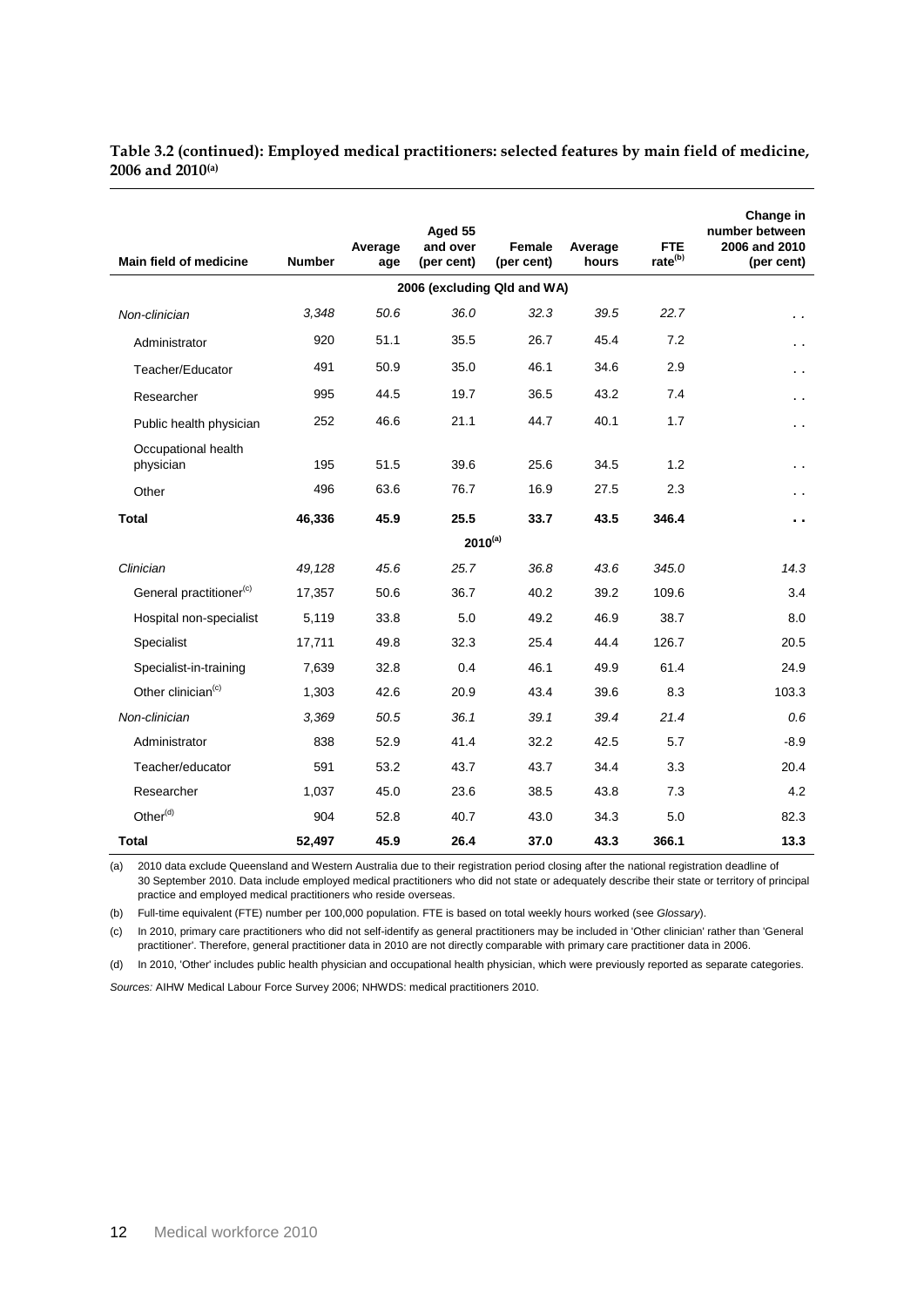### **Clinicians**

The number of clinicians in Australia, excluding Queensland and Western Australia, grew by 14.3% from 42,988 in 2006 to 49,128 in 2010 (Table 3.2). This growth was seen across all areas of main field of medicine, with the largest increases observed in other clinicians (103.3%), followed by specialists-in-training (24.9%). Growth in the number of general practitioners from 2006 to 2010 was relatively small (3.4%) compared with that for other fields of clinical practice, but may have been affected by a change in the category title.

#### **General practitioners**

The 3.4% growth in general practitioner numbers between 2006 and 2010 (from 16,793 to 17,357), when coupled with an increase in the same population of 6.7%, resulted in a decrease in the general practitioner rates from 115.4 to 111.8 per 100,000 population (tables 3.2, 3.3 and D1). However, a change in the question response options from 'GP/primary care practitioner' in earlier surveys to 'General practitioner (GP)' may have impacts on the comparability of these responses over time, and time series data should be used with caution. This may have led to the observed increase in responses in the 'Other clinician' category.

<span id="page-18-0"></span>**Table 3.3: Employed medical practitioners: clinicians per 100,000 population by main area of clinical practice, 2006**(a) **and 2010(b)**

|              | Main area of clinical practice         |                            |                   |                            |                                   |                       |  |  |  |  |  |
|--------------|----------------------------------------|----------------------------|-------------------|----------------------------|-----------------------------------|-----------------------|--|--|--|--|--|
| Year         | General<br>practitioner <sup>(c)</sup> | Hospital<br>non-specialist | <b>Specialist</b> | Specialist-in-<br>training | Other<br>clinician <sup>(c)</sup> | <b>All clinicians</b> |  |  |  |  |  |
| $2006^{(a)}$ | 115.4                                  | 32.6                       | 101.0             | 42.1                       | 4.4                               | 295.5                 |  |  |  |  |  |
| $2010^{(b)}$ | 111.8                                  | 33.0                       | 114.1             | 49.2                       | 8.4                               | 316.5                 |  |  |  |  |  |

(a) To allow comparison with data from 2010, Queensland and Western Australia have been excluded from the 2006 data. See note (b) below.

(b) 2010 data exclude Queensland and Western Australia due to their registration period closing after the national registration deadline of 30 September 2010. Data include employed medical practitioners who did not state or adequately describe their state or territory of principal practice and employed medical practitioners who reside overseas.

(c) In 2010, primary care practitioners who did not self-identify as general practitioners may be included in 'Other clinician' rather than 'General practitioner'. Therefore, general practitioner data in 2010 are not directly comparable with primary care practitioner data in 2006.

*Sources:* AIHW Medical Labour Force Survey 2006; NHWDS: medical practitioners 2010.

The average age of general practitioners increased slightly between 2006 and 2010 (49.9 and 50.6, respectively), making them the clinician subfield with the oldest average age in both 2006 and 2010. General practitioners, in 2010, had the highest proportion aged 55 and over (36.7%) (Table 3.2). The proportion of general practitioners who were female also increased over the 5-year period, from 37.2% to 40.2% in 2010.

### **Hospital non-specialists**

The number of hospital non-specialists grew between 2006 and 2010 by 8.0% from 4,739 in 2006 to 5,119 in 2010 (Table 3.2). This was matched by an increase from 32.6 hospital non-specialists per 100,000 population in 2006 to 33.0 per 100,000 population in 2010 (Table 3.3).

The average age for this clinician subfield in 2010 was 33.8, about the same as in 2006 (33.2) (Table 3.2). The proportion of females decreased slightly from 49.5% in 2006 to 49.2% in 2010. Hospital non-specialists were the second youngest subfield, among clinicians in 2010.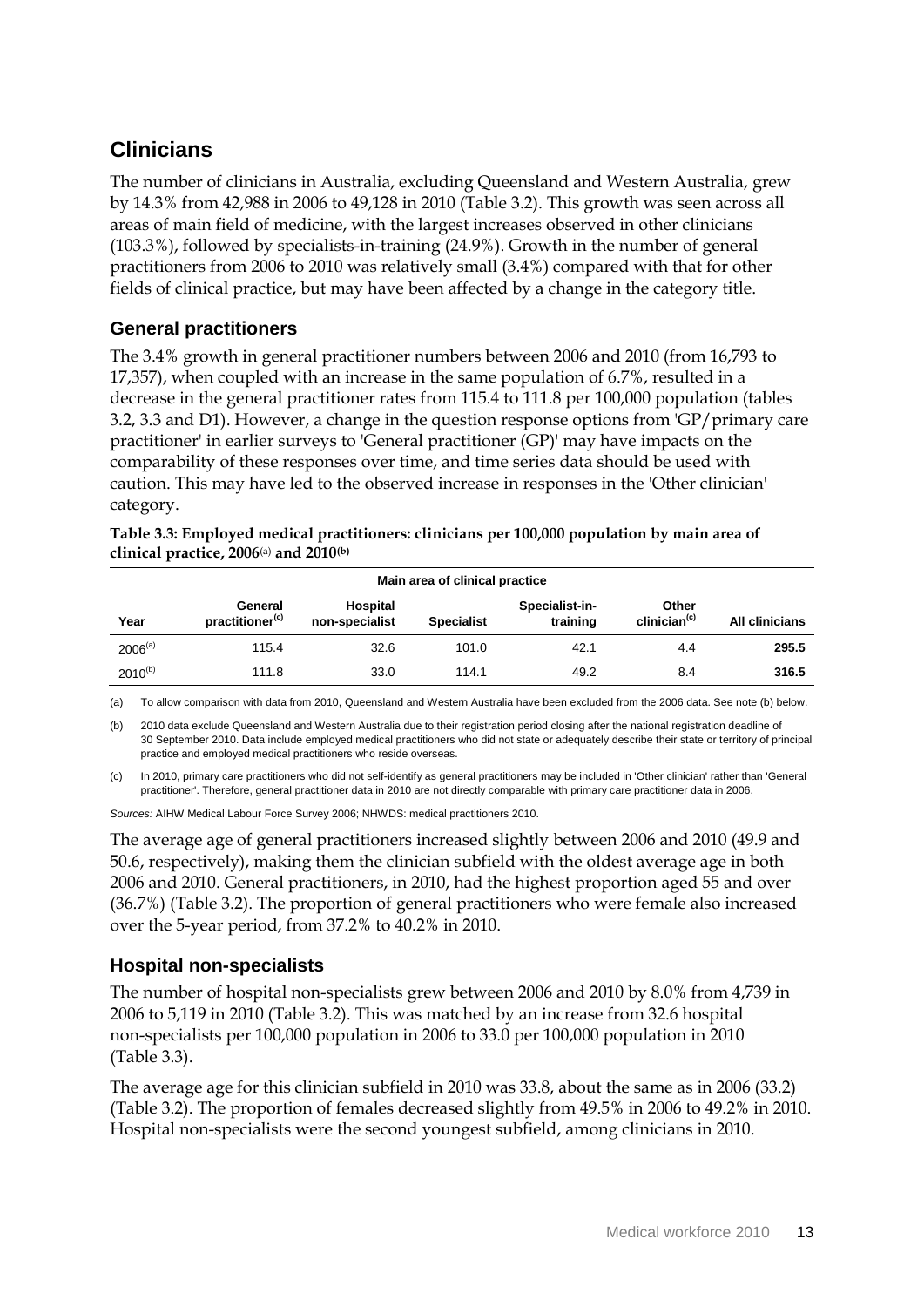### **Specialists**

Comparison of specialists who are clinicians and their specialty of practice in 2010 with data from earlier years should be interpreted with caution, due to significant changes in the classification of specialties and in the methodology of collection (see Appendix A).

The number of employed specialist clinicians across New South Wales, Victoria, South Australia, Tasmania, Northern Territory and the Australian Capital Territory increased between 2006 and 2010 (from 14,697 to 17,711) (Table 3.2). From 2006 to 2010, there was a 20.5% increase in specialist numbers, contributing to an increase from a rate of 101.0 to 114.1 specialist clinicians per 100,000 population (tables 3.3, 3.4 and D1).

The average age for specialist clinicians was 49.8 in 2010, which was unchanged since 2006 and only slightly younger than general practitioners at 50.6. In 2010, 25.4% of specialist clinicians were female, the lowest proportion of all clinician subfields (Table 3.2).

<span id="page-19-0"></span>**Table 3.4: Employed specialists: clinicians per 100,000 population by broad specialty group, 2006(a) and 2010(b)**

|                 | Broad specialty group <sup>(c)</sup> |           |                |                          |              |  |  |  |  |  |  |  |  |
|-----------------|--------------------------------------|-----------|----------------|--------------------------|--------------|--|--|--|--|--|--|--|--|
| Year            | Physician                            | Pathology | <b>Surgery</b> | <b>Other specialties</b> | <b>Total</b> |  |  |  |  |  |  |  |  |
| $2006^{(a)(c)}$ | 28.1                                 | 4.5       | 20.5           | 47.9                     | 101.0        |  |  |  |  |  |  |  |  |
| $2010^{(b)(c)}$ | 24.6                                 | 4.1       | 17.5           | 65.9                     | 114.1        |  |  |  |  |  |  |  |  |

(a) To allow comparison with data from 2010, Queensland and Western Australia have been excluded from the 2006 data. See note (b) below.

(b) 2010 data exclude Queensland and Western Australia due to their registration period closing after the national registration deadline of 30 September 2010. Data include employed medical practitioners who did not state or adequately describe their state or territory of principal practice and employed medical practitioners who reside overseas.

(c) There have been significant changes in the classification of specialties and in the methodology of collection used by the AIHW Medical Labour Force Survey 2006 and the NHWDS: medical practitioners 2010. In 2006, the specialty of practice was self-identified; while in 2010 specialty was extracted from registration data (see Appendix A for further information).

*Sources:* AIHW Medical Labour Force Survey 2006; NHWDS: medical practitioners 2010.

The largest change seen in the broad specialty groups from 2006 to 2010 was the increase in the other specialities group, which increased from a rate of 47.9 to 65.9 per 100,000 population (up by 37.5%) (Table 3.4). Over the same period, the other groups declined slightly but these changes within the specialty groups are likely to be due to the change in classification and methodology (see Appendix A).

### **Specialists-in-training**

The number of specialists-in-training increased by 24.9% between 2006 and 2010, from 6,118 to 7,639 (Table 3.2). This equates to a rise over the period from 42.1 trainee specialists per 100,000 population, to 49.2 per 100,000 in 2010 (tables 3.3 and D1).

In 2010, 46.1% of specialists-in-training were female; almost double the proportion of specialists (25.4%), and up from 40.6% in 2006.

The average age of specialists-in-training (32.8 in 2010) was relatively young compared with specialists and general practitioners (49.8 and 50.6, respectively).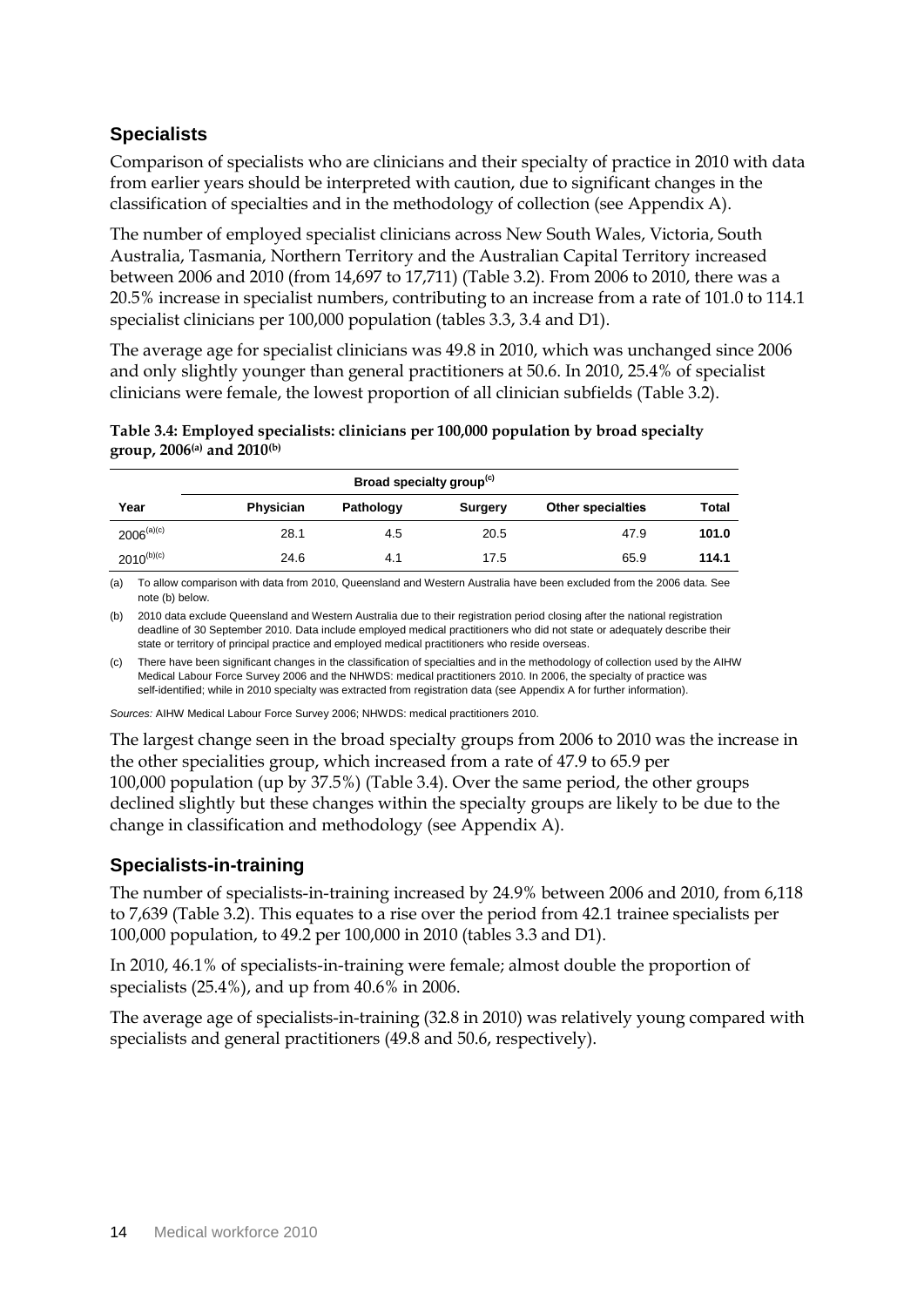## **Non-clinicians**

Non-clinician practitioners are medical practitioners who reported in the Medical Workforce Survey 2010 that they worked as one of the following:

- an administrator: employed in medical administration
- a teacher/educator: teaching or training people in medicine
- a researcher: engaged in medical research
- in a non-clinical medical field that is not one of the above.

It should be noted that using this definition, a clinician may undertake some non-clinician functions and vice versa.

In 2010, there were 3,369 employed non-clinician medical practitioners, compared with 49,128 employed clinicians (Table 3.2). This equated to 6.4% of medical practitioners employed in medicine in Australia, of which almost a third were researchers (30.8%) and a quarter administrators (24.9%).

The number of employed non-clinician medical practitioners increased only slightly by 0.6% from 2006 to 2010. Among the non-clinical fields, teachers/educators had the highest increase in numbers (up 20.4%), and administrators reported a decrease in numbers (down 8.9%).

Non-clinicians were, on average, slightly older than clinicians (50.5 and 45.6, respectively, in 2010). In 2010, almost 2 in 5 (39.1%) were female, which is slightly higher than the proportion for clinicians (36.8%).

## **Specialty of practice**

Table 3.5 contains an analysis of a range of specialist practice areas, by number, average age, proportion aged 55 and over, proportion of females and average weekly hours worked. The main specialty of practice categories captured in the NHWDS: medical practitioners 2010 were not identical to those previously collected in the AIHW Medical Labour Force Survey, thus comparisons with results from earlier years cannot be made and therefore not presented in this report.

Physician was the largest main speciality of practice among both specialists who are clinicians and all specialists (3,819 and 4,254, respectively). These physicians represented 21.6% of clinician specialists and 22.1% of all specialists. The second largest main speciality of practice for clinician specialists and all specialists was surgery (2,710 and 2,822, respectively), and these surgeons represented 15.3% of clinicians and 14.7% all specialists (Table 3.5).

The main specialty of practice with the oldest average aged workers was public health medicine for clinicians (56.6 years) and occupational and environmental medicine for all specialists (54.9 years), although numbers are relatively small. The specialty with the youngest average age was emergency medicine for both clinicians and all specialists (43.2 and 43.6 years, respectively).

For all specialists, the proportion of females was lowest for surgery at 7.9%, and highest for palliative care and sexual health medicine (55.3% and 54.3%, respectively). The proportion of all specialists aged 55 and over was lowest for emergency medicine (6.0%), and highest for occupational and environmental medicine and pain medicine (55.9% and 54.8%, respectively), although numbers in these groups are quite low (Table 3.5).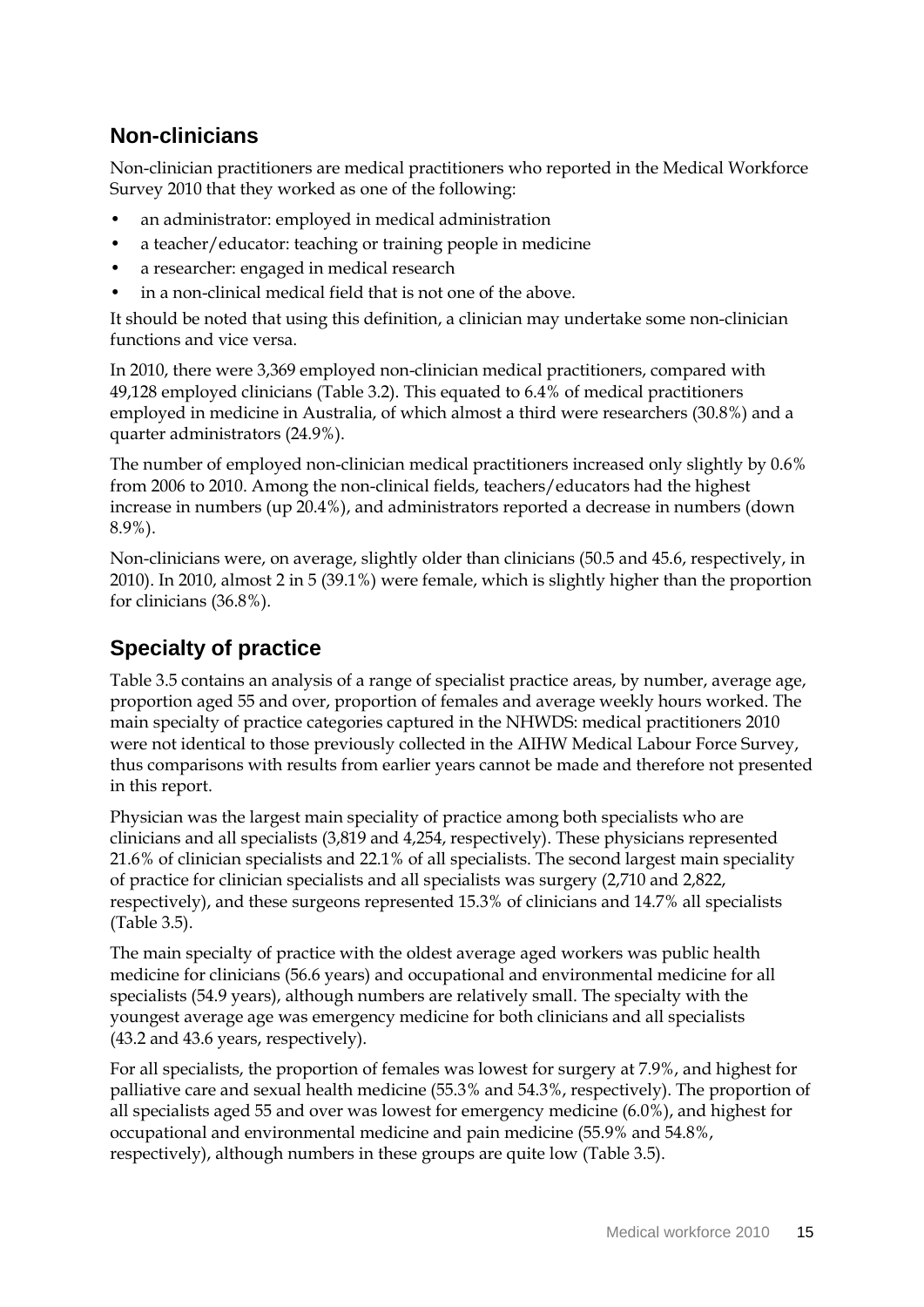|                                            |               |                | Clinician                         |                             |                            | <b>Total specialists</b> |                |                                   |                      |                            |  |
|--------------------------------------------|---------------|----------------|-----------------------------------|-----------------------------|----------------------------|--------------------------|----------------|-----------------------------------|----------------------|----------------------------|--|
| <b>Specialty of practice</b>               | <b>Number</b> | Average<br>age | Aged 55<br>and over<br>(per cent) | <b>Female</b><br>(per cent) | Average<br>weekly<br>hours | <b>Number</b>            | Average<br>age | Aged 55<br>and over<br>(per cent) | Female<br>(per cent) | Average<br>weekly<br>hours |  |
| Addiction medicine                         | 20            | 51.2           | 36.7                              | 31.6                        | 44.1                       | 27                       | 52.5           | 40.1                              | 32.0                 | 43.3                       |  |
| Anaesthesia                                | 2,395         | 47.9           | 26.3                              | 24.4                        | 43.2                       | 2,442                    | 48.0           | 26.5                              | 24.4                 | 43.3                       |  |
| Dermatology                                | 303           | 51.1           | 38.1                              | 37.7                        | 39.8                       | 307                      | 51.2           | 38.2                              | 38.1                 | 39.6                       |  |
| Emergency medicine                         | 668           | 43.2           | 5.0                               | 30.5                        | 42.3                       | 723                      | 43.6           | 6.0                               | 30.1                 | 42.2                       |  |
| General practice                           | 488           | 52.7           | 42.5                              | 24.1                        | 43.0                       | 540                      | 52.7           | 42.4                              | 25.7                 | 42.9                       |  |
| Intensive care medicine                    | 204           | 44.8           | 12.6                              | 17.7                        | 54.8                       | 220                      | 45.1           | 13.3                              | 17.0                 | 54.2                       |  |
| Medical administration                     | 6             | 53.7           | 38.9                              | 40.9                        | 42.3                       | 79                       | 51.8           | 40.3                              | 47.0                 | 44.5                       |  |
| Obstetrics and<br>gynaecology              | 984           | 51.6           | 38.0                              | 33.8                        | 49.1                       | 1,033                    | 51.8           | 39.2                              | 34.1                 | 48.6                       |  |
| Occupational and<br>environmental medicine | 106           | 54.3           | 56.1                              | 22.1                        | 39.9                       | 131                      | 54.9           | 55.9                              | 20.6                 | 39.7                       |  |
| Ophthalmology                              | 616           | 52.3           | 38.3                              | 18.4                        | 41.8                       | 626                      | 52.4           | 38.5                              | 18.3                 | 42.0                       |  |
| Paediatrics and child<br>health            | 878           | 49.1           | 30.6                              | 39.8                        | 44.3                       | 988                      | 49.4           | 30.9                              | 40.6                 | 44.1                       |  |
| Pain medicine                              | 18            | 52.0           | 51.8                              | 14.0                        | 47.1                       | 19                       | 52.4           | 54.8                              | 19.4                 | 46.6                       |  |
| Palliative care                            | 65            | 50.1           | 36.1                              | 52.5                        | 39.0                       | 72                       | 50.3           | 35.8                              | 55.3                 | 38.5                       |  |
| Pathology                                  | 631           | 51.3           | 38.0                              | 39.3                        | 40.9                       | 755                      | 51.8           | 38.9                              | 39.7                 | 41.0                       |  |
| Physician                                  | 3.819         | 49.4           | 30.5                              | 24.6                        | 45.9                       | 4,254                    | 49.3           | 30.7                              | 25.2                 | 45.7                       |  |
| Psychiatry                                 | 1,894         | 52.2           | 41.9                              | 33.9                        | 37.6                       | 2,103                    | 52.5           | 42.2                              | 33.0                 | 37.7                       |  |
| Public health medicine                     | 12            | 56.6           | 49.0                              | 11.0                        | 32.9                       | 81                       | 52.6           | 37.1                              | 43.6                 | 43.4                       |  |
| Radiation oncology                         | 211           | 46.1           | 19.5                              | 31.6                        | 44.7                       | 218                      | 46.4           | 21.0                              | 31.0                 | 45.0                       |  |
| Radiology                                  | 1,021         | 49.5           | 30.5                              | 23.4                        | 41.3                       | 1,049                    | 49.8           | 31.4                              | 23.0                 | 41.2                       |  |
| Rehabilitation medicine                    | 272           | 49.5           | 30.2                              | 37.8                        | 40.1                       | 284                      | 49.9           | 31.9                              | 37.0                 | 40.3                       |  |
| Sexual health medicine                     | 26            | 48.3           | 32.4                              | 55.3                        | 40.1                       | 33                       | 48.0           | 29.1                              | 54.3                 | 38.2                       |  |
| Sport and exercise<br>medicine             | 41            | 47.6           | 22.8                              | 12.1                        | 44.4                       | 46                       | 48.2           | 23.1                              | 13.4                 | 42.7                       |  |
| Surgery                                    | 2,710         | 51.6           | 37.2                              | 8.1                         | 50.5                       | 2,822                    | 52.1           | 39.0                              | 7.9                  | 49.8                       |  |
| Not stated/Inadequately<br>described       | 321           | 44.0           | 18.4                              | 31.7                        | 42.9                       | 377                      | 45.2           | 21.5                              | 33.4                 | 42.2                       |  |
| Total                                      | 17,711        | 49.8           | 32.3                              | 25.4                        | 44.4                       | 19,230                   | 50.1           | 33.0                              | 25.9                 | 44.2                       |  |

#### <span id="page-21-1"></span>**Table 3.5: Specialists: selected features by main specialty of practice, 2010(a)**

(a) Data exclude Queensland and Western Australia due to their registration period closing after the national registration deadline of 30 September 2010. Data include employed medical practitioners who did not state or adequately describe their state or territory of principal practice and employed medical practitioners who reside overseas.

*Source:* NHWDS: medical practitioners 2010.

## <span id="page-21-0"></span>**3.4 Country of first medical qualification**

Information about the country of first medical qualification was collected in previous AIHW Medical Labour Force Surveys, however was not included as a survey question in 2010 as it is now collected as part of the NRAS registration data. Although it is understood that country of first medical qualification is being entered for new registrants, data migrated from some of the previous jurisdiction-based systems did not contain this information, thus it could not be included in this report due to poor quality. It is anticipated that this information will improve over time and will be able to be reported in subsequent years.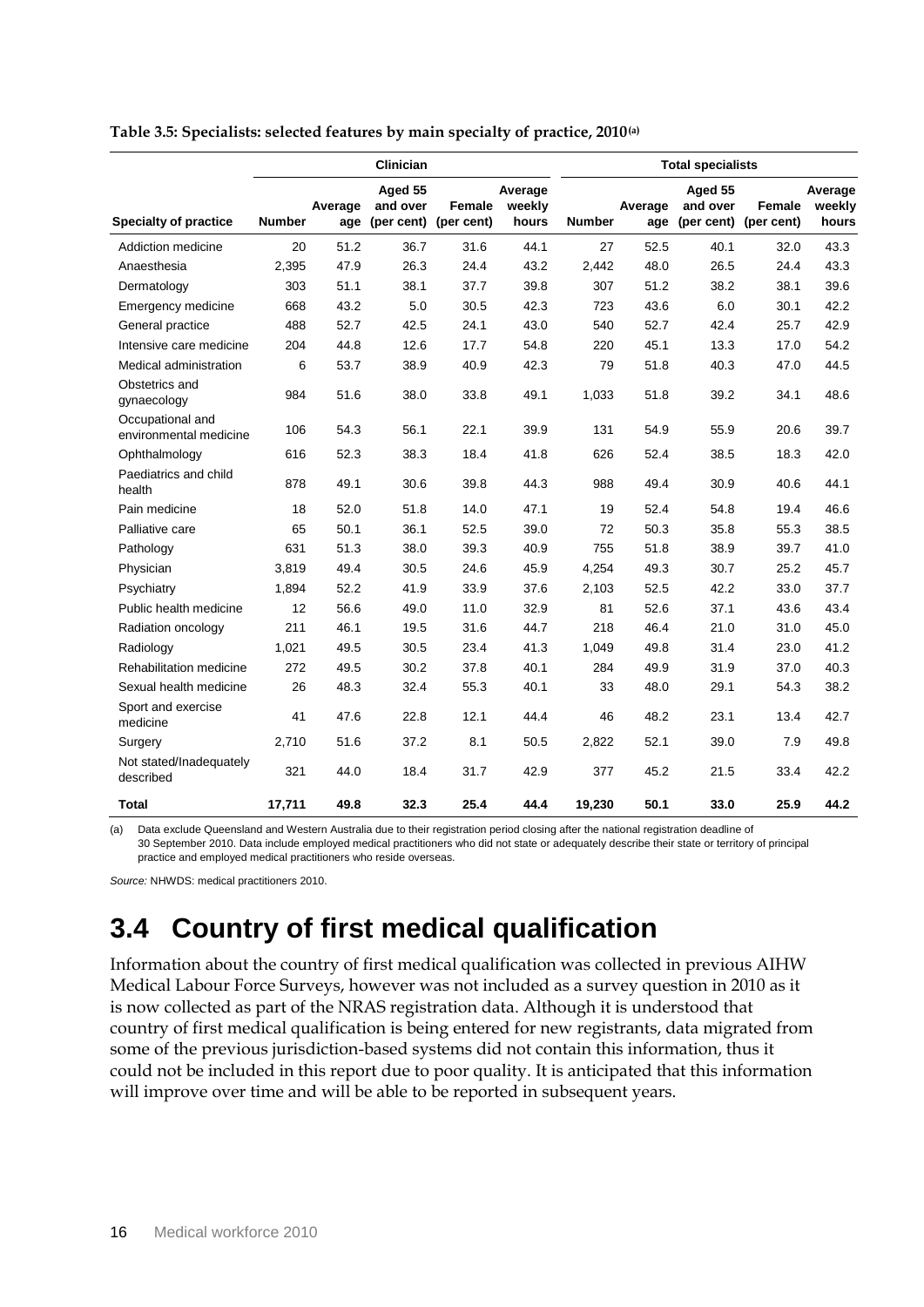## <span id="page-22-0"></span>**3.5 Work setting**

Medical practitioners were asked to indicate the setting of their main job in medicine in the week prior to completing the Medical Workforce Survey 2010.

Of all employed clinicians, almost a half (48.4%) worked in private practice at the time of the survey. Of those working in private practice, about 7 in 10 were in group practices (68.1%) and 3 in 10 (30.1%) were in solo practices (Table 3.6).

Hospital was reported as the work setting of main job for 42.4% of clinicians. Of these clinicians working in hospitals, only 2.5% indicated outpatient services as their main work setting.

Clinicians working in community health care services made up only 2.0% of all practitioners employed. Within this small group, 56.2% were working in community mental health service settings, 37.4% in other community health care service settings and 6.3% in community drug and alcohol service settings (Table 3.6).

Educational facilities was the main work setting for 2.0% of all practitioners, but only 0.6% of clinicians reported this as their main work setting. Among all practitioners working in educational facilities, 91.3% were working in tertiary educational facilities.

Less than 1% of all practitioners were working in each of the following settings: other government department or agency (0.9%); Aboriginal health service (0.7%); commercial/business services (0.5%); defence forces (0.4%); residential health care services settings (0.2%); and correctional services (0.1%) (Table 3.6).

<span id="page-22-1"></span>**Table 3.6: Employed medical practitioners: number of and average weekly hours worked, by work setting, 2006(a) and 2010(b)**

|                                     |               | <b>Clinician</b>              | <b>Total practitioners</b> |                               |  |  |
|-------------------------------------|---------------|-------------------------------|----------------------------|-------------------------------|--|--|
| <b>Work setting</b>                 | <b>Number</b> | Average weekly<br>total hours | <b>Number</b>              | Average weekly<br>total hours |  |  |
|                                     |               |                               | $2006^{(a)}$               |                               |  |  |
| <b>Total employed</b>               | 42,988        | 43.8                          | 46,336                     | 43.5                          |  |  |
|                                     |               |                               | $2010^{(b)}$               |                               |  |  |
| Private practice                    | 23,770        | 41.2                          | 24,064                     | 41.1                          |  |  |
| Solo private practice               | 7,154         | 45.0                          | 7,273                      | 44.7                          |  |  |
| Group private practice              | 16,183        | 39.7                          | 16,352                     | 39.7                          |  |  |
| Locum private practice              | 432           | 35.6                          | 439                        | 35.5                          |  |  |
| Aboriginal health service           | 310           | 36.1                          | 345                        | 36.6                          |  |  |
| Community health care services      | 975           | 36.3                          | 1,050                      | 36.1                          |  |  |
| Community mental health service     | 548           | 37.9                          | 579                        | 38.0                          |  |  |
| Community drug and alcohol service  | 61            | 36.6                          | 72                         | 37.5                          |  |  |
| Other community health care service | 365           | 33.8                          | 398                        | 33.0                          |  |  |

*(continued)*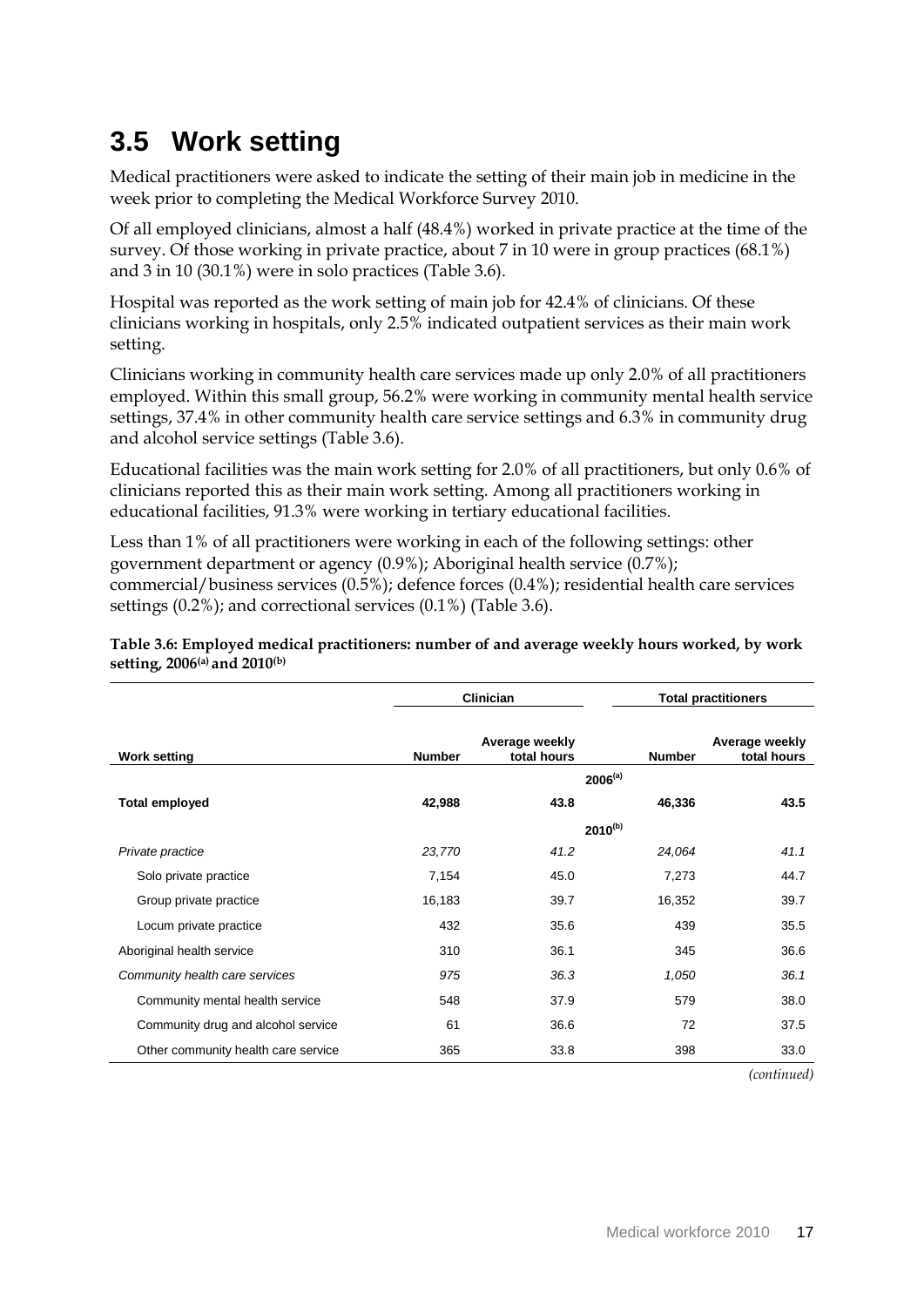| Table 3.6 (continued): Employed medical practitioners: average weekly hours worked, by work |  |
|---------------------------------------------------------------------------------------------|--|
| setting, 2006(a) and 2010(b)                                                                |  |

|                                        |               | <b>Clinician</b>              |               | <b>Total practitioners</b>    |  |  |  |
|----------------------------------------|---------------|-------------------------------|---------------|-------------------------------|--|--|--|
| <b>Work setting</b>                    | <b>Number</b> | Average weekly<br>total hours | <b>Number</b> | Average weekly<br>total hours |  |  |  |
|                                        |               |                               | $2010^{(b)}$  |                               |  |  |  |
| Hospital                               | 20,816        | 47.0                          | 21,927        | 46.8                          |  |  |  |
| <b>Outpatient services</b>             | 519           | 35.4                          | 544           | 35.4                          |  |  |  |
| Other hospital service                 | 20,297        | 47.3                          | 21,383        | 47.0                          |  |  |  |
| Residential health care services       | 125           | 37.1                          | 128           | 37.0                          |  |  |  |
| Residential aged care                  | 75            | 33.7                          | 76            | 33.4                          |  |  |  |
| Residential mental health care service | 50            | 42.1                          | 52            | 42.2                          |  |  |  |
| Commercial/business services           | 139           | 32.0                          | 256           | 35.2                          |  |  |  |
| Educational facility                   | 295           | 46.7                          | 1,061         | 42.8                          |  |  |  |
| Tertiary educational facility          | 287           | 46.8                          | 969           | 43.2                          |  |  |  |
| School and other educational facility  | 8             | 40.6                          | 92            | 39.1                          |  |  |  |
| Correctional services                  | 57            | 40.1                          | 66            | 39.1                          |  |  |  |
| Defence forces                         | 151           | 41.9                          | 193           | 42.4                          |  |  |  |
| Other government department or agency  | 159           | 34.2                          | 494           | 36.9                          |  |  |  |
| Other                                  | 346           | 35.6                          | 762           | 34.0                          |  |  |  |
| Not stated/Inadequately described      | 1,986         | 43.6                          | 2,151         | 43.5                          |  |  |  |
| <b>Total employed</b>                  | 49,128        | 43.6                          | 52,497        | 43.3                          |  |  |  |

(a) To allow comparison with data from 2010, Queensland and Western Australia have been excluded from the 2006 data. See note (b) below.

(b) 2010 data exclude Queensland and Western Australia due to their registration period closing after the national registration deadline of 30 September 2010. Data include employed medical practitioners who did not state or adequately describe their state or territory of principal practice and employed medical practitioners who reside overseas.

*Sources:* AIHW Medical Labour Force Survey 2006; NHWDS: medical practitioners 2010.

## <span id="page-23-0"></span>**3.6 Working hours**

The total number of hours worked per week, in the week before the survey, is reported by medical practitioners in the Medical Workforce Survey 2010, and relates to the number of hours worked in all medical fields. Working hours are presented by field of medicine because many medical practitioners allocate their time across more than one medical field. Clinical hours are the reported hours worked per week as a clinician.

The highest average weekly hours worked, for both clinicians and all specialists, was by intensive care medicine specialists, at 54.8 and 54.2 hours, respectively. The second highest average weekly hours worked was by surgery specialists, at 50.5 for clinicians and 49.8 hours for all specialists (Table 3.5).

For clinicians, the main specialty area with the lowest average weekly hours worked was public health medicine (32.9 hours), but this only represented 12 practitioners. For all specialists, psychiatry had the lowest average weekly hours worked (37.7 hours).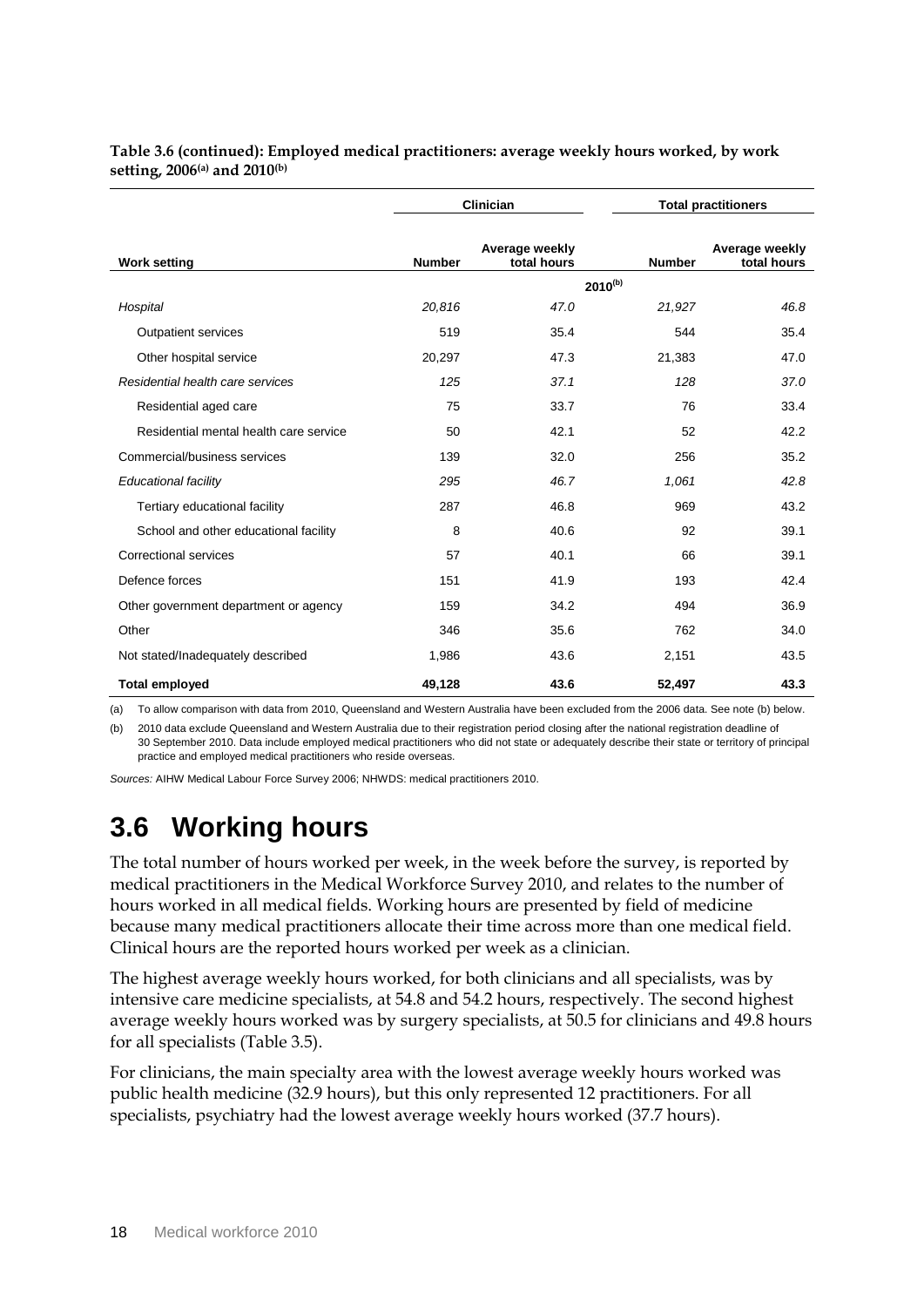### **Sex**

Earlier medical workforce surveys have shown that male medical practitioners worked more hours per week than female practitioners. This is primarily due to a larger proportion of female medical practitioners working part-time hours of less than 35 hours per week (36.3%), compared with males (14.7%) (Figure 3.3).



<span id="page-24-0"></span>In 2010, male medical practitioners worked an average of 46.2 hours per week, while female medical practitioners worked an average of 38.5 hours per week (Figure 3.3). In 2006 and 2010, males worked an average of 8.6 and 7.7 hours per week more than females, respectively. Males were also more likely to work 35 to 64 hours per week than females.

Despite the shift towards working fewer hours, the distribution of hours worked by male medical practitioners remained skewed towards long working weeks. About 41.7% of male medical practitioners worked 50 or more hours per week in 2010, although the proportion had decreased from 45.2% in 2006. The proportion of females working 50 or more hours per week also decreased slightly, from 23.0% in 2006 to 22.3% in 2010. Three-quarters (76.3%) of male medical practitioners in 2010 reported working on average between 35 and 64 hours per week (Figure 3.3).

Total average hours worked for females have remained relatively flat from 2006 to 2010, while the proportion of females working 35–49 hours has increased slightly over this period. The proportion of females working 50–64 hours has fallen since 2006. The proportion of males working 20–34 hours and 35–49 hours per week remained relatively stable from 2006 to 2010.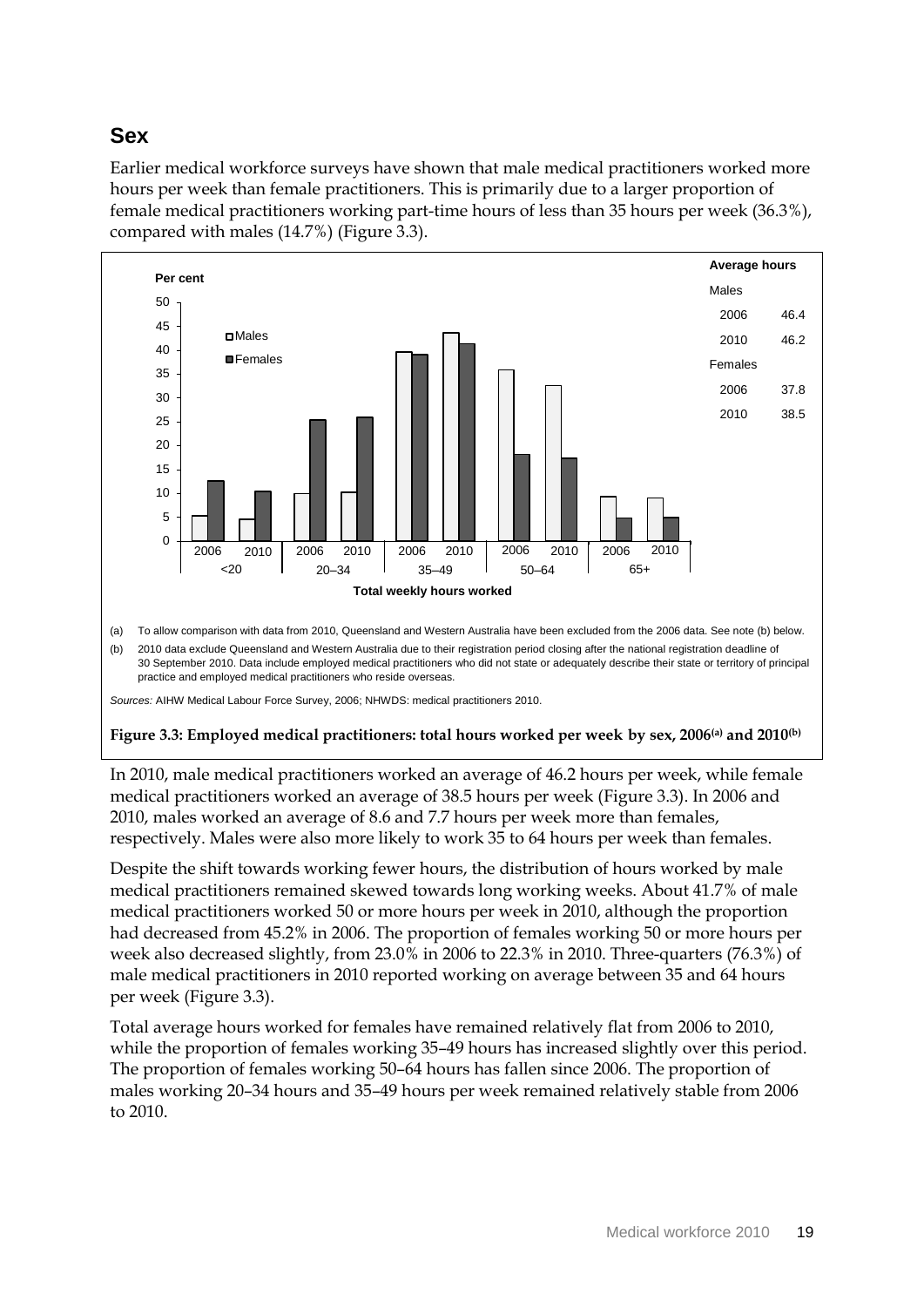## **Age**

Medical practitioners, males and females, aged 20–34 worked the highest average weekly hours in 2010. Males and females aged 65 and over worked the lowest average weekly hours (Figure 3.4). In other age groups, different patterns were observed for males and females, although males worked higher average weekly hours than females in every age group.



#### <span id="page-25-0"></span>**Figure 3.4: Employed medical practitioners: average total weekly hours worked by age group, 2010(a)**

Males in all age groups had higher average weekly hours than their female counterparts, with the largest difference being for those in the 35–44 and 45–54 age groups (12.9 and 12.0 average weekly hours, respectively).

Average weekly hours worked by males stayed above 45 hours per week for all age groups up to 65. However, average weekly hours for females in the 20–34 age group averaged 44.9 hours (the highest of all age groups), then decreased to 34.6 hours for the 35–44 age group, before increasing in the 45–54 and 55–64 age groups (36.4 and 37.1 hours, respectively). For both males and females, average weekly hours declined in the 65–74 age group, (35.8 hours for males and 29.3 hours for females), with a further decrease in the 75–99 age group. However, all medical practitioners in this oldest age group worked an average of 24.2 hours per week, being more than half of a full-work week of 40 hours (Figure 3.4).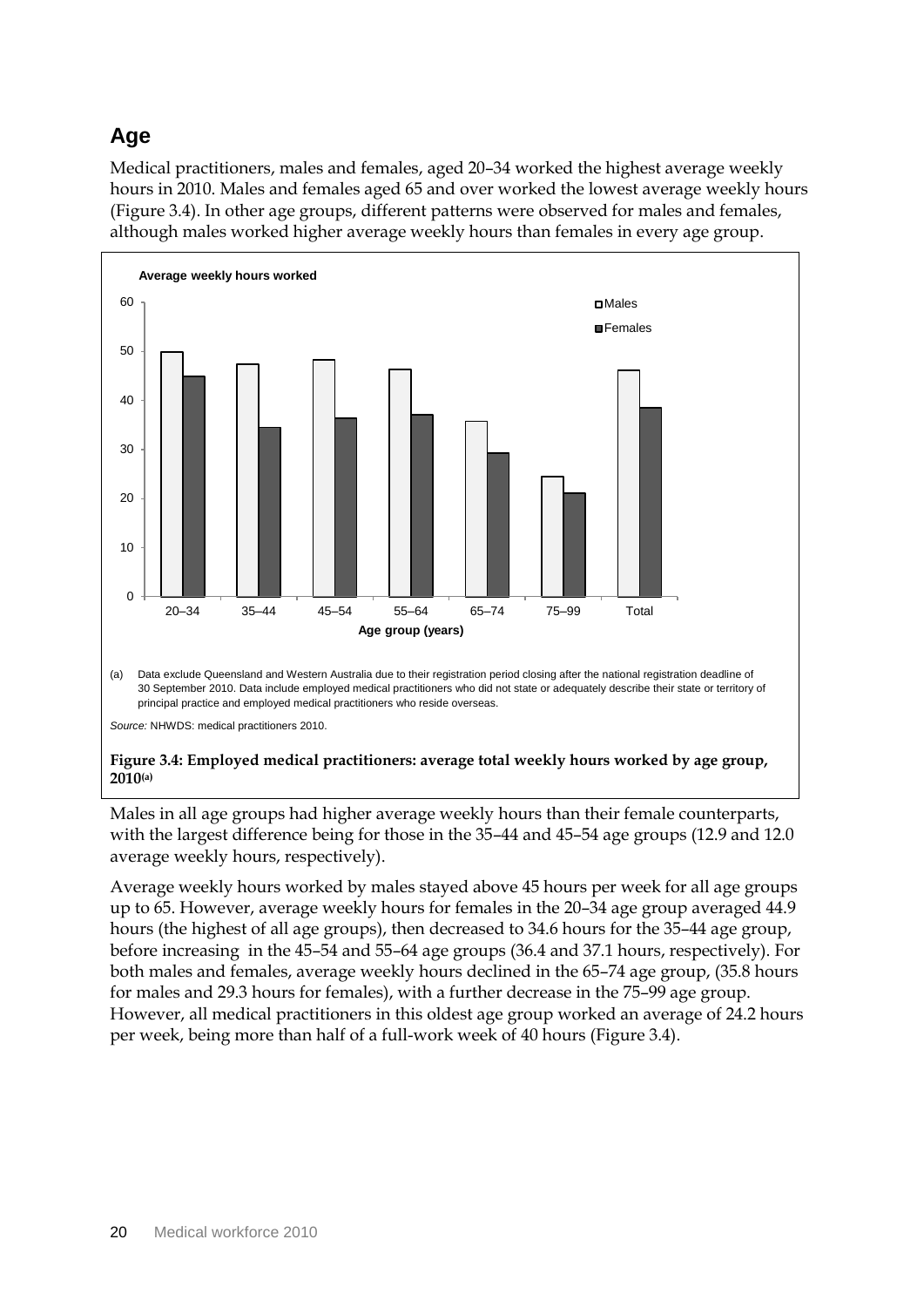### **Work setting**

The average weekly hours worked for all employed medical practitioners, clinicians and total practitioners, remained stable between 2006 and 2010, varying less than 1 percentage point between groups and over time (Table 3.6).

In 2010, clinicians worked, on average, 43.6 hours per week, which was similar to total practitioners, at 43.3 hours (tables 3.2 and 3.6). Of clinicians, those working in hospitals and educational facilities reported the highest average hours per week (47.0 and 46.7 hours, respectively), with those working in commercial/business services the lowest (32.0 hours)

For those working in private practice, clinicians working in a solo practice worked the highest number of hours (45.0 hours), compared with their clinicians colleagues working in group and locum private practice (39.7 and 35.6 hours, respectively) (Table 3.6).

Among all practitioners working in hospitals, those working in other hospital services worked on average 11.9 hours more per week than those working in outpatient services (47.3 compared with 35.4 hours, respectively).

For all practitioners working in residential health care settings, those in mental health care services worked on average 8.8 hours per week more than those working in aged care facilities (42.2 compared with 33.4 hours, respectively) (Table 3.6).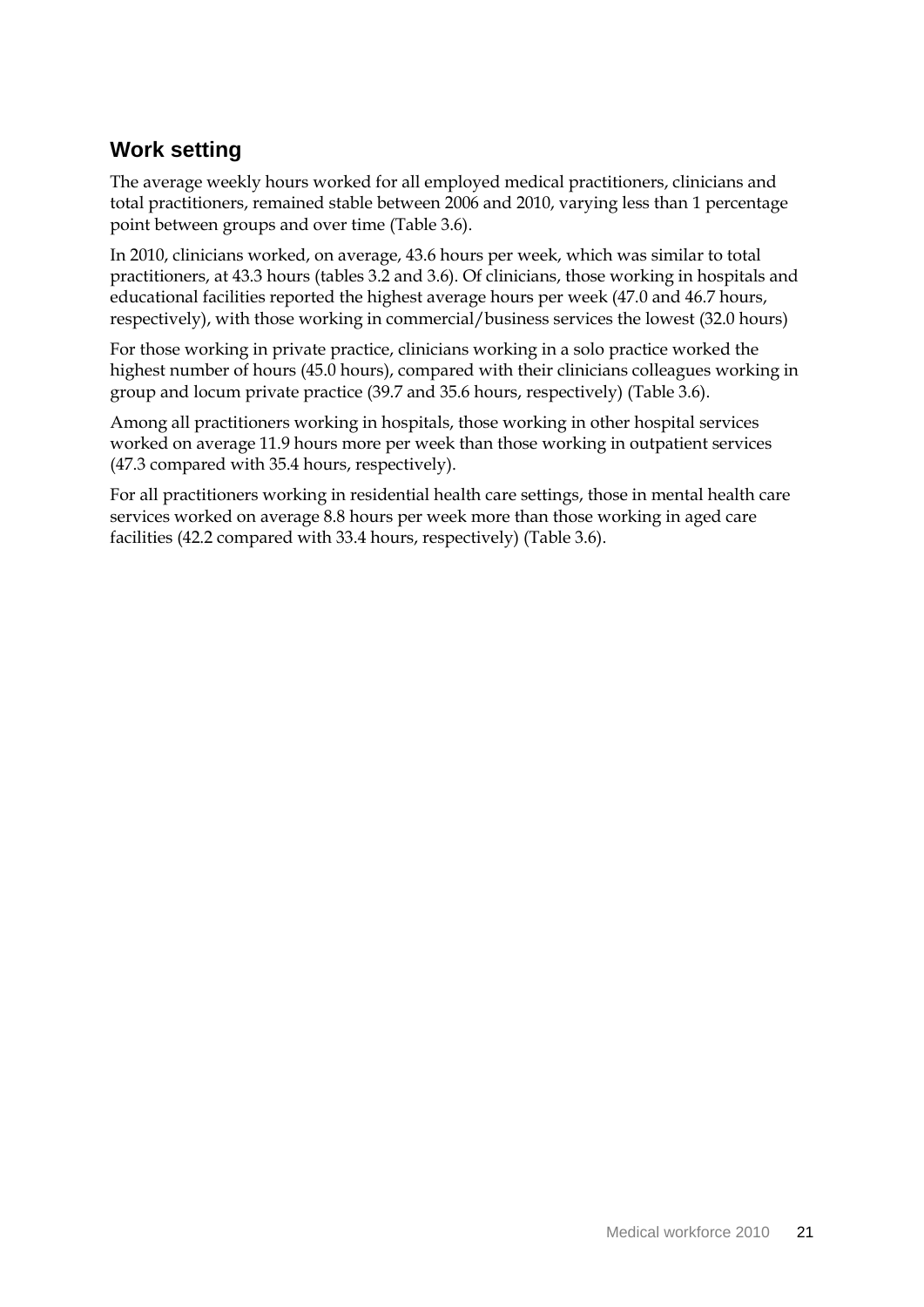# <span id="page-27-0"></span>**4 Supply of practitioners**

## <span id="page-27-1"></span>**4.1 Overall supply**

Data on the size and characteristics of the medical workforce present a valuable profile of medical practitioners, but do not give a complete picture of the overall level of service provided. Some medical practitioners have long working weeks and others work part time, therefore their relative contributions to the level of service need to be taken into account to measure the overall supply effectively.

To do this, information on the number of employed medical practitioners, in combination with their average hours worked, have been used to calculate a 'fulltime equivalent' (FTE) number of practitioners, based on a 'standard full-time working week' (Box 4.1).

To take account of population differences across Australia, and across time, Australian Bureau of Statistics estimated resident population figures have been used to convert the FTE number to an FTE rate (FTE per 100,000 population) (see Appendix D).

#### **Box 4.1: Full-time equivalent**

*The number of full-time equivalent (FTE) medical practitioners is calculated by multiplying the number of medical practitioners by the average weekly hours worked, and dividing by the number of hours in a standard full-time working week.*

*FTE gives a useful measure of supply, because it takes into account both those working full time and those working part time.*

*The concept of FTE depends on what may reasonably be regarded as a full-time job, and this varies across occupations. The Australian Bureau of Statistics defines full-time work as being at least 35 hours per week, and many FTE calculations are based on this (ABS 1996). However, people in managerial or professional jobs tend to work more than 35 hours per week and medical practitioners have worked, on average 43.3 hours per week (Table 3.2). Therefore, in this report, a standard week of 40 hours has been used to calculate realistic FTE measures of service delivery by practitioners. That is, FTE measures the number of 40-hour week workloads provided by the medical practitioner workforce.*

## <span id="page-27-2"></span>**4.2 Supply of clinicians**

A clinician is a medical practitioner mainly involved in the diagnosis, care and treatment of individuals, including recommending preventative action. In this report, medical practitioners who reported spending the majority of their total weekly working hours involved in clinical practice are classed as clinicians.

Across the states and territories reported on in this report, the overall supply of clinicians increased between 2006 and 2010, from 324 FTE per 100,000 population in 2006 to 345 in 2010 (Table 4.1). However, this pattern was not consistent across all fields of practice.

Over this period, the supply of specialists-in-training, specialists, and other clinicians all increased (52 to 61, 114 to 127 and 4 to 8 FTE per 100,000 population, respectively).

The supply of general practitioners decreased between 2006 and 2010, from 115 to 110 FTE per 100,000 population, and the supply of hospital non-specialists remained stable at 39 FTE per 100,000 population (Table 4.1).

The supply of specialist clinicians across the broad specialty groups is provided in Table 4.1. For each broad specialty group, there was a decline in supply between 2006 and 2010. The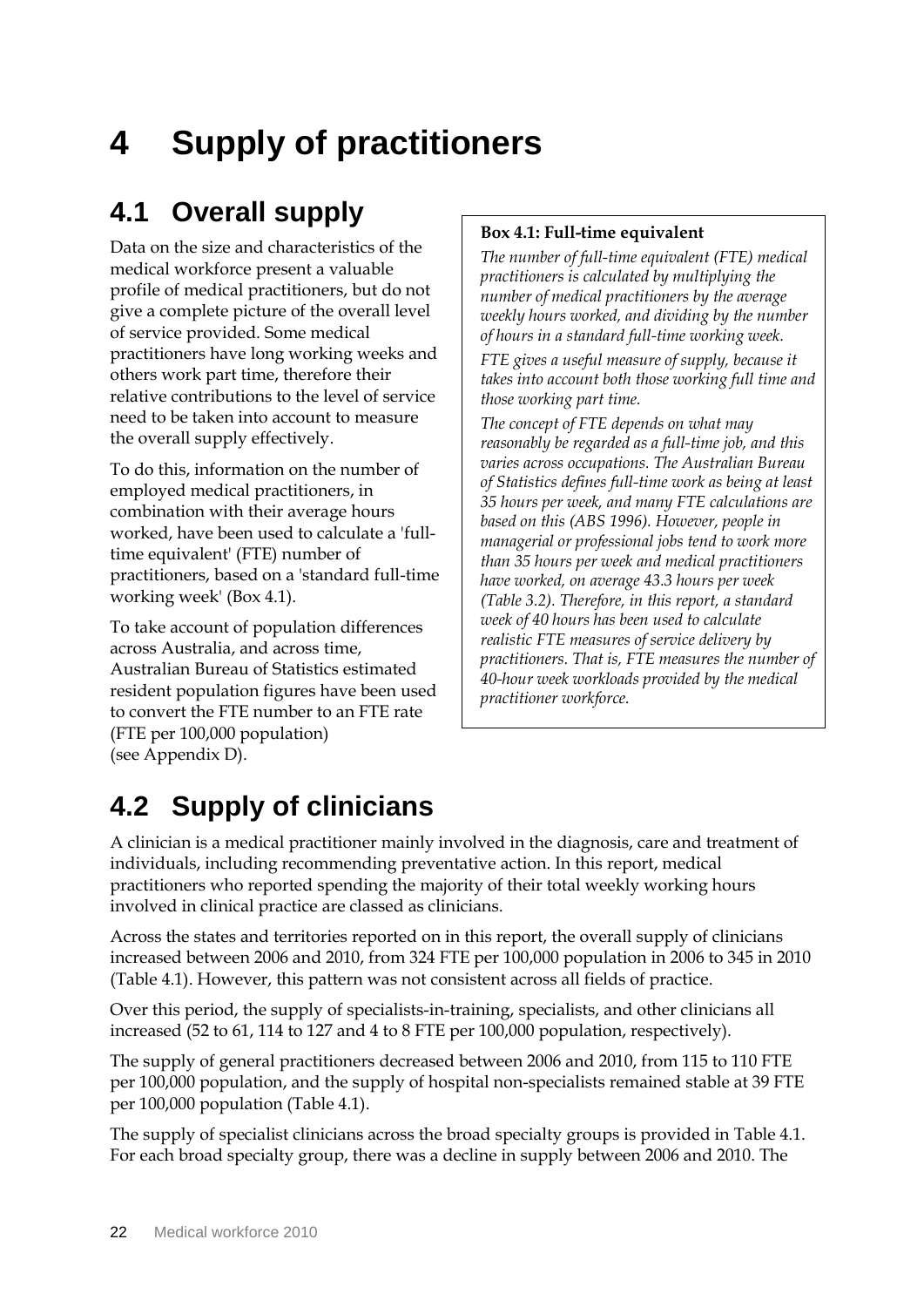supply of physicians decreased the most during this time period, by 14.3% from 33 to 28 FTE per 100,000 population. The exception was other specialties which increased from 51 to 72 FTE per 100,000 population.

| <b>Main field of medicine</b>       | $2006^{(b)}$ | $2010^{(c)}$ |
|-------------------------------------|--------------|--------------|
| Clinician                           | 323.6        | 345.0        |
| General practitioner <sup>(d)</sup> | 114.6        | 109.6        |
| Hospital non-specialist             | 38.8         | 38.7         |
| <b>Specialist</b>                   | 113.7        | 126.7        |
| Physician                           | 32.9         | 28.2         |
| Pathology                           | 4.6          | 4.2          |
| Surgery                             | 25.1         | 22.1         |
| Other specialties                   | 51.2         | 72.2         |
| Specialist-in-training              | 52.5         | 61.4         |
| Other clinician <sup>(d)</sup>      | 4.0          | 8.3          |
| Non-clinician                       | 22.7         | 21.4         |
| Total                               | 346.4        | 366.1        |

#### <span id="page-28-0"></span>**Table 4.1: Employed medical practitioners: FTE per 100,000 population(a) by main field of medicine, 2006(b) and 2010(c)**

(a) Full-time equivalent (FTE) number per 100,000 population. FTE is based on total weekly hours worked (see Box 4.1 and 'Glossary').

(b) To allow comparison with data from 2010, Queensland and Western Australia have been excluded from the 2006 data. See note (c) below.

(c) 2010 data exclude Queensland and Western Australia due to their registration period closing after the national registration deadline of 30 September 2010. Data include employed medical practitioners who did not state or adequately describe their state or territory of principal practice and employed medical practitioners who reside overseas.

(d) In 2010, primary care practitioners who did not self-identify as general practitioners may be included in 'Other clinician' rather than 'General practitioner'. Therefore, general practitioner data in 2010 are not directly comparable with primary care practitioner data in 2006.

*Sources:* AIHW Medical Labour Force Survey 2006; NHWDS: medical practitioners 2010.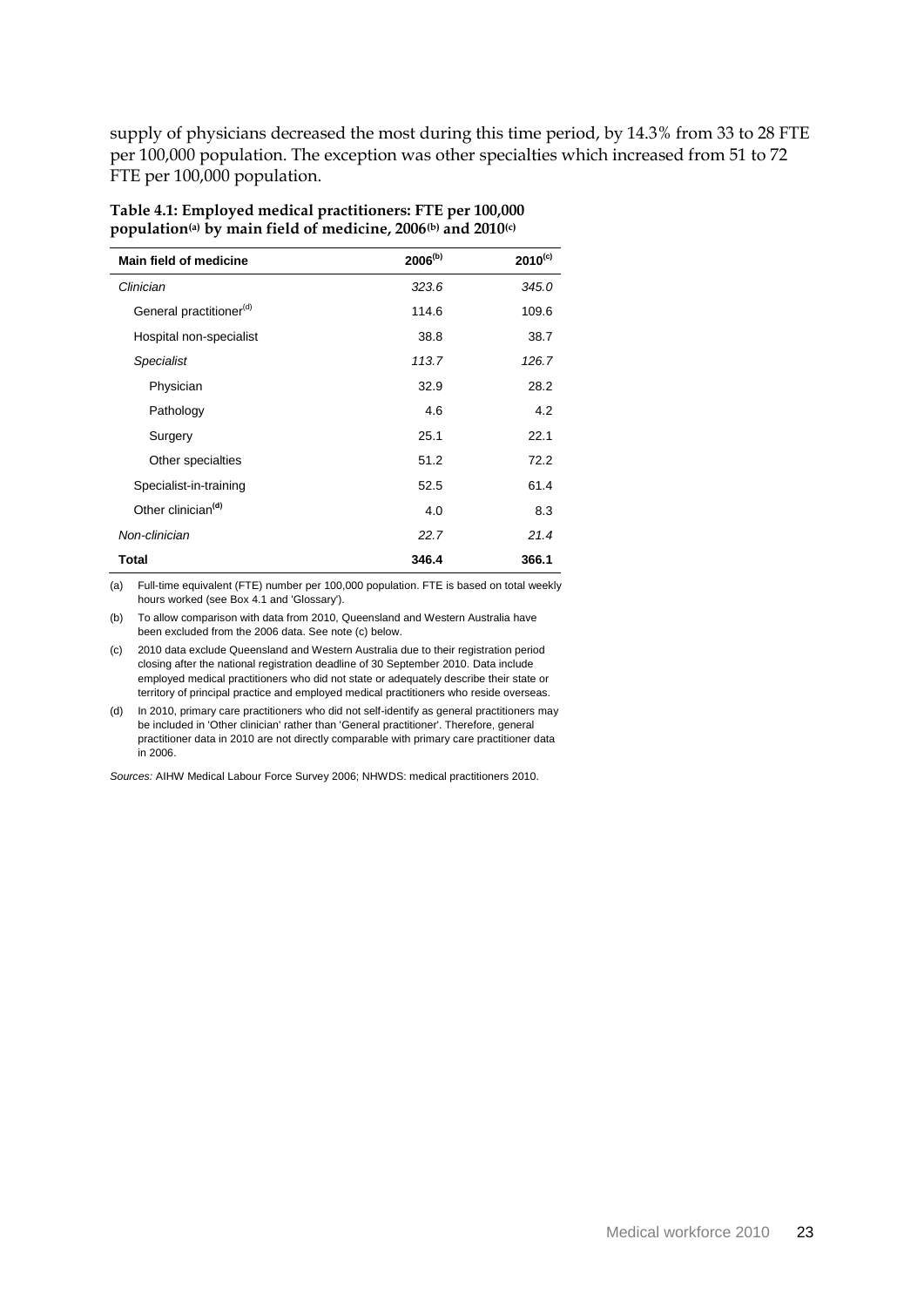# <span id="page-29-0"></span>**5 Regional profile of employed medical practitioners**

## <span id="page-29-1"></span>**5.1 Remoteness areas of Australia**

The distribution of medical practitioners in Australia is of considerable interest to both government and communities. Information on the work location of medical practitioners is collected in the Medical Workforce Survey 2010, providing a means, in combination with other data on hours and population, of examining variability in the supply of practitioners across Australia.



<span id="page-29-2"></span>**area of main job and main field of medicine, 2010(b)**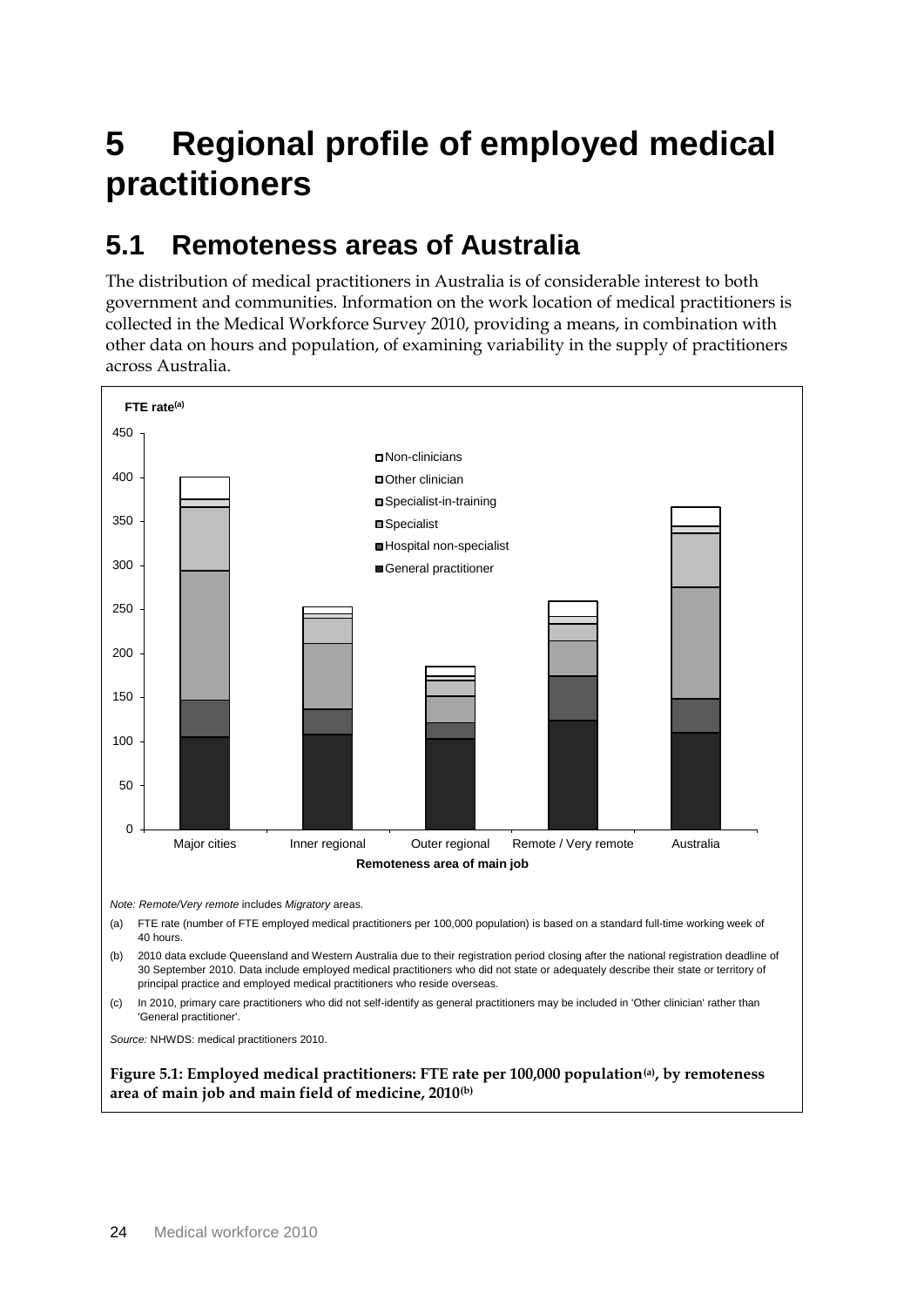Using the postcode of practitioners main work location, each practitioner is allocated to one of the following in the Australian Standard Geographical Classification Remoteness Area (ASGC RA): *Major cities*, *Inner regional*, *Outer regional*, *Remote*, *Very remote* and *Migratory* (see 'Glossary*'*). In this report, the *Remote*, *Very remot*e and *Migratory* categories have been combined due to small numbers (Figure 5.1).

### **Major cities**

Of the medical practitioners employed in *Major cities* in 2010, 93.2% were clinicians. Of employed clinicians, 38.5% were specialists, 31.7% were general practitioners, 16.9% specialists-in-training and 10.3% hospital non-specialists (Table 5.1). The proportions of specialists and specialists-in-training were higher in this area than any other remoteness area (RA). The proportion of general practitioners was the lowest of the four RAs, at 31.7%. This indicates that the medical practitioner population is more evenly distributed across clinician types in *Major cities* than in the other RAs, which may be attributed to specialists and specialists-in-training working mainly in *Major cities*.

In 2010, over a third (37.8%) of medical practitioners in *Major cities* were female, which is slightly less than *Remote/Very remote* areas (38.1%), which have the highest proportion of the four RAs. The average age of medical practitioners in *Major cities* was 45.8, which was almost the same as the national average in 2010 of 45.9 (tables 3.2, 5.1 and 5.4).

Between 2006 and 2010, the number of employed medical practitioners in *Major cities* increased by 10.0%. For all states and territories, the population in *Major cities* increased 8.3% over the same period (Table D1). For clinicians overall, the increase was 11.0%. Among clinicians, the largest increase over the same period occurred for other clinicians (113.6%), followed by specialists-in-training and specialists (18.9% and 18.7%, respectively) (Table 5.1).

There was also a rise in the supply of medical practitioners in *Major cities* of 8 FTE per 100,000 population, and in the supply of clinicians of 11 FTE per 100,000 population, from 2006 to 2010. However, over the same period, the supply of general practitioners fell by 10 FTE per 100,000 population to 105 FTE per 100,000 population in 2010.

|                           |               | Average | Aged 55<br>and over | Female     | Average |                |
|---------------------------|---------------|---------|---------------------|------------|---------|----------------|
| Main field of medicine    | <b>Number</b> | age     | (per cent)          | (per cent) | hours   | FTE rate $(c)$ |
|                           |               |         | $2006^{(a)}$        |            |         |                |
| Clinician                 | 34,246        | 45.3    | 24.6                | 34.9       | 43.7    | 364.9          |
| Primary care practitioner | 12,104        | 50.6    | 34.5                | 38.8       | 38.9    | 114.8          |
| Hospital non-specialist   | 3,949         | 32.8    | 4.0                 | 50.9       | 47.6    | 45.8           |
| Specialist                | 12,332        | 49.6    | 32.2                | 22.7       | 44.9    | 135.0          |
| Specialist-in-training    | 5,392         | 32.7    |                     | 41.2       | 49.6    | 65.2           |
| Other clinician           | 469           | 43.6    | 24.0                | 45.5       | 35.2    | 4.0            |
| Non-clinician             | 2,856         | 50.5    | 35.9                | 32.1       | 39.8    | 27.7           |
| Total                     | 37,102        | 45.7    | 25.5                | 34.7       | 43.4    | 392.6          |

<span id="page-30-0"></span>**Table 5.1: Employed medical practitioners in** *Major cities***: selected features by main field of medicine of main job, 2006(a) and 2010(b)**

*(continued)*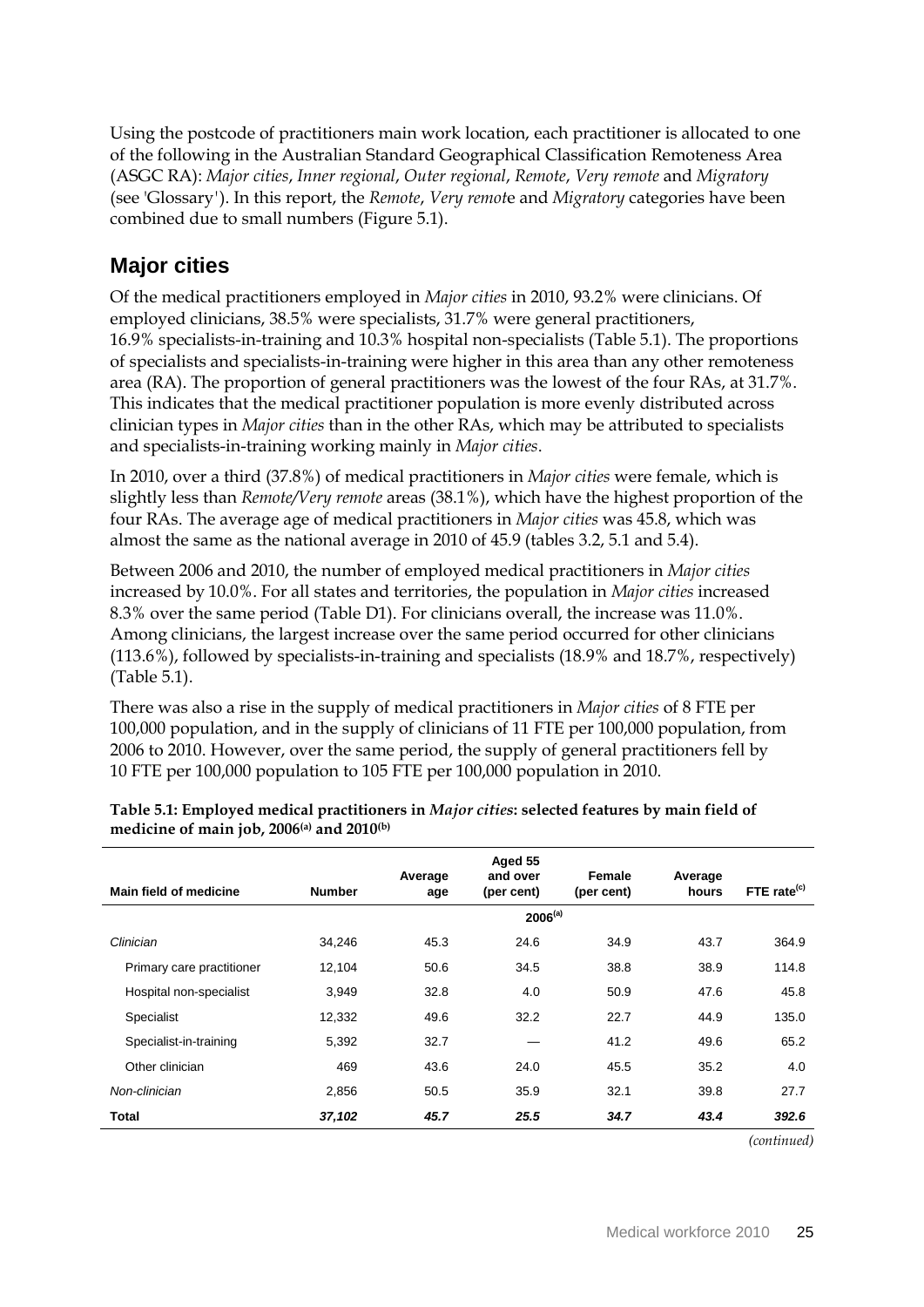**Table 5.1 (continued): Employed medical practitioners in** *Major cities***: selected features by main field of medicine of main job, 2006(a) and 2010(b)**

|                                     |               |                | Aged 55<br>and over | Female     |                  |                         |
|-------------------------------------|---------------|----------------|---------------------|------------|------------------|-------------------------|
| Main field of medicine              | <b>Number</b> | Average<br>age | (per cent)          | (per cent) | Average<br>hours | FTE rate <sup>(c)</sup> |
|                                     |               |                | $2010^{(b)}$        |            |                  |                         |
| Clinician                           | 38,023        | 45.5           | 25.6                | 37.7       | 43.5             | 375.7                   |
| General practitioner <sup>(d)</sup> | 12,063        | 51.5           | 39.2                | 41.6       | 38.4             | 105.2                   |
| Hospital non-specialist             | 3,905         | 33.1           | 3.8                 | 50.4       | 47.0             | 41.7                    |
| Specialist                          | 14.643        | 49.6           | 31.5                | 26.7       | 44.2             | 147.0                   |
| Specialist-in-training              | 6,410         | 32.8           | 0.3                 | 46.8       | 49.8             | 72.5                    |
| Other clinician <sup>(d)</sup>      | 1,002         | 42.5           | 21.1                | 44.7       | 39.2             | 8.9                     |
| Non-clinician                       | 2,779         | 50.2           | 35.2                | 39.1       | 39.6             | 25.0                    |
| Total                               | 40,802        | 45.8           | 26.3                | 37.8       | 43.2             | 400.4                   |

*Note:* In 2010, a total of 184 employed medical practitioners did not report the RA they worked in. While, in 2006, 945 did not report the RA they worked in. Hence the number of employed medical practitioners stated by RA is an underestimate. Due to the update cycle of the Australian Bureau of Statistics, RA population estimates do not balance with the most recent update of state and territory national population estimates.

(a) To allow comparison with data from 2010, Queensland and Western Australia have been excluded from the 2006 data. See note (b) below.

(b) 2010 data exclude Queensland and Western Australia due to their registration period closing after the national registration deadline of 30 September 2010. Data include employed medical practitioners who did not state or adequately describe their state or territory of principal practice and employed medical practitioners who reside overseas.

(c) Full-time equivalent (FTE) number per 100,000 population. FTE is based on total weekly hours worked (see 'Glossary').

(d) In 2010, primary care practitioners who did not self-identify as general practitioners may be included in 'Other clinician' rather than 'General practitioner'. Therefore, general practitioner data in 2010 are not directly comparable with primary care practitioner data in 2006.

*Sources:* AIHW Medical Labour Force Survey 2006; NHWDS: medical practitioners 2010.

#### **Inner regional areas**

Of the medical practitioners employed in *Inner regional* areas in 2010, 96.3% were clinicians (Table 5.2). As with *Major cities,* a relatively high proportion of these clinicians were specialists (38.5% in *Major cities* and 29.1% in *Inner regional*). However, *Inner regional* areas had a much higher proportion who were general practitioners (48.0% compared with 31.7%), and a lower proportion who were specialists-in-training (10.0%) than *Major cities* (16.9%).

In 2010, medical practitioners employed in *Inner regional* areas worked, on average, similar hours to the national average (43.6 compared with 43.3 hours). However, they were slightly older, with an average age of 46.5 compared with 45.9 nationally. They were also less likely to be female (33.3% compared with 37.0% nationally) (tables 3.2 and 5.2).

<span id="page-31-0"></span>Between 2006 and 2010, the number of employed medical practitioners in *Inner regional* areas grew by 19.5%. This was the highest growth rate for all RA's, and higher than the national growth in employed medical practitioners (13.3%). The population in *Inner regional* areas increased 7.7% over this period, for all states and territories. (Table D1). The number of general practitioners in *Inner regional* areas grew by 8.2%. Over the same period, the supply of medical practitioners increased from 222 FTE per 100,000 population in 2006 to 253 FTE per 100,000 in 2010, while average hours worked per week remained the same (43.6 hours).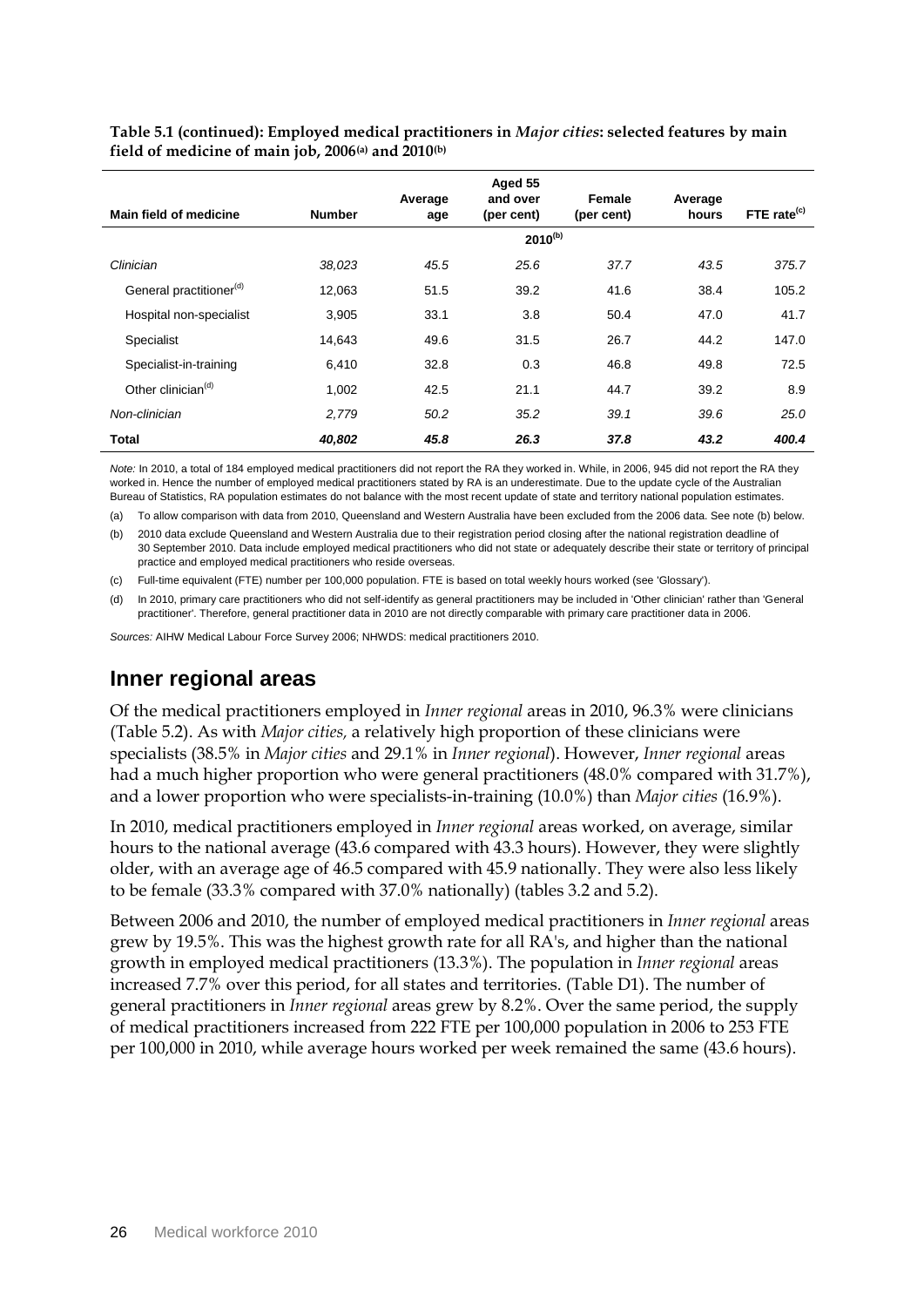|                                     |               |                | Aged 55<br>and over |                      |                  |                         |  |  |  |  |
|-------------------------------------|---------------|----------------|---------------------|----------------------|------------------|-------------------------|--|--|--|--|
| Main field of medicine              | <b>Number</b> | Average<br>age | (per cent)          | Female<br>(per cent) | Average<br>hours | FTE rate <sup>(c)</sup> |  |  |  |  |
|                                     |               | $2006^{(a)}$   |                     |                      |                  |                         |  |  |  |  |
| Clinician                           | 5.777         | 46.8           | 25.7                | 29.2                 | 43.9             | 213.7                   |  |  |  |  |
| Primary care practitioner           | 3,081         | 48.1           | 26.0                | 34.8                 | 40.7             | 105.6                   |  |  |  |  |
| Hospital non-specialist             | 471           | 36.7           | 9.1                 | 40.6                 | 47.2             | 18.7                    |  |  |  |  |
| Specialist                          | 1,699         | 51.2           | 36.4                | 13.9                 | 46.2             | 66.1                    |  |  |  |  |
| Specialist-in-training              | 428           | 33.0           |                     | 34.4                 | 53.8             | 19.4                    |  |  |  |  |
| Other clinician                     | 98            | 40.4           | 19.8                | 42.0                 | 43.2             | 3.6                     |  |  |  |  |
| Non-clinician                       | 257           | 52.4           | 43.7                | 30.3                 | 38.9             | 8.4                     |  |  |  |  |
| <b>Total</b>                        | 6,034         | 47.1           | 26.4                | 29.3                 | 43.6             | 221.6                   |  |  |  |  |
|                                     |               |                | $2010^{(b)}$        |                      |                  |                         |  |  |  |  |
| Clinician                           | 6,940         | 46.2           | 26.5                | 33.2                 | 43.8             | 244.9                   |  |  |  |  |
| General practitioner <sup>(d)</sup> | 3,333         | 48.7           | 30.3                | 37.9                 | 40.3             | 108.2                   |  |  |  |  |
| Hospital non-specialist             | 744           | 36.4           | 8.5                 | 44.0                 | 46.6             | 27.9                    |  |  |  |  |
| Specialist                          | 2,021         | 50.8           | 36.1                | 18.0                 | 46.2             | 75.2                    |  |  |  |  |
| Specialist-in-training              | 695           | 32.4           | 0.9                 | 41.3                 | 51.5             | 28.8                    |  |  |  |  |
| Other clinician <sup>(d)</sup>      | 147           | 42.4           | 19.5                | 40.0                 | 39.6             | 4.7                     |  |  |  |  |
| Non-clinician                       | 270           | 54.1           | 48.3                | 37.8                 | 36.4             | 7.9                     |  |  |  |  |
| <b>Total</b>                        | 7,210         | 46.5           | 27.3                | 33.3                 | 43.6             | 253.3                   |  |  |  |  |

**Table 5.2: Employed medical practitioners in** *Inner regional* **areas: selected features by main field of medicine of main job, 2006(a) and 2010(b)**

*Note:* In 2010, a total of 184 employed medical practitioners did not report the RA they worked in. While, in 2006, 945 did not report the RA they worked in. Hence the number of employed medical practitioners stated by RA is an underestimate. Due to the update cycle of the Australian Bureau of Statistics, RA population estimates do not balance with the most recent update of state and territory national population estimates.

(a) To allow comparison with data from 2010, Queensland and Western Australia have been excluded from the 2006 data. See note (b) below.

(b) 2010 data exclude Queensland and Western Australia due to their registration period closing after the national registration deadline of 30 September 2010. Data include employed medical practitioners who did not state or adequately describe their state or territory of principal practice and employed medical practitioners who reside overseas.

(c) Full-time equivalent (FTE) number per 100,000 population. FTE is based on total weekly hours worked (see 'Glossary').

(d) In 2010, primary care practitioners who did not self-identify as general practitioners may be included in 'Other clinician' rather than 'General practitioner'. Therefore, general practitioner data in 2010 are not directly comparable with primary care practitioner data in 2006.

*Sources:* AIHW Medical Labour Force Survey 2006; NHWDS: medical practitioners 2010.

## **Outer regional areas**

In 2010, 93.8% of employed medical practitioners in *Outer regional* areas were categorised as clinicians. Of these, 60.5% were general practitioners (the highest proportion of the four RAs), 17.1% were specialists, 10.2% hospital non-specialists and 9.0% specialists-in-training (Table 5.3).

Of all employed medical practitioners, 36.1% were female, which was slightly lower than the national proportion of 37.0%. The average age of employed medical practitioners in *Outer regional* areas was similar to the national average (46.1 compared with 45.9) (tables 3.2 and 5.3).

Medical practitioners in *Outer regional* areas in 2010 worked, on average, 2 hours per week more than the national average (45.3 compared with 43.3). General practitioners in *Outer*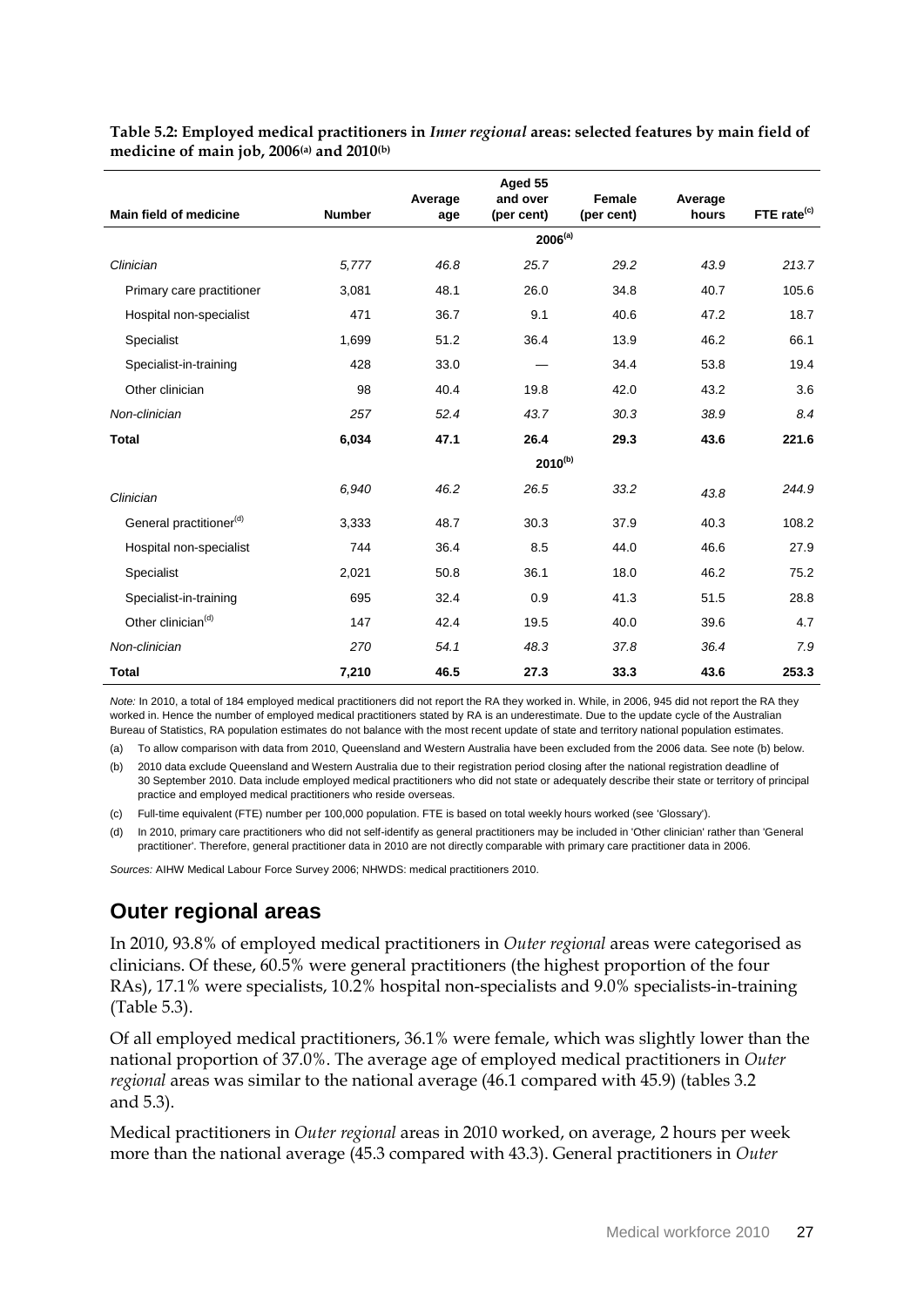*regional* areas, in particular, worked longer weekly hours than the national average (44.5 compared with 39.2 hours) (tables 3.2 and 5.3).

Between 2006 and 2010, the number of employed medical practitioners in *Outer regional* areas grew by 11.9%, while the population in *Outer regional* areas grew by 6.1% for all states and territories (Table D1). This was below the national average growth in employed medical practitioners (13.3%). There was growth in the overall numbers, as well as overall supply, which increased from 170 FTE per 100,000 population in 2006 to 185 FTE per 100,000 in 2010. This growth was seen in all clinician groups except general practitioners, which declined by 1.3% over the same period.

|                                     |               | Average | Aged 55<br>and over | Female     | Average |                         |
|-------------------------------------|---------------|---------|---------------------|------------|---------|-------------------------|
| Main field of medicine              | <b>Number</b> | age     | (per cent)          | (per cent) | hours   | FTE rate <sup>(c)</sup> |
|                                     |               |         | $2006^{(a)}$        |            |         |                         |
| Clinician                           | 1,630         | 45.8    | 22.6                | 31.1       | 45.5    | 160.6                   |
| Primary care practitioner           | 1,082         | 47.5    | 23.5                | 30.8       | 44.6    | 104.5                   |
| Hospital non-specialist             | 136           | 33.9    | 1.8                 | 40.9       | 48.4    | 14.3                    |
| Specialist                          | 268           | 49.6    | 40.5                | 25.4       | 46.5    | 27.0                    |
| Specialist-in-training              | 128           | 36.5    |                     | 33.0       | 49.6    | 13.7                    |
| Other clinician                     | 17            | 48.8    | 24.3                | 42.0       | 28.9    | 1.1                     |
| Non-clinician                       | 116           | 49.8    | 27.9                | 29.6       | 36.5    | 9.2                     |
| <b>Total</b>                        | 1,746         | 46.1    | 23.0                | 31.0       | 44.9    | 169.7                   |
|                                     |               |         | $2010^{(b)}$        |            |         |                         |
| Clinician                           | 1,831         | 46.0    | 26.9                | 35.8       | 45.6    | 174.5                   |
| General practitioner <sup>(d)</sup> | 1,108         | 48.1    | 30.0                | 34.0       | 44.5    | 103.1                   |
| Hospital non-specialist             | 186           | 35.5    | 7.1                 | 53.7       | 47.0    | 18.3                    |
| Specialist                          | 313           | 52.5    | 43.2                | 23.1       | 45.6    | 29.8                    |
| Specialist-in-training              | 164           | 32.6    | 1.5                 | 51.2       | 51.8    | 17.8                    |
| Other clinician <sup>(d)</sup>      | 60            | 41.7    | 16.5                | 37.2       | 44.4    | 5.6                     |
| Non-clinician                       | 122           | 48.5    | 30.6                | 40.3       | 41.1    | 10.5                    |
| Total                               | 1,953         | 46.1    | 27.2                | 36.1       | 45.3    | 185.0                   |

#### <span id="page-33-0"></span>**Table 5.3: Employed medical practitioners in** *Outer regional* **areas: selected features by main field of medicine of main job, 2006(a) and 2010(b)**

*Note:* In 2010, a total of 184 employed medical practitioners did not report the RA they worked in. While, in 2006, 945 did not report the RA they worked in. Hence the number of employed medical practitioners stated by RA is an underestimate. Due to the update cycle of the Australian Bureau of Statistics, RA population estimates do not balance with the most recent update of state and territory national population estimates.

(a) To allow comparison with data from 2010, Queensland and Western Australia have been excluded from the 2006 data. See note (b) below.

(b) 2010 data exclude Queensland and Western Australia due to their registration period closing after the national registration deadline of 30 September 2010. Data include employed medical practitioners who did not state or adequately describe their state or territory of principal practice and employed medical practitioners who reside overseas.

(c) Full-time equivalent (FTE) number per 100,000 population. FTE is based on total weekly hours worked (see 'Glossary*'*).

(d) In 2010, primary care practitioners who did not self-identify as general practitioners may be included in 'Other clinician' rather than 'General practitioner'. Therefore, general practitioner data in 2010 are not directly comparable with primary care practitioner data in 2006.

*Sources:* AIHW Medical Labour Force Survey 2006; NHWDS: medical practitioners 2010.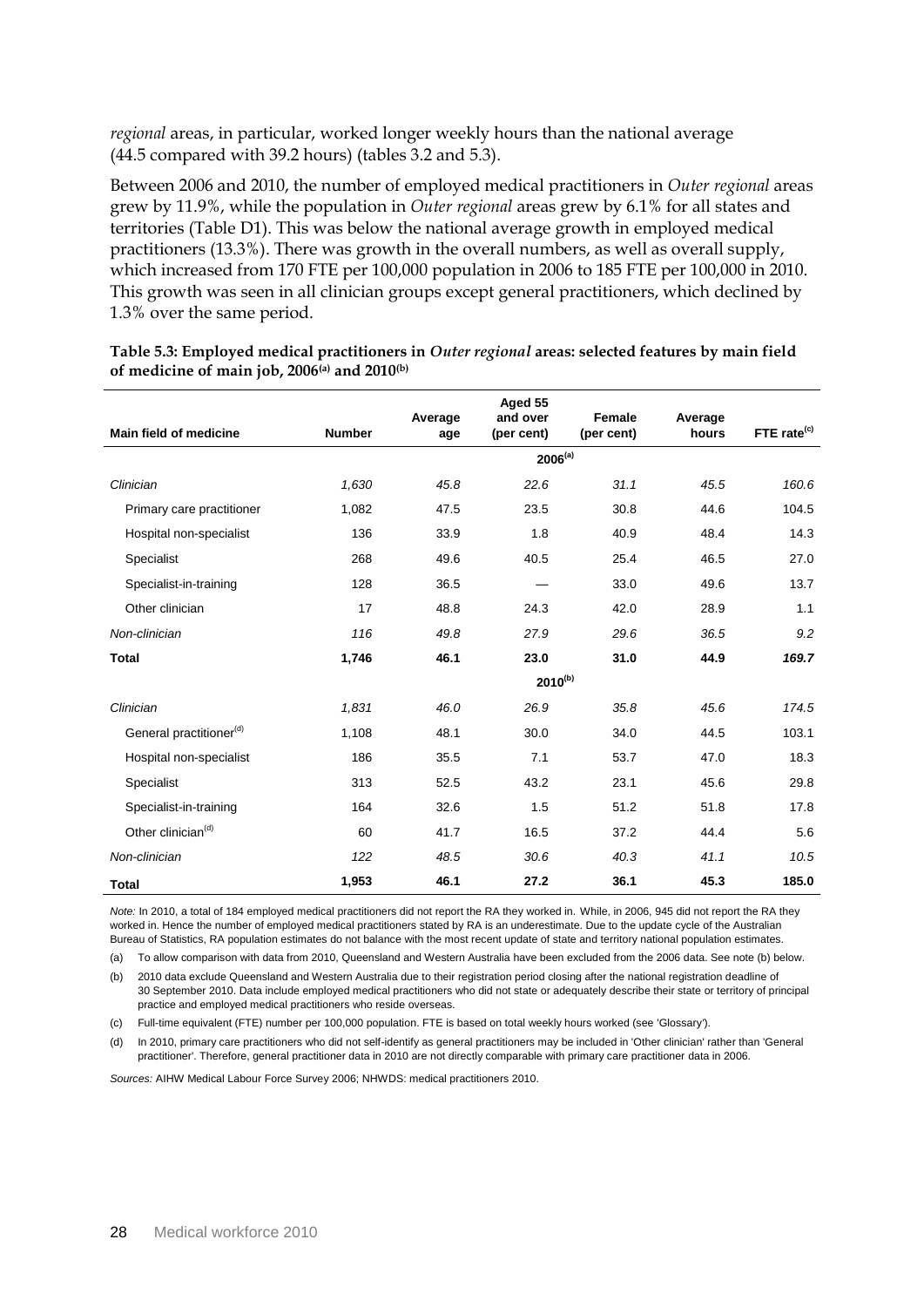### **Remote and Very remote areas**

In 2010, 93.1% of employed medical practitioners in *Remote/Very remote* areas were categorised as clinicians. Of these, 54.0% worked in general practice (the second highest proportion of the four RAs), 19.3% were hospital non-specialists (the highest of the RAs), 15.0% were specialists (the lowest of the RAs), and 8.5% were specialists-in-training (the lowest of the RAs) (Table 5.4).

The average age of all employed medical practitioners in *Remote/Very remote* areas in 2010 was 45.0, which was slightly younger than the national average of 45.9 (and the youngest of the RAs) (tables 3.2 and 5.4).

|                                     |               | Average | Aged 55<br>and over | Female     | Average |                         |
|-------------------------------------|---------------|---------|---------------------|------------|---------|-------------------------|
| Main field of medicine              | <b>Number</b> | age     | (per cent)          | (per cent) | hours   | FTE rate <sup>(d)</sup> |
|                                     |               |         | $2006^{(b)}$        |            |         |                         |
| Clinician                           | 471           | 41.1    | 15.6                | 34.6       | 46.4    | 263.4                   |
| Primary care practitioner           | 243           | 46.3    | 23.5                | 33.3       | 45.8    | 134.2                   |
| Hospital non-specialist             | 97            | 31.5    |                     | 48.1       | 49.0    | 57.3                    |
| Specialist                          | 80            | 38.3    | 20.1                | 20.2       | 43.3    | 41.8                    |
| Specialist-in-training              | 44            | 40.3    |                     | 29.8       | 50.5    | 26.8                    |
| Other clinician                     | 6             | 31.0    |                     | 100.0      | 40.0    | 2.9                     |
| Non-clinician                       | 38            | 41.7    | 13.6                | 49.6       | 38.8    | 17.8                    |
| <b>Total</b>                        | 509           | 41.1    | 15.4                | 35.7       | 45.9    | 281.6                   |
|                                     |               |         | $2010^{(c)}$        |            |         |                         |
| Clinician                           | 461           | 44.8    | 26.1                | 38.6       | 45.0    | 242.0                   |
| General practitioner <sup>(e)</sup> | 249           | 48.5    | 34.3                | 39.8       | 42.7    | 124.0                   |
| Hospital non-specialist             | 89            | 36.5    | 12.7                | 38.0       | 48.5    | 50.3                    |
| Specialist                          | 69            | 49.6    | 29.0                | 29.5       | 49.4    | 39.8                    |
| Specialist-in-training              | 39            | 32.3    |                     | 54.9       | 42.9    | 19.5                    |
| Other clinician <sup>(e)</sup>      | 14            | 42.0    | 24.8                | 19.0       | 51.4    | 8.4                     |
| Non-clinician                       | 34            | 48.1    | 24.4                | 32.7       | 43.3    | 17.2                    |
| <b>Total</b>                        | 495           | 45.0    | 26.0                | 38.1       | 44.9    | 259.2                   |

<span id="page-34-0"></span>**Table 5.4: Employed medical practitioners in** *Remote/Very remote* **areas(a): selected features by main field of medicine of main job, 2006(b) and 2010(c)**

*Note:* In 2010, a total of 184 employed medical practitioners did not report the RA they worked in. While, in 2006, 945 did not report the RA they worked in. Hence the number of employed medical practitioners stated by RA is an underestimate. Due to the update cycle of the Australian Bureau of Statistics, RA population estimates do not balance with the most recent update of state and territory national population estimates.

(a) Includes *Migratory* areas.

(b) To allow comparison with data from 2010, Queensland and Western Australia have been excluded from the 2006 data. See note (c) below.

(c) 2010 data exclude Queensland and Western Australia due to their registration period closing after the national registration deadline of 30 September 2010. Data include employed medical practitioners who did not state or adequately describe their state or territory of principal practice and employed medical practitioners who reside overseas.

(d) Full-time equivalent (FTE) number per 100,000 population. FTE is based on total weekly hours worked (see 'Glossary*'*).

(e) In 2010, primary care practitioners who did not self-identify as general practitioners may be included in 'Other clinician' rather than 'General practitioner'. Therefore, general practitioner data in 2010 are not directly comparable with primary care practitioner data in 2006.

*Sources:* AIHW Medical Labour Force Survey 2006; NHWDS: medical practitioners 2010.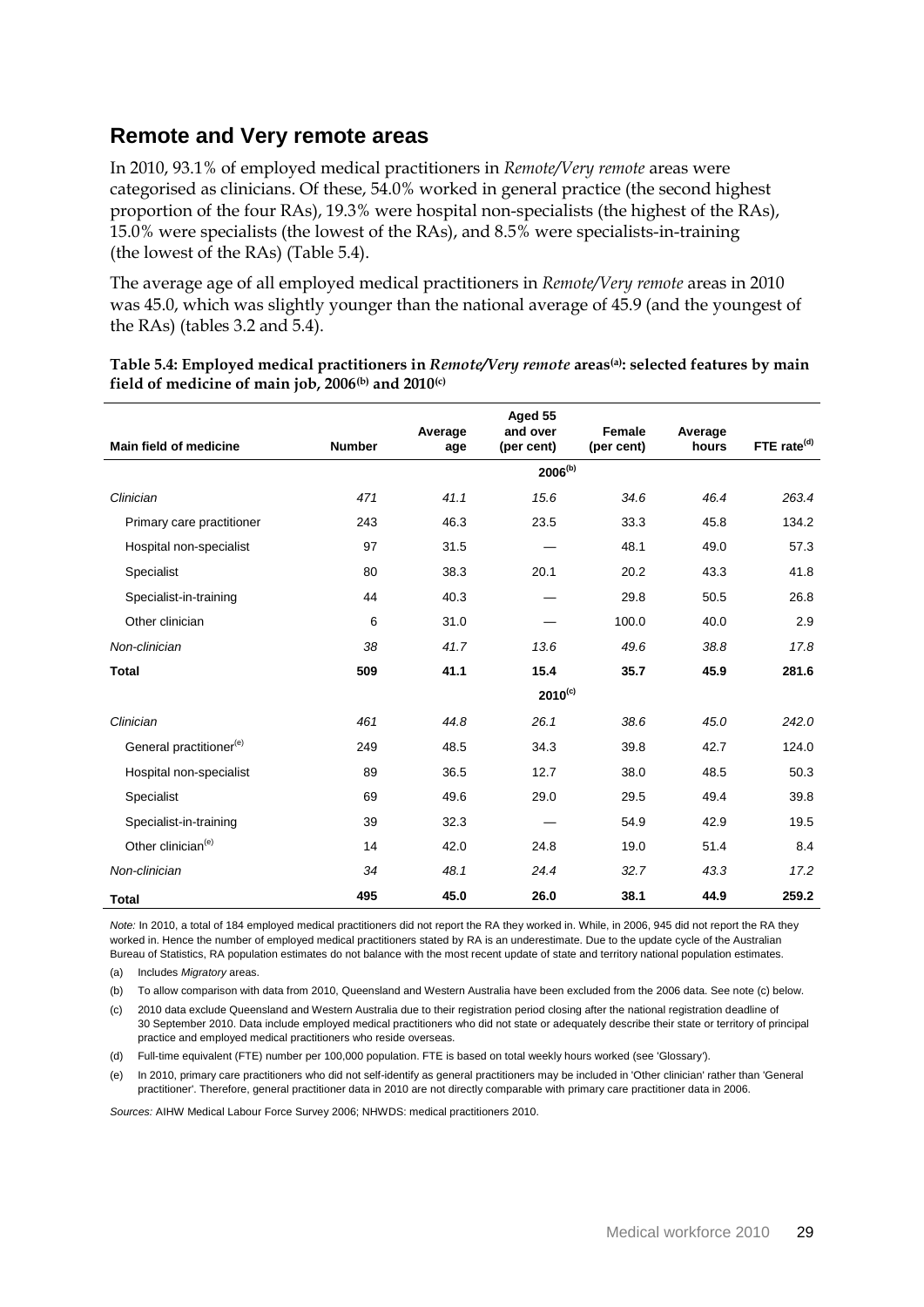Medical practitioners working in *Remote/Very remote* areas worked, on average, one and a half hours per week more than the national average (44.9 compared with 43.3 hours). General practitioners, in particular, worked longer average hours in *Remote/Very remote* areas than in other RAs. In 2010, this subfield of clinicians in *Remote/Very remote* areas worked, on average, 3.5 hours per week more than the national average (42.7 compared with 39.2 hours).

Between 2006 and 2010, the number of employed medical practitioners in *Remote/Very remote*  areas decreased by 2.8% (the only RA to experience a decline). The supply fell from 282 to 260 FTE per 100,000 population, a decrease of 22 FTE over this period. In contrast, for all states and territories, the population in *Remote/Very remote* areas grew by 4.6% over the same period (Table D1).

Despite this decline in the overall supply, the supply of general practitioners in *Remote/Very remote* areas was the largest of all RAs in 2010, at 124 per 100,000 population, 14 FTE more than the national rate of 110 FTE per 100,000 population. Care should be taken in interpreting the Medical Workforce Survey 2010 data for *Remote/Very remote* areas due to the relatively small number of employed medical practitioners who stated that their main job was located in this RA (see 'Data issues' section in Appendix A).

## <span id="page-35-0"></span>**5.2 States and territories of Australia**

The following should be noted when comparing state and territory estimates derived from the NHWDS: medical practitioners 2010:

- No employed estimates have been included for Queensland and Western Australia because their closing date for registration renewal was after the official closing date set by AHPRA. Therefore, not all medical practitioners from Queensland and Western Australia had renewed their registration and completed the workforce survey by the official closing date of 30 September (see 'Weighting: estimation for population nonresponse' and 'Data issues' sections in Appendix A).
- National estimates of employed exclude Queensland and Western Australia, and therefore do not equal the total number of registered medical practitioners in Australia. This is due to the removal of these jurisdictions from the benchmark figures used to weight the survey responses in those jurisdictions.

Between 2006 and 2010, the number of employed medical practitioners increased in all jurisdictions, except the Northern Territory (Table 5.5). Tasmania, South Australia, Victoria and the Australian Capital Territory had increases greater than the national increase of 13.3% (27.2%, 17.1%, 14.5% and 13.7%, respectively). The large increases may, in part, be due to changes in the scope of the benchmark figures (see 'Weighting: estimation for population non-response' and 'Data issues' sections in Appendix A). The FTE rate increased in all jurisdictions, except the Northern Territory where it declined from 452 to 388 FTE medical practitioners per 100,000 population, although this lower rate was still higher than the national average of 366 FTE.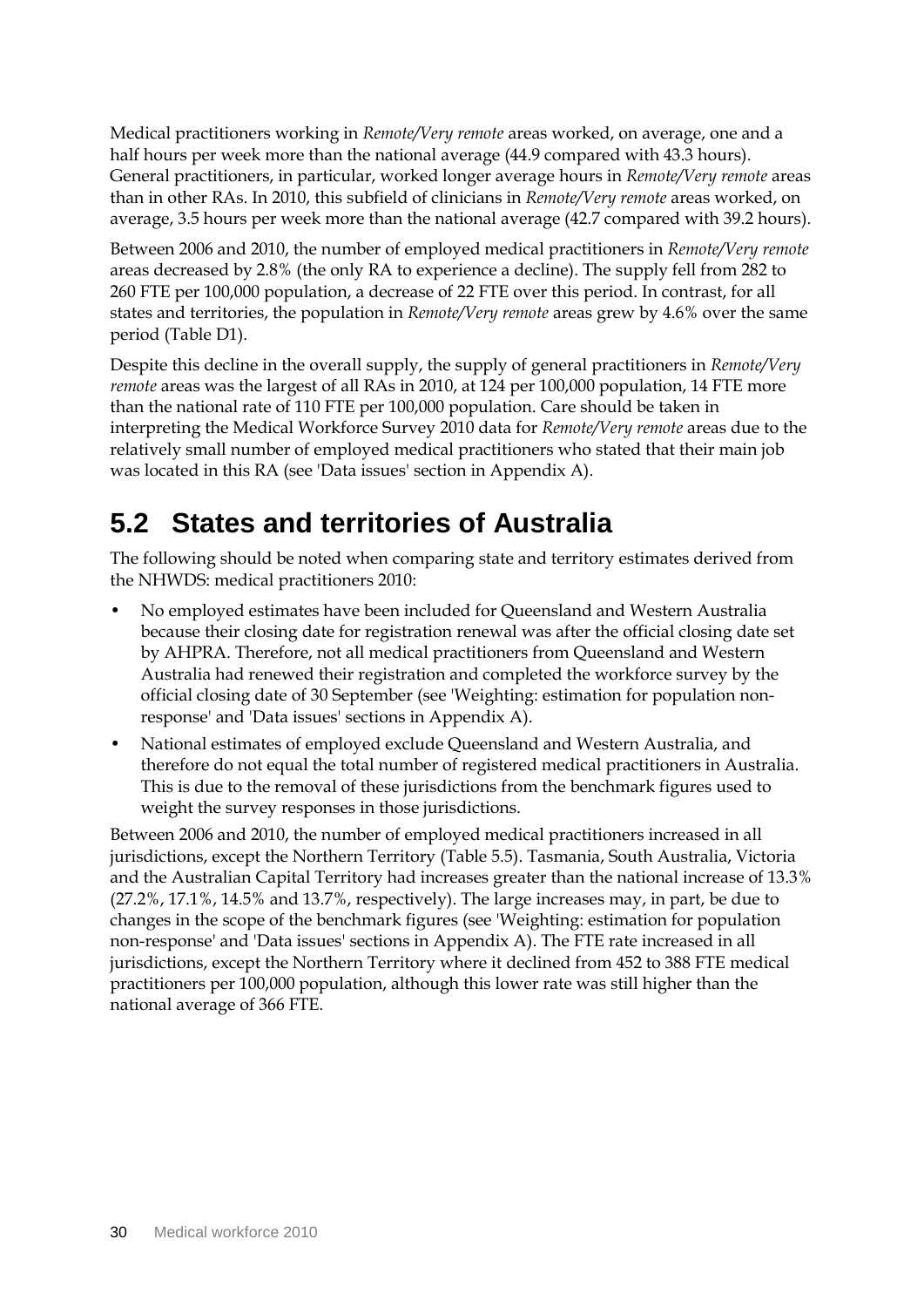| <b>Characteristic</b>       | <b>NSW</b> | Vic    | Qld                  | <b>WA</b>            | <b>SA</b>    | <b>Tas</b> | <b>ACT</b> | <b>NT</b> | <b>Australia</b> |
|-----------------------------|------------|--------|----------------------|----------------------|--------------|------------|------------|-----------|------------------|
|                             |            |        |                      |                      | $2006^{(b)}$ |            |            |           |                  |
| Number                      | 21,182     | 16,489 | . .                  | $\ddot{\phantom{0}}$ | 5,110        | 1,350      | 1,340      | 866       | 46,336           |
| Average age                 | 46.6       | 44.9   | $\ddot{\phantom{0}}$ | $\ddot{\phantom{0}}$ | 45.9         | 49.1       | 46.4       | 40.6      | 45.9             |
| Males                       | 48.8       | 47.2   | . .                  | $\ddot{\phantom{0}}$ | 47.8         | 51.5       | 48.5       | 43.0      | 48.1             |
| Females                     | 42.3       | 40.2   | . .                  | $\ddot{\phantom{0}}$ | 41.7         | 44.5       | 43.1       | 37.3      | 41.5             |
| Aged 55 and over (per cent) | 27.4       | 23.4   | . .                  | $\ddot{\phantom{1}}$ | 24.8         | 32.6       | 24.9       | 13.8      | 25.5             |
| Females (per cent)          | 33.5       | 34.0   | . .                  | $\ddot{\phantom{0}}$ | 31.5         | 34.1       | 37.3       | 41.8      | 33.7             |
| Average hours               | 43.4       | 44.2   | . .                  | $\ddot{\phantom{1}}$ | 42.7         | 41.1       | 41.2       | 44.0      | 43.5             |
| FTE rate <sup>(c)</sup>     | 337.2      | 355.4  | . .                  | $\ddot{\phantom{a}}$ | 347.9        | 283.1      | 413.1      | 452.3     | 346.4            |
|                             |            |        |                      |                      | $2010^{(a)}$ |            |            |           |                  |
| Number                      | 23,549     | 18,883 | . .                  | $\ddot{\phantom{0}}$ | 5,984        | 1,717      | 1,523      | 818       | 52,497           |
| Average age                 | 46.9       | 45.0   | $\ddot{\phantom{0}}$ | $\ddotsc$            | 45.5         | 46.2       | 45.7       | 42.6      | 45.9             |
| <b>Males</b>                | 49.3       | 47.6   | $\ddot{\phantom{0}}$ | $\ddot{\phantom{0}}$ | 47.6         | 48.5       | 48.0       | 44.9      | 48.3             |
| Females                     | 42.7       | 40.6   | . .                  | $\ddot{\phantom{0}}$ | 41.6         | 42.1       | 42.3       | 40.0      | 41.8             |
| Aged 55 and over (per cent) | 28.5       | 24.6   | $\ddot{\phantom{0}}$ | $\ddot{\phantom{0}}$ | 25.3         | 26.9       | 25.1       | 18.6      | 26.4             |
| Females (per cent)          | 36.5       | 37.6   | . .                  | $\ddot{\phantom{0}}$ | 35.0         | 36.0       | 40.7       | 45.7      | 37.0             |
| Average hours               | 43.6       | 43.0   | . .                  | $\ddot{\phantom{0}}$ | 43.0         | 42.3       | 43.8       | 43.6      | 43.3             |
| FTE rate <sup>(c)</sup>     | 354.9      | 366.0  | $\ddot{\phantom{0}}$ | $\ddot{\phantom{0}}$ | 391.2        | 357.7      | 465.1      | 388.1     | 366.1            |

#### <span id="page-36-0"></span>**Table 5.5: Employed medical practitioners: selected features by state and territory of principal practice, 2006 and 2010(a)**

(a) 2010 data exclude Queensland and Western Australia due to their registration period closing after the national registration deadline of 30 September 2010. Data include employed medical practitioners who did not state or adequately describe their state or territory of principal practice and employed medical practitioners who reside overseas. Therefore, state and territory totals may not sum to the national total.

(b) Queensland and Western Australia are excluded from 2006 data for comparability with 2010 data.

(c) Full-time equivalent (FTE) number per 100,000 population. FTE is based on total weekly hours worked (see 'Glossary').

*Sources:* AIHW Medical Labour Force Survey 2006; NHWDS: medical practitioners 2010.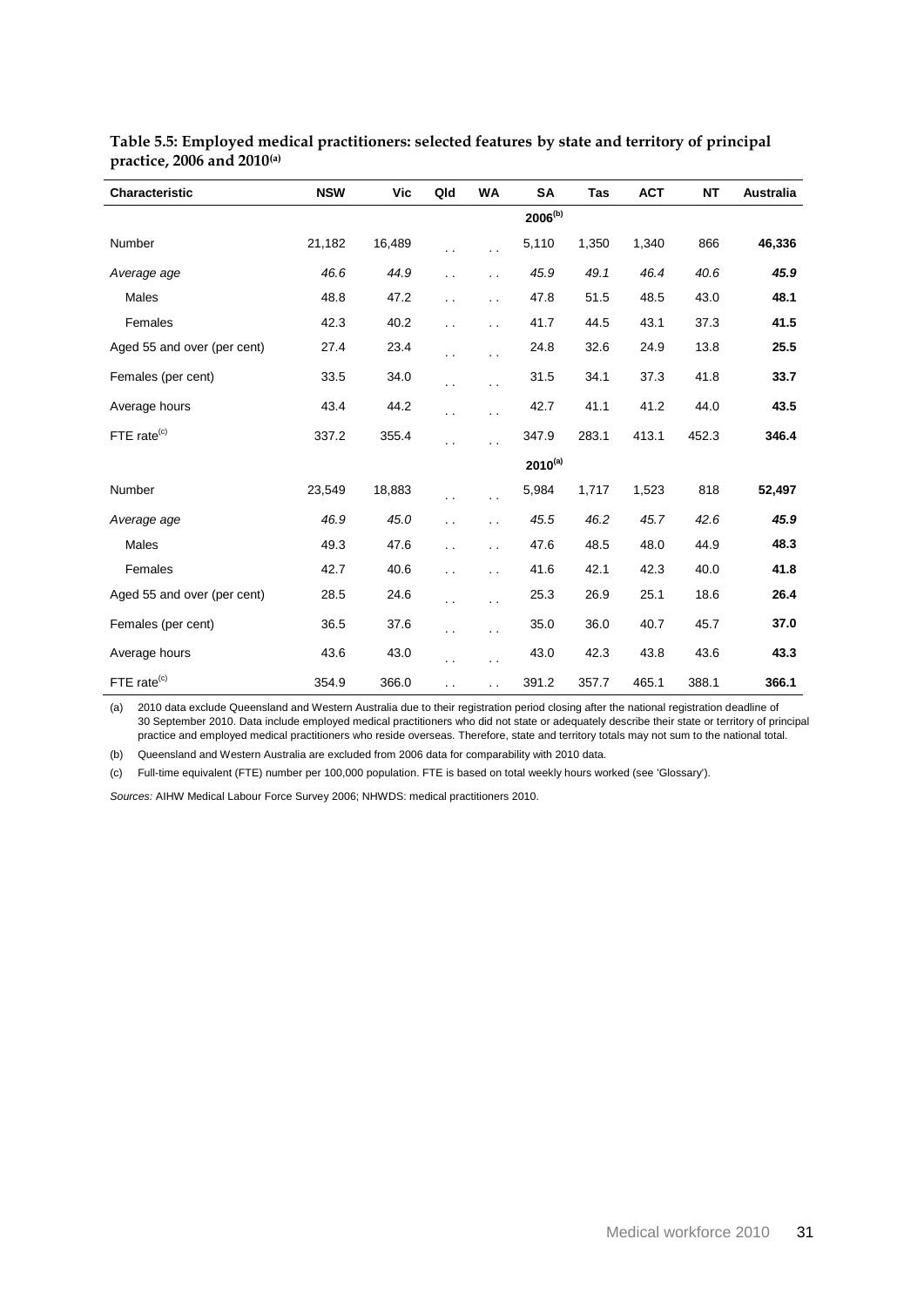# <span id="page-37-0"></span>**Appendix A: Explanatory notes on Medical Workforce 2010 data sources**

## **A.1 National Health Workforce Data Set: medical practitioners**

## **Background**

Medical Practitioners are required by law to be registered with the Medical Board of Australia to practice medicine in Australia.

The National Health Workforce Data Set (NHWDS): medical practitioners is a combination of data collected through the medical practitioner registration renewal process. Medical practitioners can either renew their registration online via the AHPRA website or using a paper form provided by AHPRA. For initial registration, medical practitioners must use a paper form and provide supplementary supporting documentation. Registration data collected include demographic information such as age, sex, country of birth, and details of health qualification(s) and registration status (see <http://www.medicalboard.gov.au/ Registration/Types.aspx>*,* select link to registration type then registration form).

When medical practitioners renew their registration online, they are also asked to complete an online version of the Medical Workforce Survey 2010 questionnaire. The questionnaire collects information on the employment characteristics, work locations and work activity of medical practitioners (see <http://www.aihw.gov.au/workforce-publications/> (select link to *Medical workforce 2010*)). AHPRA stores both the online registration data and the survey information in separate databases. They then send these two data sets to AIHW, where they are merged into a de-identified national data set.

When medical practitioners renew their registration on a paper form, they are also asked to complete a paper version of the Medical Workforce Survey 2010 questionnaire. The paper registration and survey forms are sent back to AHPRA, where the paper registration forms are scanned and the data merged with the data obtained from the online process. AHPRA sends the paper survey forms to Health Workforce Australia (HWA) to be scanned into a data set. HWA then sends this data set to the AIHW for merging with the online survey information and registration data, cleansing and adjustment for non-response to form a nationally consistent data set. The final data set is then known as the National Health Workforce Data Set: medical practitioners. The AIHW then produces and releases reports and data tables based on the NHWDS: medical practitioners. These reports and data tables are available from the AIHW website at <http://www.aihw.gov.au/workforcepublications/> (select link to *Medical workforce 2010*).

## **A.2 National Registration and Accreditation Scheme registration data**

The Council of Australian Governments (COAG) at its meeting of 26 March 2008 signed an [Intergovernmental Agreement](http://www.coag.gov.au/coag_meeting_outcomes/2008-03-26/docs/iga_health_workforce.rtf) on the Australian health workforce, for the first time creating the National Registration and Accreditation Scheme (NRAS) (see <http://www.coag.gov.au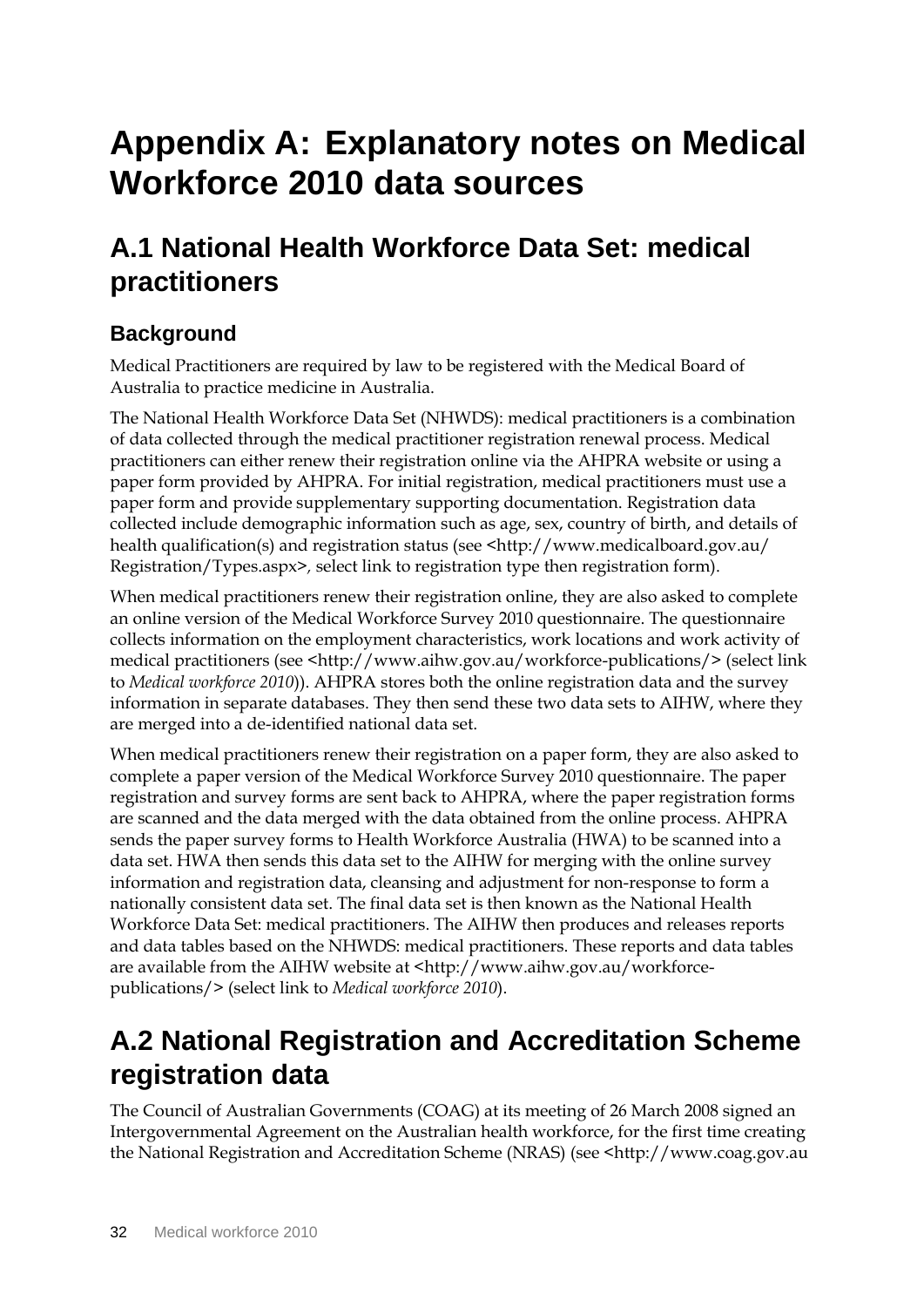/coag\_meeting\_outcomes/2008-03-26/docs/iga\_health\_workforce.rtf>). Ten health professions were included in the initial national system implemented on 1 July 2010. These were: chiropractors; dental practitioners; medical practitioners; nurses and midwives; optometrists; osteopaths; pharmacists; physiotherapists; podiatrists; and psychologists.

For these professions, practitioners need to be registered with their respective professional boards to practice in Australia. As part of the initial registration and registration renewal process, AHPRA collects information on the registration details and demographic characteristics of practitioners. The information is collectively referred to as the 'registration data'.

In 2010, medical practitioners were the first profession to be included in the NRAS.

### **Scope and coverage**

AHPRA provides the AIHW with an extract of registration data at the end of the annual medical registration renewal process in September. The extract contains details of medical practitioners who, at the end of the renewal process, have a registration status of:

- Cancelled
- Failed to renew
- **Registered**
- **Suppressed**
- **Surrendered**
- **Suspended**
- Void.

In 2010, a subset of this extract was created to include only medical practitioners with registration status of 'Registered'. This subset of registered medical practitioners was merged with the Medical Workforce Survey 2010 data to create a national data set named the National Health Workforce Data Set (NHWDS): medical practitioners 2010.

<span id="page-38-0"></span>In the first year, most medical practitioner registrations in Queensland and Western Australia expired after the official AHPRA closing date of 30 September 2010. Data for these practitioners were migrated from the respective state medical boards. Therefore, registered practitioner numbers for Queensland and Western Australia can be assumed to be complete. However, some differences exist between the migrated data and the historical record. Between 2009 and 2010, the number of Queensland and Western Australia registered practitioners decreased by 865 (–5.2%) and 615 (–7.3%), respectively (Table A1). In prior years, AIHW data showed an increase in almost every jurisdiction in every year, so registered practitioner numbers from these states should be used with caution.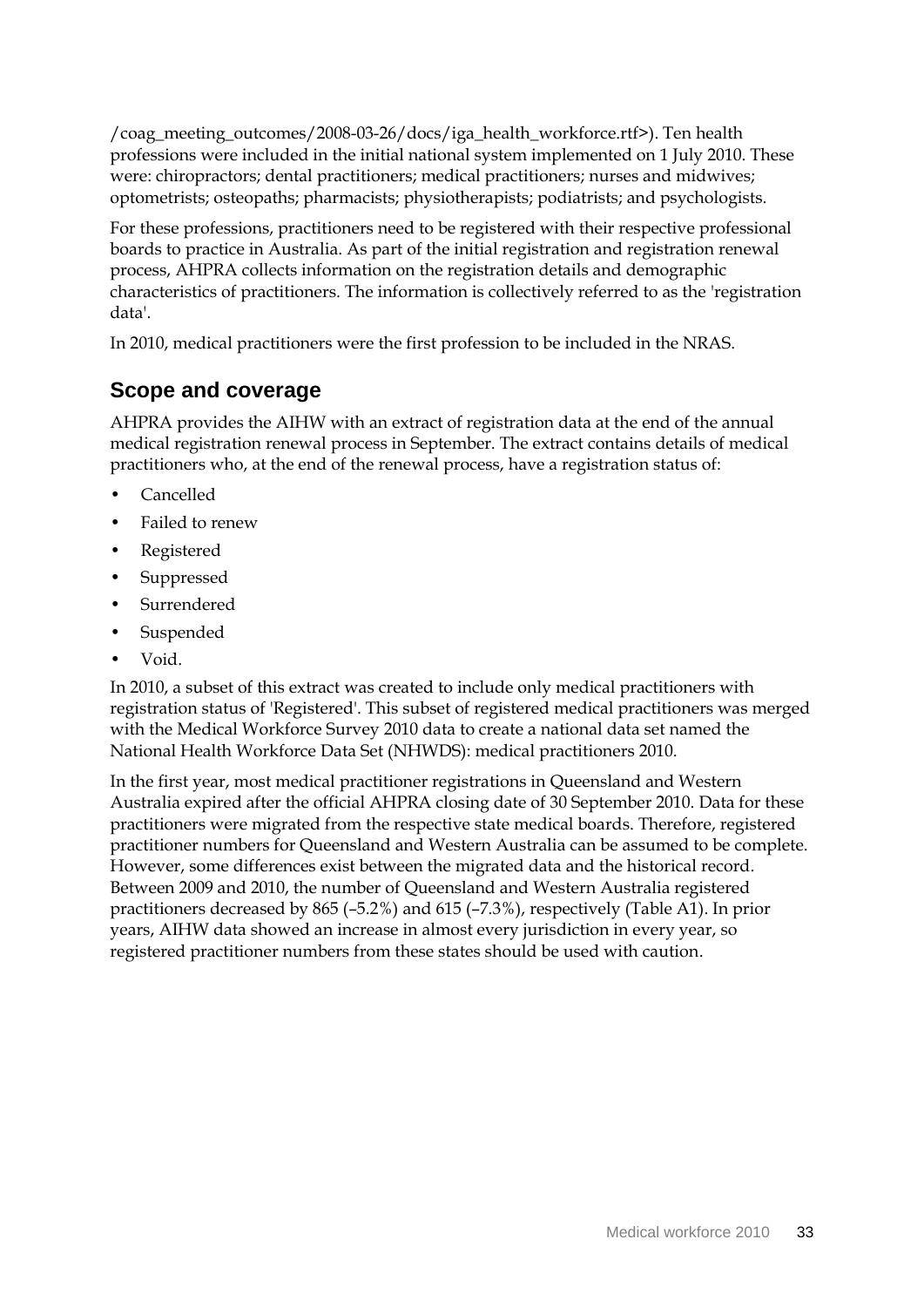|                                            | <b>NSW</b> | Vic    | Qld    | <b>WA</b> | SΑ     | Tas     | <b>ACT</b> | NΤ      | Australia |
|--------------------------------------------|------------|--------|--------|-----------|--------|---------|------------|---------|-----------|
| 2008                                       | 25.105     | 19.711 | 15.235 | 7.872     | 6.212  | 1.793   | 1.778      | 964     | 78,669    |
| 2009                                       | 25.625     | 20.648 | 16.526 | 8.401     | 6.470  | 2.204   | 1.902      | 1.120   | 82,895    |
| $2010^{(a)}$                               | 25.398     | 20.309 | 15.661 | 7.786     | 6.376  | 1.854   | 1.653      | 864     | 81,639    |
| Change between 2009 and 2010               | $-227$     | $-339$ | $-865$ | $-615$    | $-94$  | $-350$  | $-249$     | $-256$  | $-1.256$  |
| Percentage change between<br>2009 and 2010 | $-0.9$     | $-1.6$ | $-5.2$ | $-7.3$    | $-1.5$ | $-15.9$ | $-13.1$    | $-22.9$ | $-1.5$    |

**Table A1: Registered medical practitioners, by state and territory, 2008 to 2010(a)**

(a) 2010 data include employed medical practitioners who did not state or adequately describe their state or territory of principal practice and employed medical practitioners who reside overseas. Therefore, state and territory totals may not sum to the national total.

*Sources:* AIHW Medical Labour Force Survey, 2008 and 2009; NHWDS: medical practitioners 2010.

### **Data issues**

The following data issues need to be considered when interpreting registration data from the NRAS in the NHWDS: medical practitioners 2010 (see the Data Quality Statement and online *User guide for the NHWDS: medical practitioners 2010* available from the AIHW website at <http://www.aihw.gov.au/workforce-publications/> (select link to *Medical workforce 2010*).

- *Incomplete registration data*—(for example, due to migrated data from state and territory medical boards/councils). In particular, date of birth, sex and state and territory of principal practice is an issue because these data items are required for weighting and imputation purposes. Also, country of birth and country of initial medical qualification were incomplete for some records.
- *Invalid response categories*—some data items have allowed invalid responses to be recorded. Some of these responses could not be recoded to a valid category. For example, registration type of 'General and specialist' and registration subtype of 'Recognised specialties (tbc)' was recorded for some records.
- *Issues with overseas residents*—it is not possible to identify many practitioners who reside overseas, so they have been included with medical practitioners who did not state or adequately describe their state or territory of principal practice. Therefore, missing values of state and territory of principal practice cannot be imputed. This affected the calculation of survey weights.
- *Inconsistency between citizenship and residency status responses*—data are not consistent in a number of records; that is, some practitioners reported being both Australian citizens and permanent residents.
- *Issues with multiple registrations*—practitioners may have up to seven registrations, which mean they may have up to seven registered specialties. However, their primary specialty of practice is not identified. Therefore, headcounts of specialists practising in their main field is not possible (see 'Derivation of main specialty' section in 'A5 Comparison with previous AIHW Medical Labour Force Survey data').
- *Invalid country formats*—for a number of records, the country of birth and country of initial qualification fields contained three-character codes rather than the names of countries. Most of the codes were successfully mapped to a country, but there were some for which a country could not be determined.
- *Invalid postcode formats*—postcode of principal practice and residence contained text strings, such as invalid postcodes, suburb names and overseas postal codes. Therefore,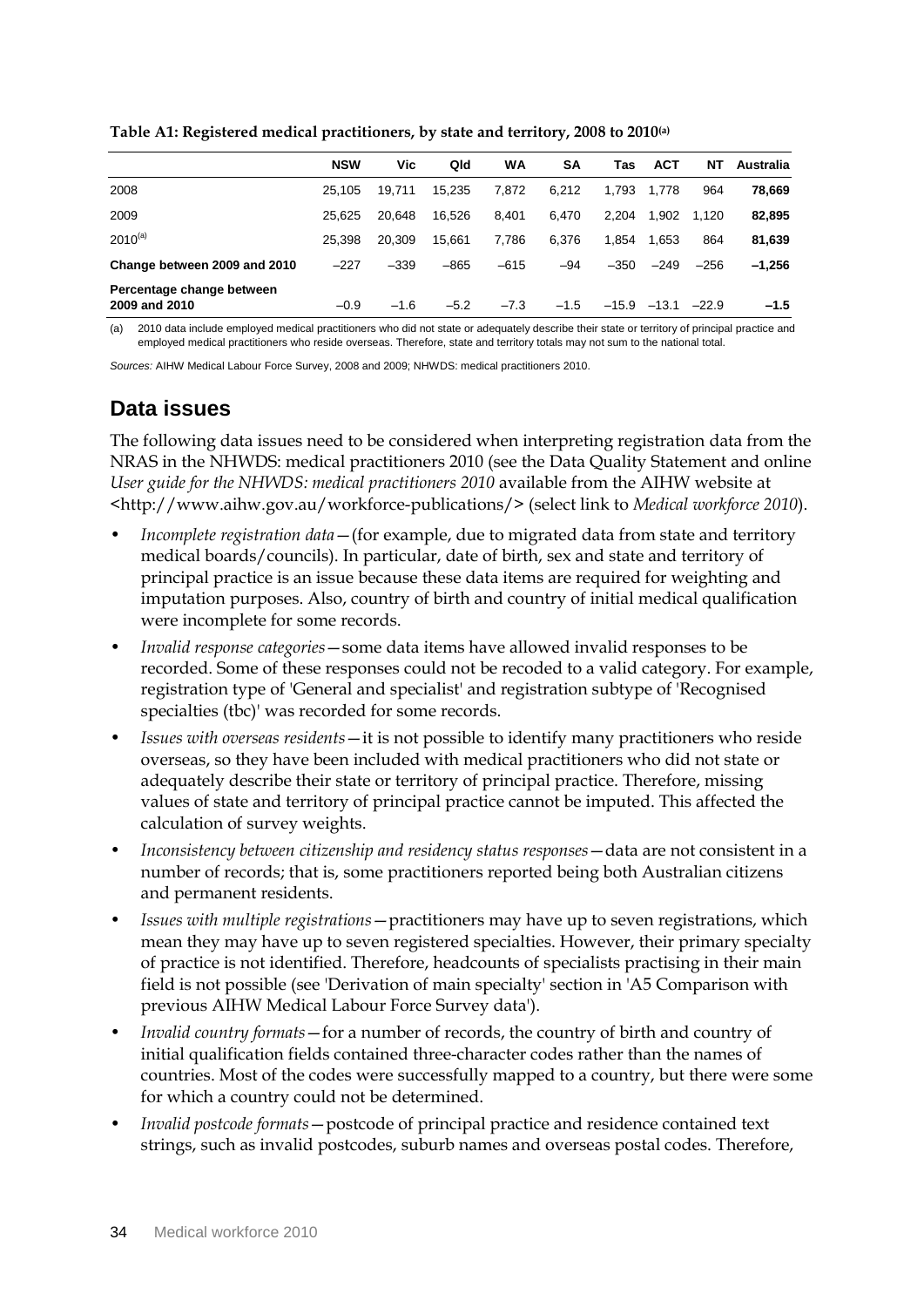after cleaning and recoding, many of these were still coded to the 'Not stated/Inadequately described' category. As a result, the derivation of ASGC Remoteness Area categories for these records was not possible and hence the quality of the remoteness area data item is reduced.

- *Incomplete date of death*—date of death was not completed for any practitioner, thus has not been used in this report.
- *Invalid year formats*—invalid values entered in data fields relating to years may have affected data items such as year of initial qualification and date of birth.

## **A.3 Medical Workforce Survey**

The Medical Workforce Survey 2010 collected information on the employment characteristics, primary work location and work activity of medical practitioners in Australia who renewed their medical registration with the Medical Board of Australia via the National Registration and Accreditation Scheme (NRAS). This survey data was then combined with the NRAS registration data to form the National Health Workforce Data Set (NHWDS): medical practitioners 2010.

The estimates published in this report are not directly comparable with estimates derived from the earlier AIHW Medical Labour Force Survey data. This is due to a change in the data collection methodology; including the survey design and questionnaire (see 'A.5 Comparison with previous AIHW Medical Labour Force Survey data'). For further information, refer to the Data Quality Statement and the online *User guide for the NHWDS: medical practitioners 2010,* available from the AIHW website at <http://www.aihw.gov.au/workforcepublications/> (select link to *Medical workforce 2010*).

### **Scope and coverage**

The survey is undertaken in association with the NRAS registration renewal process. As such, only practitioners who are on the register at the time of the survey, and who are required to renew their registration receive a questionnaire for completion. Typically, new registrants registering outside the registration renewal period will not receive a survey form. These practitioners will receive a survey form when they first renew their registration.

### **Estimation procedures**

The AIHW uses the NRAS registration data collected in tandem with the Medical Workforce Survey 2010 to derive estimates of the total medical workforce. Not all medical practitioners who receive a survey instrument respond, because it is not mandatory. In deriving the estimates, two sources of non-response to the survey are accounted for:

- *item non-response—* which occurs as some respondents return partially completed questionnaires. Some survey records were so incomplete it was decided to omit them from the reported survey data.
- *population non-response*—which occurs because not all registered medical practitioners who receive a questionnaire respond.

A separate estimation procedure is used for each. Imputation is used to account for item non-response, and weighting for population non-response.

Both of these procedures are described below.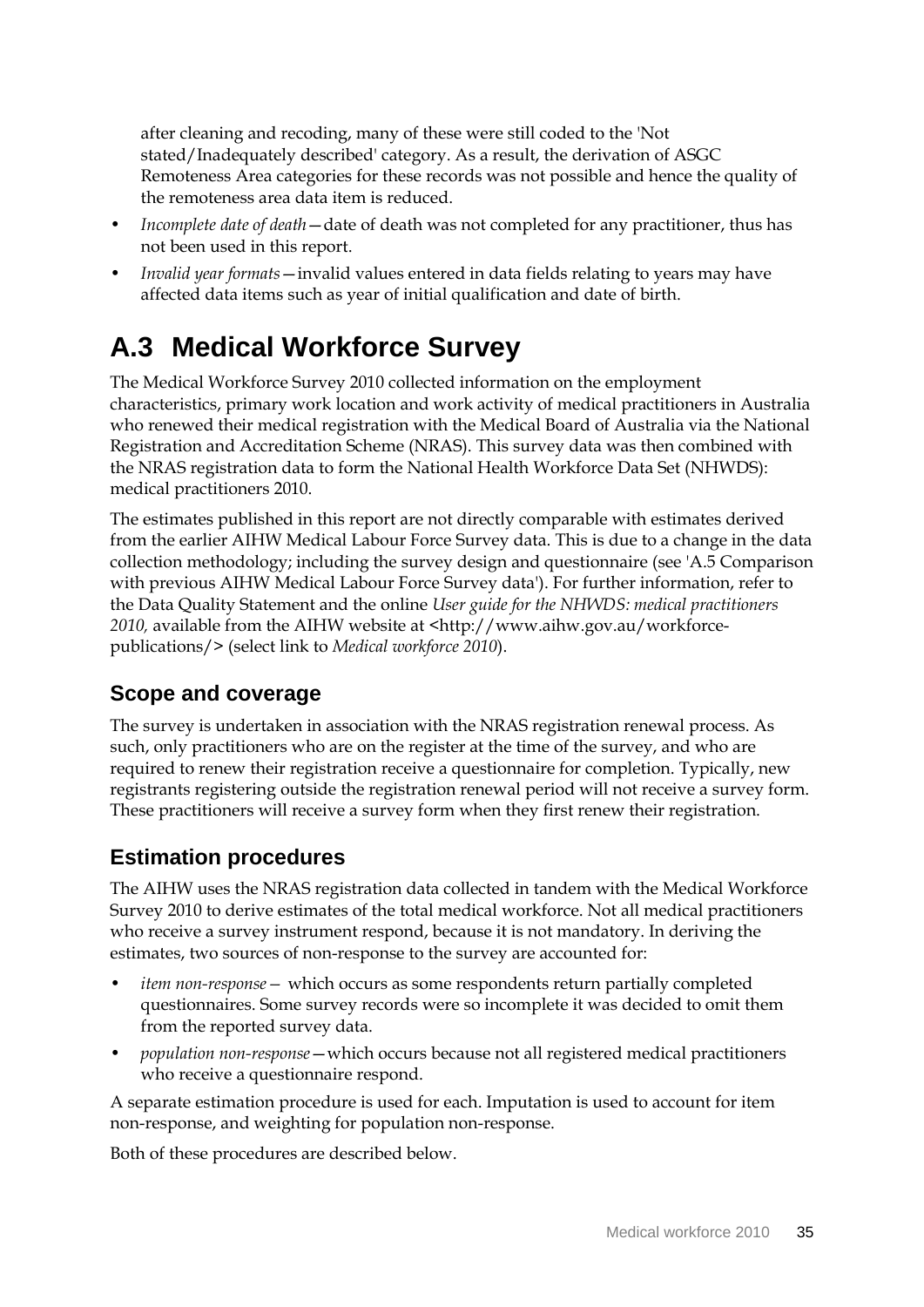#### **Imputation: estimation for item non-response**

The imputation process involves an initial examination of all information provided by a respondent. If possible, a reasonable assumption is made about any missing information based on their responses to other survey questions. For example, if a respondent provides information on hours worked and the area in which they work, but leaves the workforce question blank, it is reasonable to assume that they were, in fact, employed.

Missing values remaining after this process are considered for their suitability for further imputation. Suitability is based on the level of non-response to that item. Imputation is usually only applied in cases where the proportion of missing values is less than 5% of the total.

In imputation, the known probabilities of particular responses occurring are used to assign a response category value to each record using a random number generator. Imputed values are based on the distribution of responses occurring in the responding sample. Therefore, fundamental to imputing missing values for survey respondents who returned partially completed questionnaires is the assumption that respondents who answer various questions are similar to those who do not.

Age and sex values within each state and territory of principal practice are first imputed to account for missing values. Other variables deemed suitable for this process, including total hours worked in medicine last week, principal area of practice and principal role of main job, were then imputed.

#### **Weighting: estimation for population non-response**

Each survey record (or respondent) is assigned a weight that is calibrated to align with independent data on the population of interest, referred to as 'benchmarks'. In principle, this weight is based on the population number (the benchmark) divided by the number in the responding sample. The resulting fraction becomes the expansion factor applied to the record, referred to as the 'weight', providing an estimate of the population when aggregate output is generated. Therefore, the weight for each record is based on particular characteristics that are known for the whole population.

The total number of registered medical practitioners in Australia, excluding Queensland and Western Australia, is used to benchmark the survey (see 'Data issues' section below). This is due to the exclusion of Queensland and Western Australia from the workforce survey estimates, because their closing date for registration renewal was after 30 September 2010 (the date deemed by AHPRA as the final date for registration). Therefore, only a limited number of medical practitioners in these states completed their registration renewal before 30 September. As a result, Queensland and Western Australia have been excluded from the survey records and benchmark population, and therefore treated as if they were not in scope of the survey.

The calculation of weights is usually part of the data processing for a sample survey in which the sample is selected before the survey is done. In the Medical Workforce Survey 2010, all registered practitioners were sent a workforce survey questionnaire when registration renewal was due. Therefore, technically, it was a census of medical practitioners. However, because not all renewing practitioners in scope respond to the survey, there is very large 'self-selecting sample' bias in the data. Since the group of respondents in the data set is not random, standard errors are not a suitable means of gauging variability.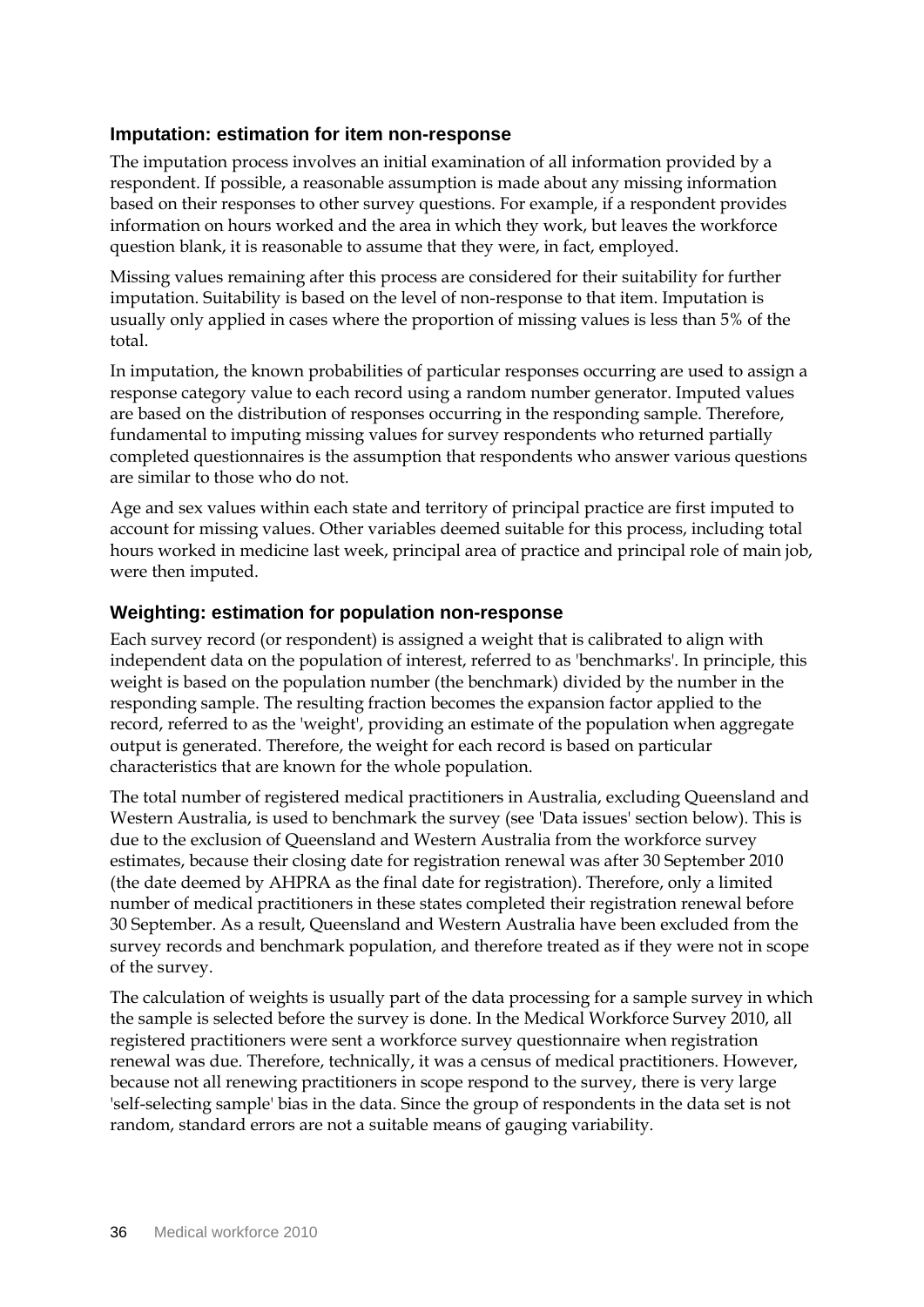The benchmark data used for the weighting are the number of registered practitioners in each state and territory (based on the location of principal practice), by age group and sex within the NRAS registration data supplied by AHPRA.

Producing estimates for the population by weighting the data from respondents does adjust for bias in the responding group of practitioners, but only for *known* population characteristics (such as age and sex, where provided, in the case of the Medical Workforce Survey 2010). If information for a variable is not known for the whole population, the variable cannot be used in the calculation of weights and cannot be used in the adjustment process.

For variables not used in the calculation of weights (for the NHWDS: medical practitioners 2010, that is all variables *other* than state and territory of principal practice, age and sex), it is assumed, for estimation purposes, that respondents and non-respondents have the same characteristics. If the assumption is incorrect, and non-respondents are different from respondents, then the estimates will have some bias. The extent of this cannot be measured without obtaining more detailed information about non-respondents. Therefore, there will be some unquantifiable level of bias in the estimates.

### **Response rate**

The overall response rate to the Medical Workforce Survey 2010 was 78.0%. That is, the number of responses to the survey represented 78.0% of registered medical practitioners (Table A2). Of these responses, 66.5% completed the survey online and 33.5% used the paper form. The 2010 national figure excludes Queensland and Western Australia because the closing date for registration renewal in these states occurred after the national registration deadline of 30 September 2010.

As previously stated, the jurisdiction-based data collection used to collect information on the workforce characteristics of medical practitioners was replaced with a single data collection as part of the national registration scheme introduced on 1 July 2010. As a result, the response rates are not directly comparable due to differences in survey design and methodology.

| Response rate   | <b>NSW</b> | Vic  | QId <sup>(a)</sup> | WA <sup>(a)</sup> | SΑ   | Tas  | <b>ACT</b> | NΤ   | Australia |
|-----------------|------------|------|--------------------|-------------------|------|------|------------|------|-----------|
| 2006            | 75.4       | 72.0 | 79.7               | 47.6              | 67.9 | 64.1 | 58.7       | 28.6 | 70.2      |
| 2007            | 84.3       | 68.8 | 64.3               | 54.2              | 63.5 | 59.4 | 64.9       | 27.1 | 69.9      |
| 2008            | 81.7       | 68.4 | 65.2               | 51.6              | 60.0 | 59.6 | 64.5       | 44.4 | 68.9      |
| 2009            | 79.1       | 40.3 | 31.9               | 42.8              | 62.8 | 46.1 | 62.5       | 37.3 | 53.1      |
| $2010^{(a)(b)}$ | 75.7       | 82.3 | $\cdot$ .          | $\cdot$ .         | 83.4 | 76.6 | 77.7       | 67.5 | 78.0      |

<span id="page-42-0"></span>

| Table A2: Survey response rate, by state and territory, 2006 to 2010(a) |  |  |
|-------------------------------------------------------------------------|--|--|
|                                                                         |  |  |

(a) 2010 data exclude Queensland and Western Australia due to their registration period closing after the national registration deadline of 30 September 2010.

(b) 2010 data include employed medical practitioners who did not state or adequately describe their state or territory of principal practice and employed medical practitioners who reside overseas. Therefore, state and territory totals may not sum to the national total.

*Sources:* AIHW Medical Labour Force Survey, 2006, 2007, 2008 and 2009; NHWDS: medical practitioners 2010.

Despite the differences, at a national level, the response rates rose 24.9 percentage points from 53.1% in 2009 to 78.0% in 2010. Rates also increased for states and territories where comparative data were available, except New South Wales, which continued to decrease.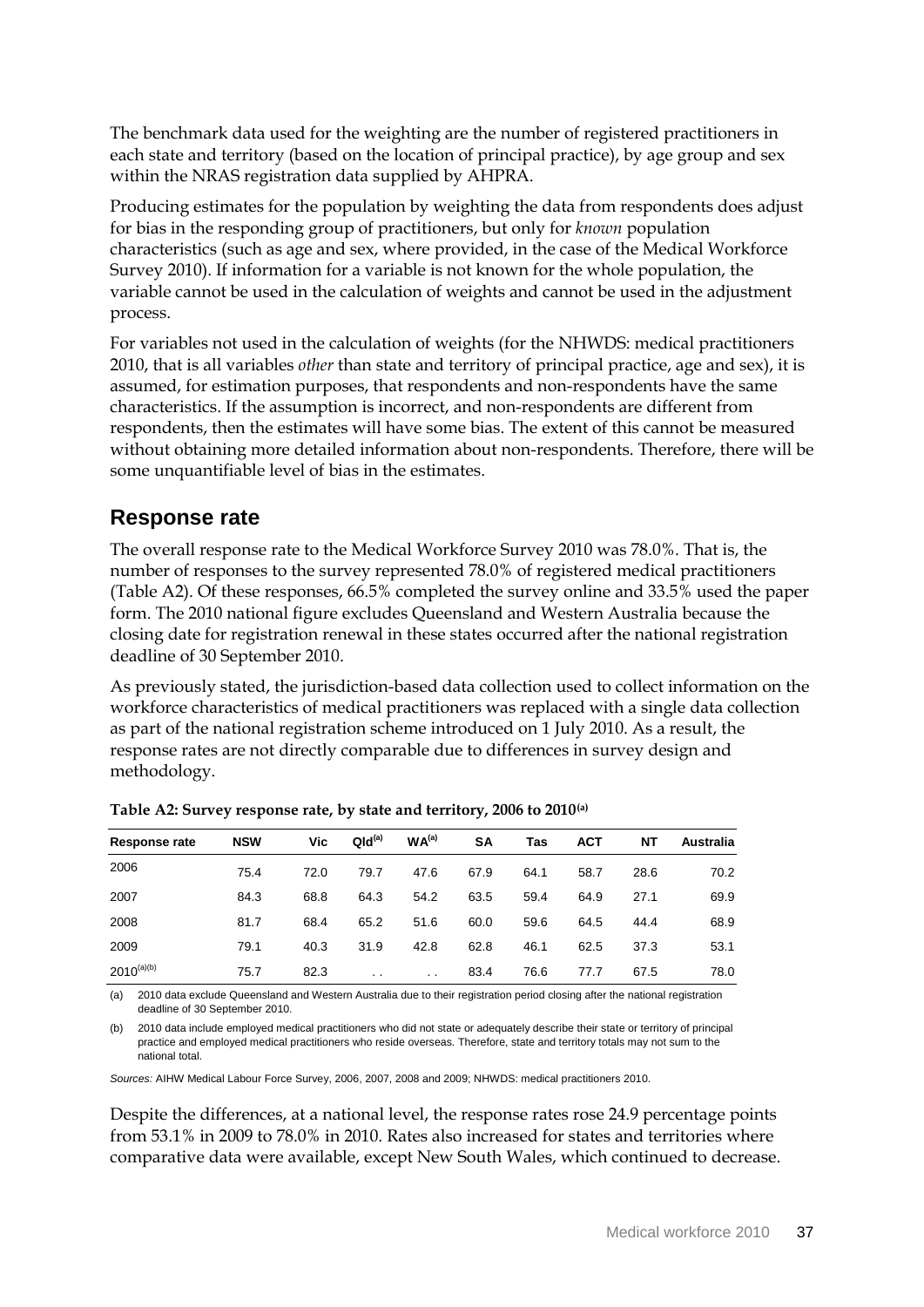Victoria showed the largest rate increase, with response more than doubling from 40.3% to 82.3% from 2009 to 2010.

#### **Data issues**

A number of data issues need to be considered when interpreting medical workforce survey data in the NHWDS: medical practitioners 2010, which are outlined in this section.

#### **Sample**

As stated above, many medical practitioners registered in Queensland and Western Australia were not required to renew their registration in September 2010 and hence did not receive the survey. Although there are survey records for a number of Queensland and Western Australia practitioners, their responses have been removed and weight set to zero for the 2010 data set. In addition, Queensland and Western Australia are excluded from the calculation of survey weights, which has been done by removing them from the benchmark population. This exclusion infers Queensland and Western Australia were never in the scope of the survey. Therefore, the national estimates exclude Queensland and Western Australia.

#### **Survey design**

In 2010, the online survey questionnaire did not include electronic sequencing of questions to automatically guide the respondent to the next appropriate question based on previous responses to questions.

The order of the response categories to the reason not working in medicine in Australia question appears to be an issue. The question has 'Retired from regular work' after 'Not working in paid employment at all', which may not be logical as practitioners may be retired but may still work irregularly (for example, working as an occasional locum). On this basis, the category 'Retired from regular work' should appear before 'Not working in paid employment at all'. The issue with the order in the 2010 survey questionnaire is that it may lead to an undercount of those retired from regular work and over representation of those not working in paid employment.

Variation between the online and paper surveys has resulted in additional data quality issues for a number of questions. For example, the state and territory of main job question included the category 'Other territories' on the paper form while the same response category in the online form was labelled 'Other'. The data showed a large number in the 'Other' category captured in the online method, which was not similarly found in the paper responses. In addition, both state and territory of principal practice and residence data items do not include the category 'Other territories' or 'Other'. Another issue is that the temporary resident status question is only explicitly asked on the paper survey form (see 'A5 Comparison with previous AIHW Medical Labour Force Survey data').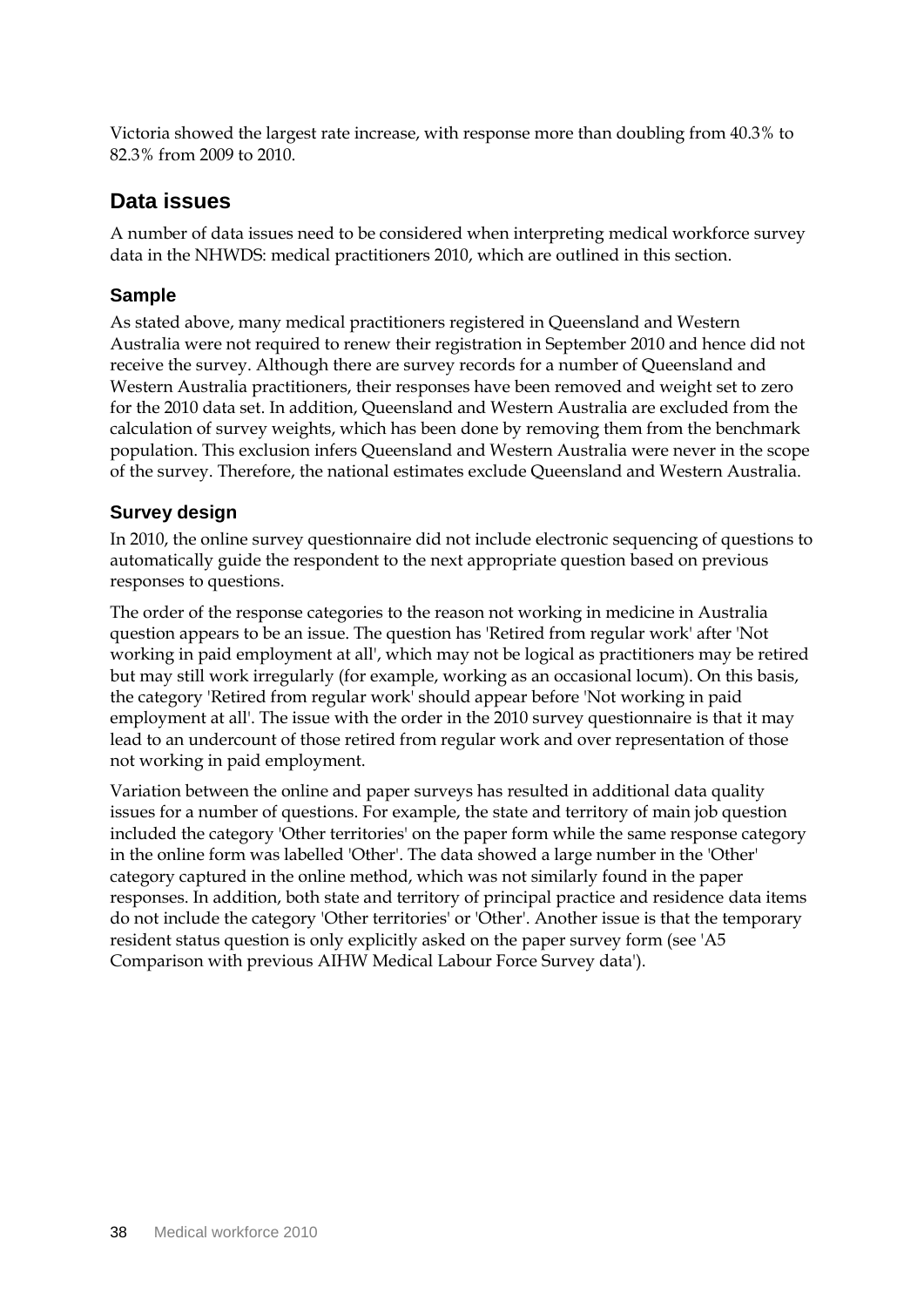### **Data structure**

Due to unstructured data entry formats, a number of questions that required a numeric value contained text string responses. Where possible, these were recoded to the appropriate numeric value, but this was not possible in all instances. For example, for a number of records, the postcodes of main job information contained values other than valid postcodes, such as text strings and overseas postal identifiers. Conversely, suburb of main job information contained invalid suburb names and four-digit codes resembling postcodes.

## **A.4 Data inconsistencies between survey and registration data.**

There were a number of inconsistencies between the data sourced from the NRAS registration data and the workforce survey data. It is not known if these are due to differences in the time of the survey compared with the time the registration data was extracted or if they are due to other sources of error.

There were a number of records where the response to question 2 regarding temporary residency visa data was inconsistent with registration data for citizenship and residency status (which were themselves occasionally inconsistent (see the 'Data issues' section in 'A.2 National Registration and Accreditation Scheme registration data'). For example, some citizens and permanent residents reported temporary visas and vice versa.

A number of practitioners self-reported the principal area in their main job to be specialist but had no accredited specialty in their registration details recorded by the NRAS (see Table 3.5—a total of 321 clinicians).

State and territory, and location (postcode and suburb) of principal practice recorded in the registration data were different from the corresponding details of their main job recorded in the survey. Although this is valid for states and territories with common borders, there were some records where the state or territory of the principal practice did not adjoin the state or territory of main job.

## **A.5 Comparison with previous AIHW Medical Labour Force Survey data**

Medical labour force data published by the AIHW before to the establishment of the NRAS were the result of collated jurisdiction-level occupation-specific surveys. The Medical Workforce Survey 2010, the new survey, collects similar data items, but the survey methodology has changed, as has the method of obtaining benchmark data on which the numbers of total registrations are based. With the establishment of AHPRA there is one source of benchmark data instead of eight, and there is less chance of inconsistency between jurisdictions and years in the scope of benchmark data.

The scope and coverage of the Medical Workforce Survey 2010 is also different to that of the previous surveys because in some jurisdictions, prior to 2010, not all types of registered medical practitioners were sent a survey form.

In 2010, medical practitioners renewing their registration could either complete the voluntary Medical Workforce Survey 2010 online (at the end of the formal registration process) or complete the paper form sent to their postal address with their registration form.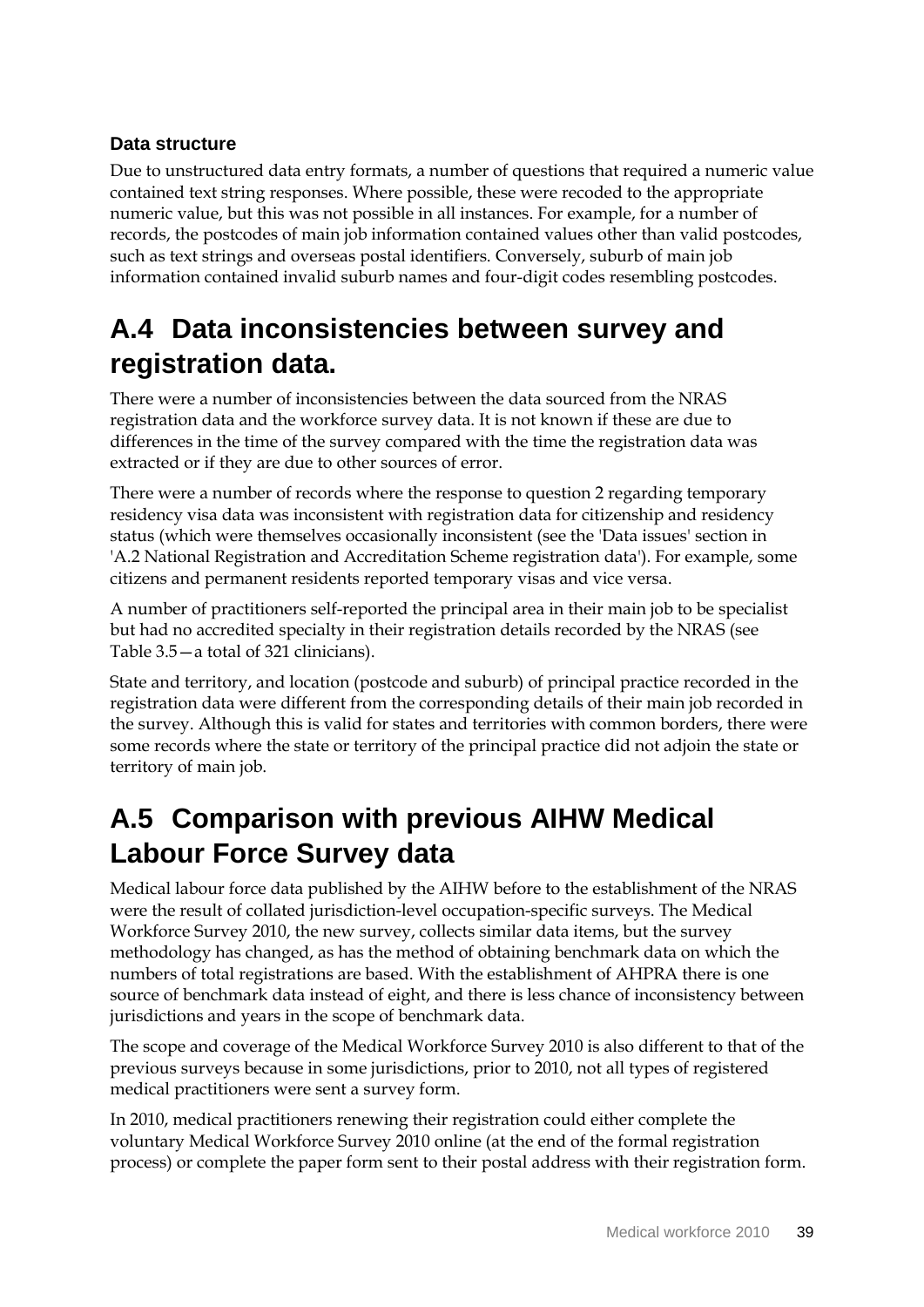The use of online and/or paper surveys varied between jurisdictions and between years with the previous AIHW Medical Labour Force Survey.

Some data items previously collected as part of the AIHW Medical Labour Force Survey, such as date of birth, country of first qualification, specialty of practice and sex, are now data items collected as part of the registration and renewal process. However, the data for some of these items are either incomplete or the data migrated from previous jurisdictional registration systems are inaccurate.

The 2010 survey questionnaire also collects a limited range of workforce information compared with that collected in previous years.

Due to the differences in data collection methods, it is recommended that comparisons between data from the NHWDS: medical practitioners 2010 and previous AIHW Medical Labour Force Survey data be made with caution.

## **Differences in reporting specialty of medical practitioner**

### **Classification of specialty**

There have been significant changes in the classification of specialties used in the NHWDS: medical practitioners 2010 to those used in the earlier AIHW Medical Labour Force Survey. Comparisons should be made with caution because the classifications are not directly comparable. In 2010, there were 23 specialties, a number of which are broad groups (for example, surgery and pathology), while there were over 50 detailed specialty categories available in the previous AIHW Medical Labour Force Survey.

### **Collection methodology of specialty**

Specialty of practice was extracted from the registration data collected by the NRAS in 2010. Specialty information was self-identified by respondents in the earlier AIHW Medical Labour Force Survey.

### **Derivation of main specialty**

Specialty of practice is collected by the NRAS. In 2010, up to seven specialties were recorded for a specialist. The information collected does not identify a specialist's main specialty, and main specialty is derived. The method used to determine the main specialty is based on the proportion of specialists in the AIHW Medical Labour Force Survey 2009 with the same combination of specialties a specialist is registered in.

### **Differences between the 2010 questionnaire and surveys in previous years**

The following data items collected in the 2010 Survey questionnaire were either not collected previously in the AIHW Medical Labour Force Survey or were collected using different questions or response categories.

### **Question 2—Temporary resident status and visa category number**

This question was not collected on a national basis prior to 2010 in the AIHW Medical Labour Force Survey. Some jurisdictions collected temporary resident status, but not visa category number.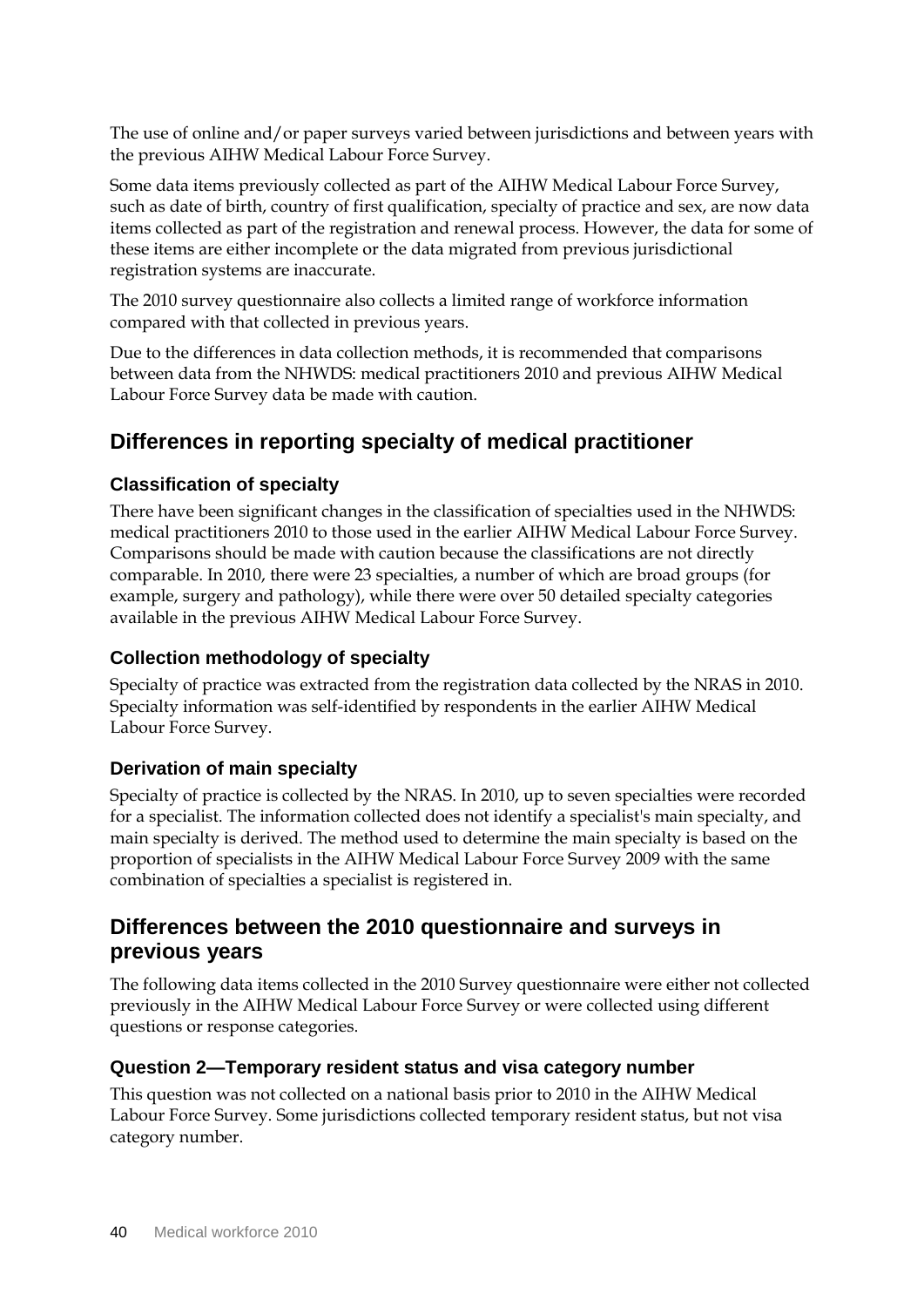The Medical Workforce Survey 2010 collected temporary resident status and visa category number from medical practitioners in both the online and paper form. However, the online question does not ask respondents to answer whether or not they are a temporary resident, but only to enter their visa category number if they self-identify as a temporary resident. The paper form, however, asks respondents to check 'Yes' or 'No' to the temporary resident question, and if 'No' to move on to question 3, or if 'Yes' to provide the visa category number. This may have created some variation in the data between the online and paper respondent groups.

#### **Questions 3 to 5—Employment**

The three employment-related questions in the Medical Workforce Survey 2010 questionnaire are nationally consistent. This is an improvement on the previous AIHW Medical Labour Force Survey where the questionnaire varied across jurisdictions, including the questions and definitions of data items collected.

The 2010 questions have been grouped/sequenced logically: the first question relates to the working status of the practitioner, followed by the reason why they are not working in medicine in Australia, and then whether or not they are looking for work.

The new questions in the Medical Workforce Survey 2010 were designed based on a combination of the questions previously used by jurisdictions in the AIHW Medical Labour Force Survey. The redesigned question on working status no longer includes in its explanation of 'Working in medicine' a description of work activity/hours; that is 'worked for a total of one hour or more last week in a job or business (including own business) for pay, commission, payment in kind or profit; or hours usually worked but away from work on leave, or rostered off last week.' Inclusion of the additional explanation may have avoided confusion for medical practitioners who worked in medicine during the survey reference week but in a voluntary capacity.

#### **Question 10—Principal area of main job in medicine**

A change in the question response options from 'GP/primary care practitioner' in previous surveys to 'General practitioner (GP)' may have impacts on the comparability of these responses over time, and time series data should be used with caution. This may have led to the observed increase in responses in the 'Other clinician' category.

### **Question 11—Work setting of main job**

Work setting response categories in the 2010 survey are similar to those in previous years. The 2010 response categories are more detailed and directed towards service provision; for example, the 2010 survey has three categories of private practice (solo, group and locum) compared with only one in the AIHW Medical Labour Force Survey. Another example of improvement is the option to collect three educational workplaces (tertiary, school and other) in the 2010 survey compared with one in past surveys.

#### **Question 12—Number of years worked in medicine in Australia**

Number of years worked in medicine in Australia was not previously collected by the AIHW Medical Labour Force Survey on a national basis. A small number of jurisdictions collected this information previously as part of their survey questionnaire, but it is now included for all respondents.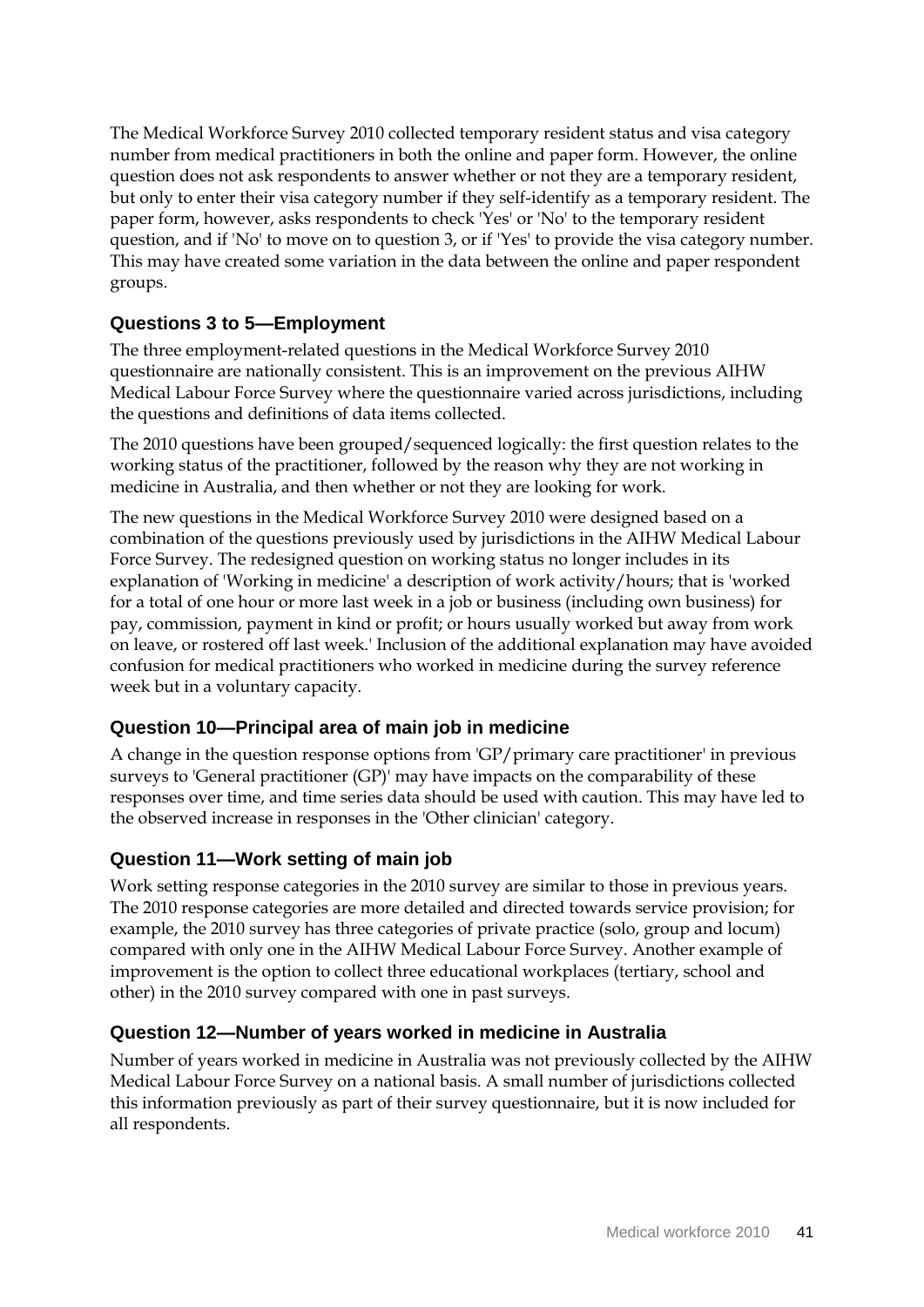### **Question 13—Number of years practitioner intends to remain in the medical workforce**

Number of years practitioner intends to remain in the medical workforce was not previously collected by the AIHW Medical Labour Force Survey on a national basis. A small number of jurisdictions collected this information previously as part of their survey questionnaire, but it is now included for all respondents.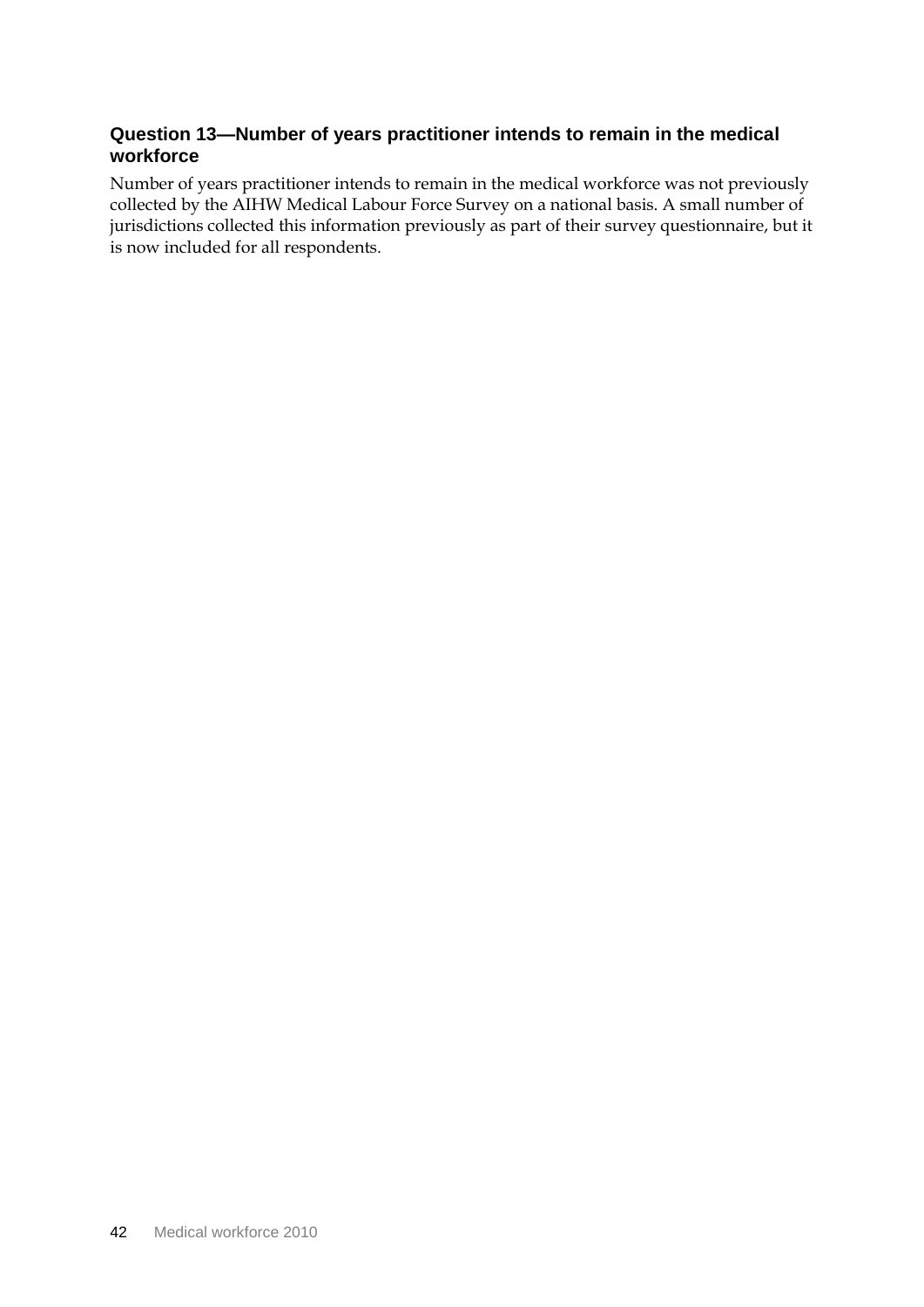# <span id="page-48-0"></span>**Appendix B: 2010 medical practitioner registration numbers from state and territory medical boards/councils**

Until the introduction of the NRAS on 1 July 2010, medical boards (or councils in some jurisdictions) were statutory authorities established in each jurisdiction to register medical practitioners, investigate complaints about medical practitioners and develop guidelines for the profession. They maintained a register of medical practitioners who were licensed to practise in their jurisdiction. All medical practitioners had to be registered to practise in each jurisdiction that they worked in, within Australia.

Medical boards/councils published data on the number of registered medical practitioners in their annual reports prior to their dissolution. Data from the 2009–10 annual reports is contained in Table B1 for comparison purposes.

| <b>Registration type</b>           | <b>NSW</b> | Vic                               | QId <sup>(a)</sup> | <b>WA</b> | <b>SA</b>     | Tas   | <b>ACT</b> | NT    | Australia |
|------------------------------------|------------|-----------------------------------|--------------------|-----------|---------------|-------|------------|-------|-----------|
|                                    |            |                                   |                    |           | <b>Number</b> |       |            |       |           |
| General registrations              | 25.194     | 18,358                            | 15.894             | 7.268     | 6.331         | 2.327 | 2.295      | 1.935 | 79,582    |
| Conditional registrations          | 6.231      | 3.937                             | 2.531              | 1.854     | 1.224         | 623   | 155        | 363   | 16,918    |
| Total registrations <sup>(b)</sup> | 31.425     | 22.295                            | 18,425             | 9,122     | 7.555         | 2.950 | 2.298      | 2,298 | 96,500    |
|                                    |            | Percentage of total registrations |                    |           |               |       |            |       |           |
| General registrations              | 80.2       | 82.3                              | 86.3               | 79.7      | 83.8          | 78.9  | 93.6       | 84.2  | 82.5      |
| Conditional registrations          | 19.8       | 17.7                              | 13.7               | 20.3      | 16.2          | 21.1  | 6.4        | 15.8  | 17.5      |
| Total registrations <sup>(b)</sup> | 100.0      | 100.0                             | 100.0              | 100.0     | 100.0         | 100.0 | 100.0      | 100.0 | 100.0     |

<span id="page-48-1"></span>**Table B1: General and conditional medical practitioner registrations reported by state and territory medical boards/councils, 2009–10**

(a) In Queensland, some registrants hold more than one category of registration.

(b) Excludes student registrations.

*Sources:* ACTH 2010; MBQ 2010; MBSA 2010; MBWA 2010; MCT 2010; MPBV 2010 and NSWMB 2010. The Northern Territory provided the information via direct correspondence.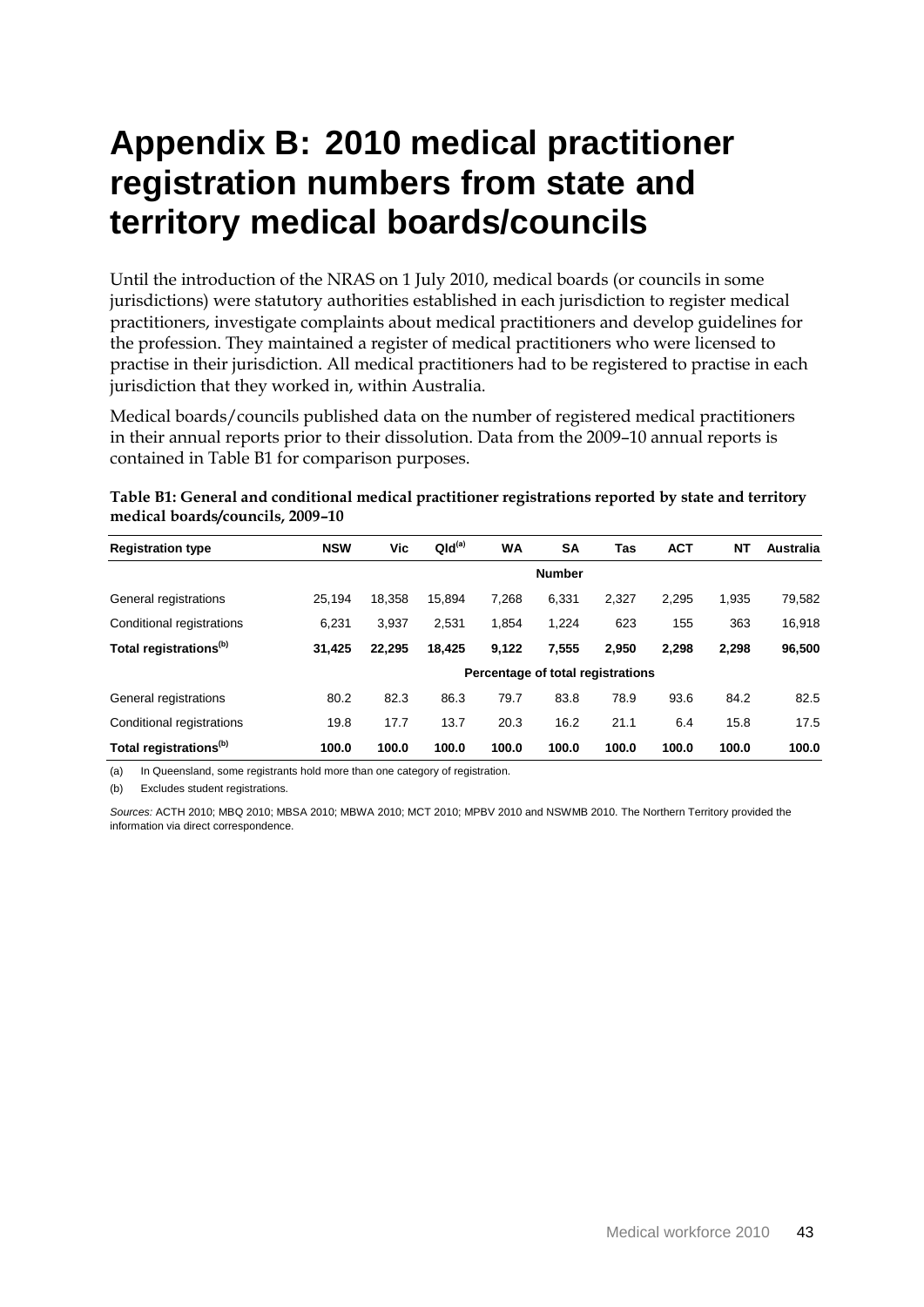# <span id="page-49-0"></span>**Appendix C: Additional information available from the AIHW website**

# **Tables**

In addition to the tables in this report, more detailed tabulations from the Medical Workforce Survey 2010 are published on the AIHW website < http://www.aihw.gov.au/workforcepublications/> (select link to *Medical workforce 2010*).

## **Workforce Survey questionnaire**

The questionnaire used in the Medical Workforce Survey 2010 is available from the AIHW website <http://www.aihw.gov.au/workforce-publications/> (select link to *Medical workforce 2010*).

## **Data Quality Statement: National Health Workforce Data Set: medical practitioners 2010**

A full description of the data quality of the data set is contained in a Data Quality Statement available from the AIHW website at <http://www.aihw.gov.au/workforce-publications/> (select link to *Medical workforce 2010*).

## **User guide for the NHWDS: medical practitioners 2010**

A user guide for the NHWDS: medical practitioners 2010, which provides further information on the survey components and data specifications, is available from the AIHW website at <http://www.aihw.gov.au/workforce-publications/> (select link to *Medical workforce 2010*).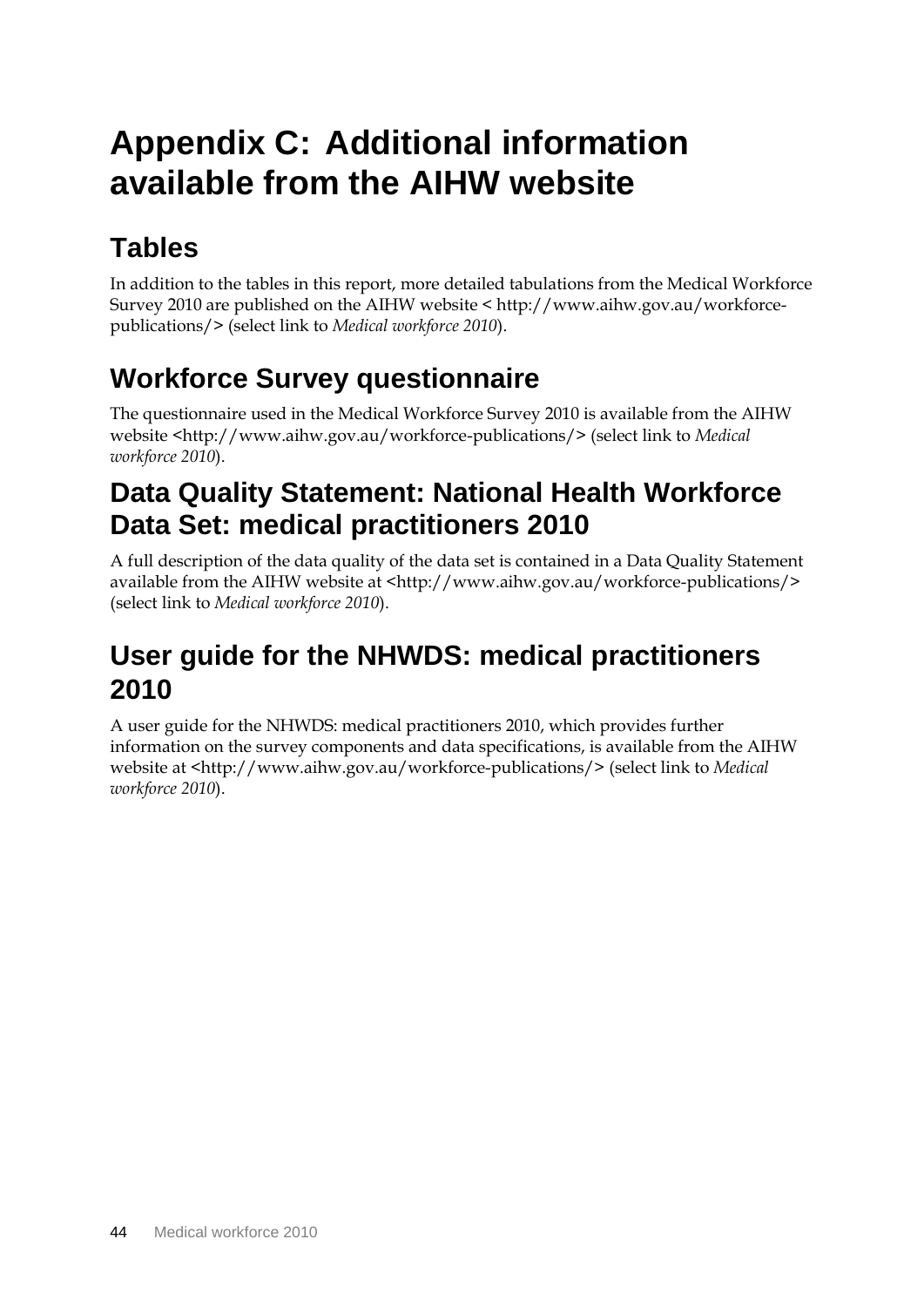# <span id="page-50-0"></span>**Appendix D: Population estimates**

This report presents time series information about medical practitioners, using measures such as number per 100,000 population and full-time equivalent (FTE) rate. To derive these measures, the population estimates (often referred to as 'estimated resident population') are obtained from the Australian Bureau of Statistics. The estimates are as at 30 June for each year and based on the 2006 Census of Population and Housing adjusted for population flows, including births, deaths, net migration, and short-term travellers to Australia and absences from Australia.

These figures are used to derive population and FTE rates in tables 3.2–3.4 and 5.1–5.5.

| <b>Remoteness area</b>                   | <b>NSW</b> | Vic       | Qld       | WA        | <b>SA</b> | Tas                  | <b>ACT</b>           | <b>NT</b> | Australia    |
|------------------------------------------|------------|-----------|-----------|-----------|-----------|----------------------|----------------------|-----------|--------------|
|                                          |            |           |           |           | 2006      |                      |                      |           |              |
| Major cities <sup>(a)</sup>              | 4,946,348  | 3,834,245 | 2,438,355 | 1,470,503 | 1,139,198 | $\ddot{\phantom{0}}$ | 333,609              |           | 14, 162, 258 |
| Inner regional <sup>(a)</sup>            | 1,386,564  | 1,037,150 | 897,047   | 258,570   | 188,761   | 316,805              | 510                  | . .       | 4,085,407    |
| Outer regional <sup>(a)</sup>            | 445,099    | 250,368   | 621,118   | 191,557   | 180,797   | 162,980              |                      | 115,385   | 1,967,304    |
| Remote/<br>Very remote <sup>(a)(b)</sup> | 38,076     | 4,777     | 134,388   | 138,751   | 59,132    | 10,166               |                      | 95,242    | 480,532      |
| Total <sup>(c)</sup>                     | 6,816,087  | 5,126,540 | 4,090,908 | 2,059,381 | 1,567,888 | 489,951              | 334,119              | 210,627   | 20,697,880   |
|                                          |            |           |           |           | 2007      |                      |                      |           |              |
| Major cities <sup>(a)</sup>              | 5,018,727  | 3,911,326 | 2,504,954 | 1,506,870 | 1,152,781 | $\ddot{\phantom{0}}$ | 340,561              |           | 14,435,219   |
| Inner regional <sup>(a)</sup>            | 1,403,698  | 1,052,316 | 919,738   | 269,602   | 191,752   | 319,248              | 493                  | . .       | 4,156,847    |
| Outer regional <sup>(a)</sup>            | 444,916    | 252,942   | 636,431   | 194,865   | 181,885   | 163,695              | $\ddot{\phantom{0}}$ | 118,379   | 1,993,113    |
| Remote/<br>Very remote <sup>(a)(b)</sup> | 37,601     | 4,726     | 134,858   | 141,630   | 59,376    | 10,261               |                      | 96,425    | 484,877      |
| Total <sup>(c)</sup>                     | 6,904,942  | 5,221,310 | 4,195,981 | 2,112,967 | 1,585,794 | 493,204              | 341,054              | 214,804   | 21,072,452   |
|                                          |            |           |           |           | 2008      |                      |                      |           |              |
| Major cities <sup>(a)</sup>              | 5,105,986  | 3,996,729 | 2,573,616 | 1,550,727 | 1,166,185 | $\ddot{\phantom{0}}$ | 345,799              |           | 14,739,042   |
| Inner regional <sup>(a)</sup>            | 1,423,959  | 1,069,936 | 943,299   | 282,945   | 195,372   | 322,171              | 495                  | . .       | 4,238,177    |
| Outer regional <sup>(a)</sup>            | 447,594    | 255,577   | 655,303   | 199,171   | 182,697   | 165,375              | $\ddot{\phantom{0}}$ | 122,066   | 2,027,783    |
| Remote/<br>Very remote <sup>(a)(b)</sup> | 37,348     | 4,736     | 136,352   | 144,137   | 59,731    | 10,376               |                      | 98,437    | 491,117      |
| Total <sup>(c)</sup>                     | 7,014,887  | 5,326,978 | 4,308,570 | 2,176,980 | 1,603,985 | 497,922              | 346,294              | 220,503   | 21,498,540   |

<span id="page-50-1"></span>**Table D1: Population estimates at 30 June, by remoteness area and state and territory, 2006 to 2010**

*(continued)*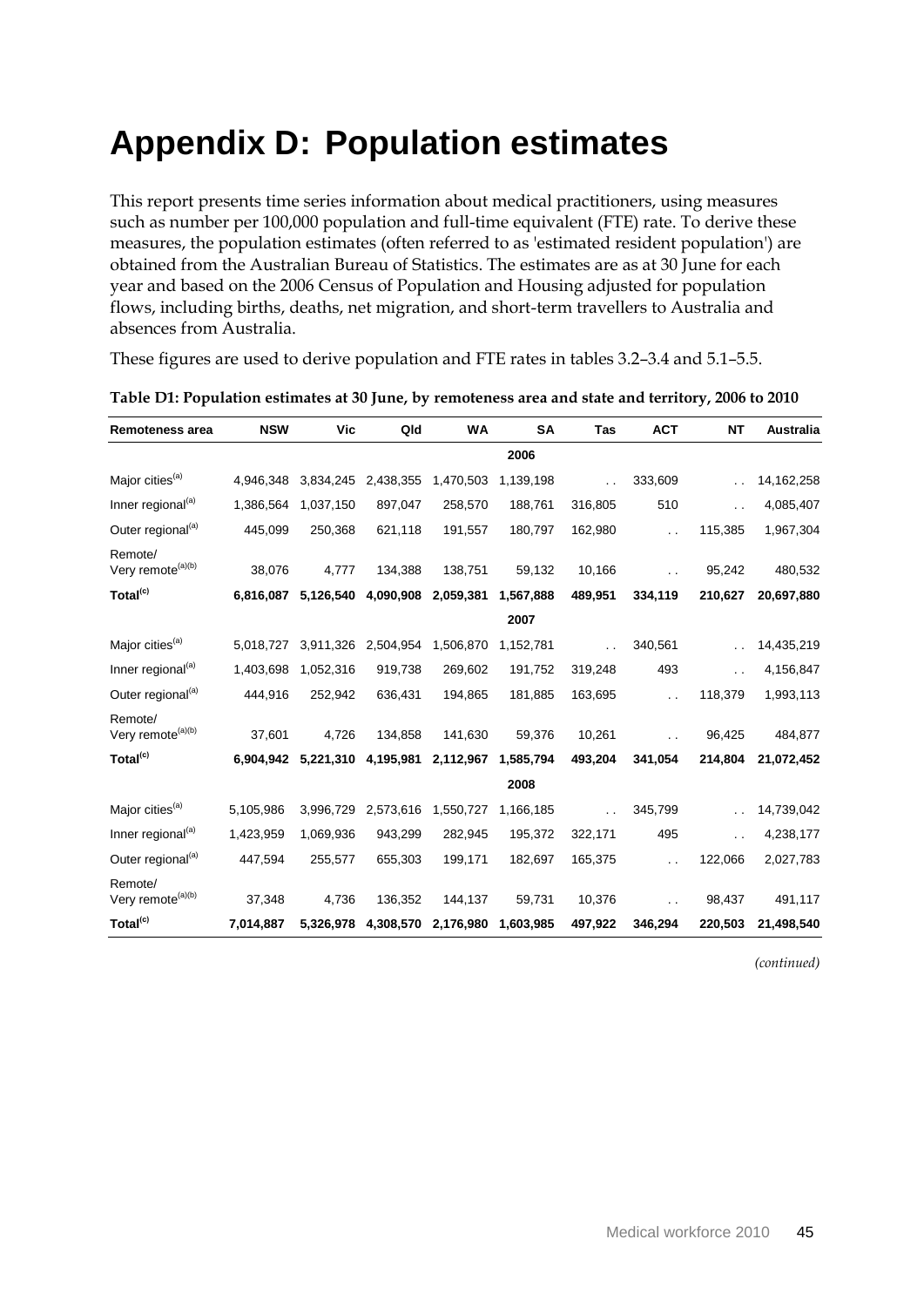| Remoteness area                          | <b>NSW</b> | Vic       | Qld       | WA        | SA        | Tas     | <b>ACT</b>           | <b>NT</b>            | Australia  |
|------------------------------------------|------------|-----------|-----------|-----------|-----------|---------|----------------------|----------------------|------------|
|                                          |            |           |           |           | 2009      |         |                      |                      |            |
| Major cities <sup>(a)</sup>              | 5,195,849  | 4,093,699 | 2,644,191 | 1,598,608 | 1,181,789 |         | 351,766              |                      | 15,065,902 |
| Inner regional <sup>(a)</sup>            | 1,442,816  | 1,089,727 | 970,977   | 296,159   | 198,620   | 325,487 | 519                  | $\ddot{\phantom{1}}$ | 4,324,305  |
| Outer regional <sup>(a)</sup>            | 451,094    | 258,452   | 672,876   | 203,175   | 183,920   | 167,378 | $\ddot{\phantom{0}}$ | 125,967              | 2,062,862  |
| Remote/<br>Very remote <sup>(a)(b)</sup> | 37,409     | 4,734     | 136,723   | 146,494   | 60,183    | 10,427  | $\ddot{\phantom{0}}$ | 100,240              | 496,210    |
| Total <sup>(c)</sup>                     | 7,127,168  | 5,446,612 | 4,424,767 | 2,244,436 | 1,624,512 | 503,292 | 352,285              | 226,207              | 21,951,736 |
|                                          |            |           |           |           | 2010      |         |                      |                      |            |
| Major cities <sup>(a)</sup>              | 5,279,542  | 4,171,765 | 2,699,182 | 1,632,570 | 1,196,731 |         | 357,931              | . .                  | 15,337,721 |
| Inner regional <sup>(a)</sup>            | 1,461,618  | 1,109,580 | 991,310   | 307,122   | 202,195   | 328,815 | 640                  | . .                  | 4,401,672  |
| Outer regional <sup>(a)</sup>            | 453,948    | 259,869   | 685,272   | 205,472   | 185,061   | 168,380 | $\ddot{\phantom{0}}$ | 128,607              | 2,086,609  |
| Remote/<br>Very remote <sup>(a)(b)</sup> | 37,481     | 4,718     | 138,086   | 148,346   | 60,595    | 10,448  | $\ddot{\phantom{0}}$ | 101,104              | 502,845    |
| Total <sup>(c)</sup>                     | 7,232,589  | 5,545,932 | 4,513,850 | 2,293,510 | 1,644,582 | 507,643 | 358,571              | 229,711              | 22,328,847 |

#### **Table D1 (continued): Population estimates at 30 June, by remoteness area by state and territory, 2006 to 2010**

(a) Final population estimates were unavailable from the ABS when this report was prepared, therefore estimates are preliminary.

(b) Includes *Migratory* areas.

(c) Figures are final population estimates and may not equal the sum of the individual remoteness area estimates.

*Source:* Unpublished ABS estimated resident population data.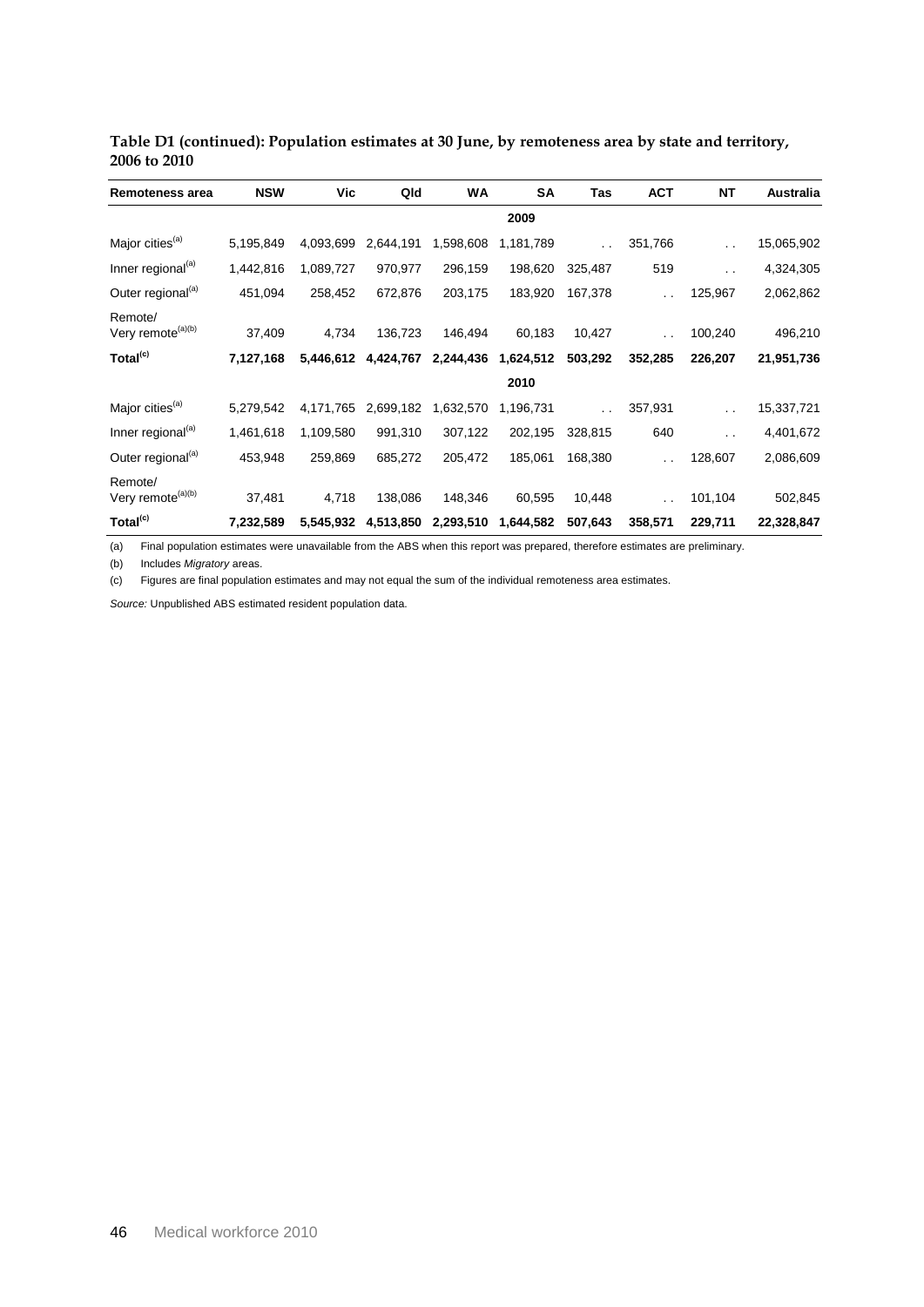# **Glossary**

**Aboriginal:** A person of Aboriginal descent who identifies as an Aboriginal and is accepted as such by the community in which he or she lives.

**Benchmark data:** For the Medical Workforce Survey 2010, excluding Queensland and Western Australia, responses were weighted to the number of registered medical practitioners in each state and territory by sex and age group to take account for nonresponse. These numbers are referred to as 'benchmarks' throughout this report, and may not be equivalent to that reported in the medical board (or council) annual reports, due to scope and reporting time differences.

**Clinician:** A clinician is a medical practitioner who spends the majority of his or her time working in the area of clinical practice; that is, the diagnosis, care and treatment including recommended preventative action, of patients or clients. Clinical practice may involve direct client contact or may be practised indirectly through individual case material (as in radiology and laboratory medicine). Clinician includes general practitioner, hospital nonspecialist, specialist, specialist-in-training and other clinician.

**Conditional registration:** If a medical practitioner does not meet the requirements to become a generally registered medical practitioner, he or she may obtain limited or conditional registration. Interns, 'area of need' medical practitioners, overseas-trained medical practitioners undertaking postgraduate or supervised training, overseas-trained specialists, non-practising medical practitioners and medical practitioners facing disciplinary action are generally conditionally registered.

**Employed medical practitioner:** A medical practitioner who reported he or she worked in medicine in the week before the survey is classified as an employed medical practitioner. In this report, data on employed medical practitioners include those who are:

- practising medicine in Australia (including practitioners on leave for less than three months)
- involved with work that is principally concerned with the discipline of medicine (including medical research, administration, or teaching of medicine).

**Field of medicine:** Unless otherwise stated in this report, field of medicine refers to the type of medical work undertaken by an employed medical practitioner. Medical fields are divided into two main groups, with categories in each group, as follows:

Clinician: a medical practitioner who spends most of the total weekly working hours engaged in clinical practice (that is, diagnosis and/or treatment including recommending preventative action to patients) is classified as a clinician. It includes:

- general practitioner
- hospital non-specialist
- specialist
- specialist-in-training
- other clinician.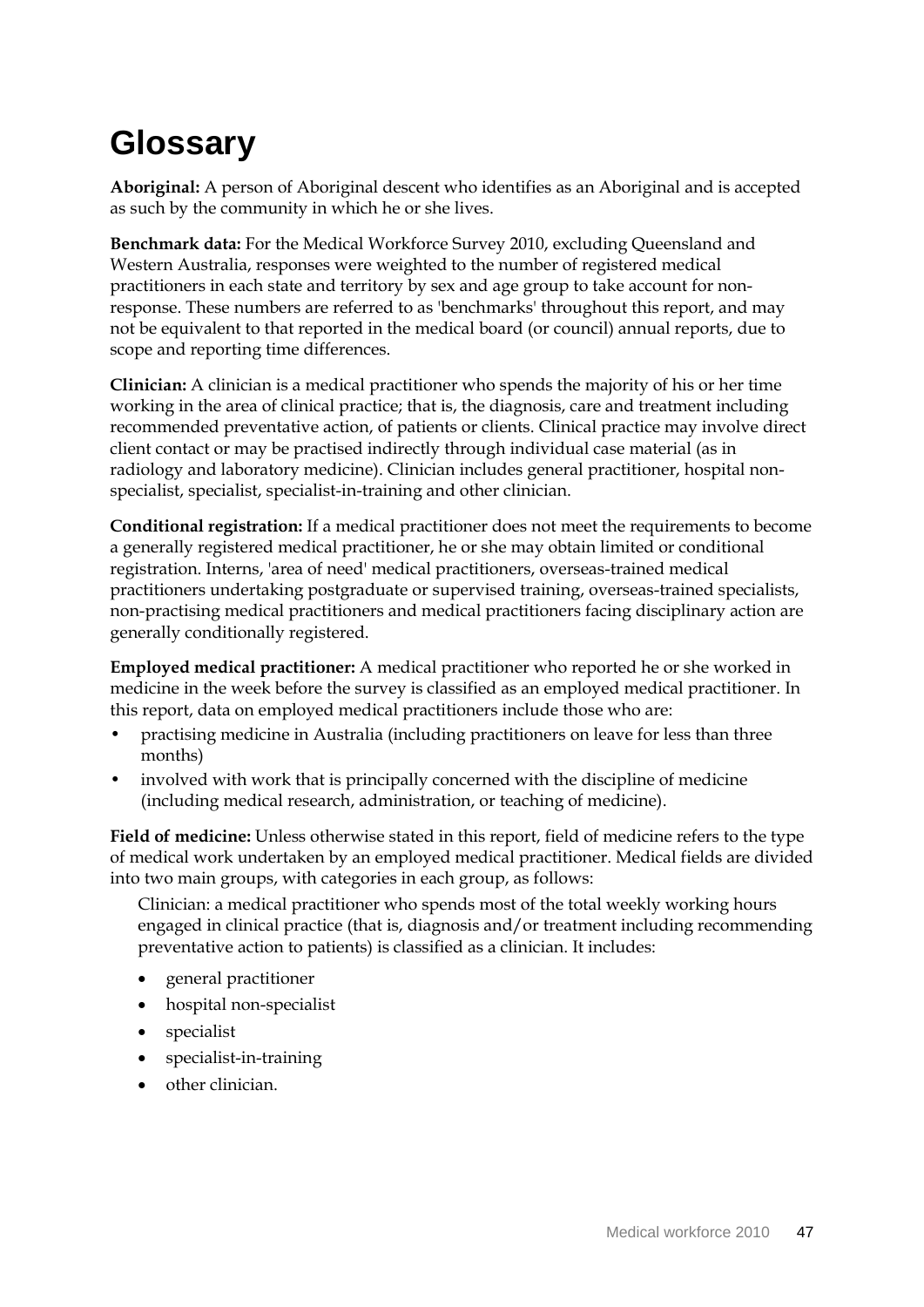Non-clinician: a medical practitioner who is not a clinician. It includes:

- administrator: employed in medical administration
- teacher/educator: teaching or training persons in medicine
- researcher: engaged in medical research
- other: a job function in medicine which is not one of the above.

**Full-time equivalent (FTE) number:** FTE number measures the number of standard-hour workloads worked by employed medical practitioners. This provides a useful measure of supply, because it takes into account both the number of medical practitioners who are working and the hours that they work.

FTE number is calculated by: the number of employed medical practitioners in a particular category multiplied by the average hours worked by employed medical practitioners in the category divided by the standard working week hours. In this report, 40 hours is assumed to be a standard working week and equivalent to one FTE.

**Full-time equivalent (FTE) rate:** The FTE rate (the number of FTE medical practitioners per 100,000 population) is a measure of supply. By defining supply in terms of the FTE rate, meaningful comparisons of supply can be made across geographic areas and over time. FTE rate is calculated as: the number of FTE medical practitioners divided by the relevant population count multiplied by 100,000.

**General practitioner:** In the Medical Workforce Survey 2010, medical practitioners selfidentify as general practitioners. Previously, in the AIHW Medical Labour Force Survey, the term 'primary care practitioner' was used and included general practitioners, who identified being employed in this area of clinical practice at the time of the survey (primary or general care). In this report, the 2006 data on primary care practitioners include general practitioners (see Primary care practitioner).

**General registration:** General registration is granted to medical practitioners who have fulfilled the full requirements of the Medical Board of Australia to practise. It permits a medical practitioner to work unsupervised in their field.

**Hospital non-specialist:** A medical practitioner mainly employed in a salaried position in a hospital who does not have a recognised specialist qualification, and who is not in training to gain a recognised specialist qualification. It includes interns, resident medical officers, career medical officers and other salaried hospital practitioners. They are self-identified on the Medical Workforce Survey 2010.

**Hours worked:** The total number of weekly hours worked is self-reported by medical practitioners and relates to the number of hours worked in all medical fields. In editing survey responses, maximum hours worked accepted were 125 hours per week. Reported hours of greater than 125 are considered unreliable and therefore not included in the analysis of total hours worked by practitioners.

**Indigenous:** A person of Aboriginal and/or Torres Strait Islander descent who identifies as an Aboriginal and/or Torres Strait Islander and is accepted as such by the community in which he or she lives.

**Medical boards/councils:** Medical boards (or councils in some jurisdictions) were statutory authorities established under specific legislation in each state and territory. The main purpose of the board was to protect the health and safety of the public of the jurisdiction by providing mechanisms designed to ensure that medical practitioners were fit to practise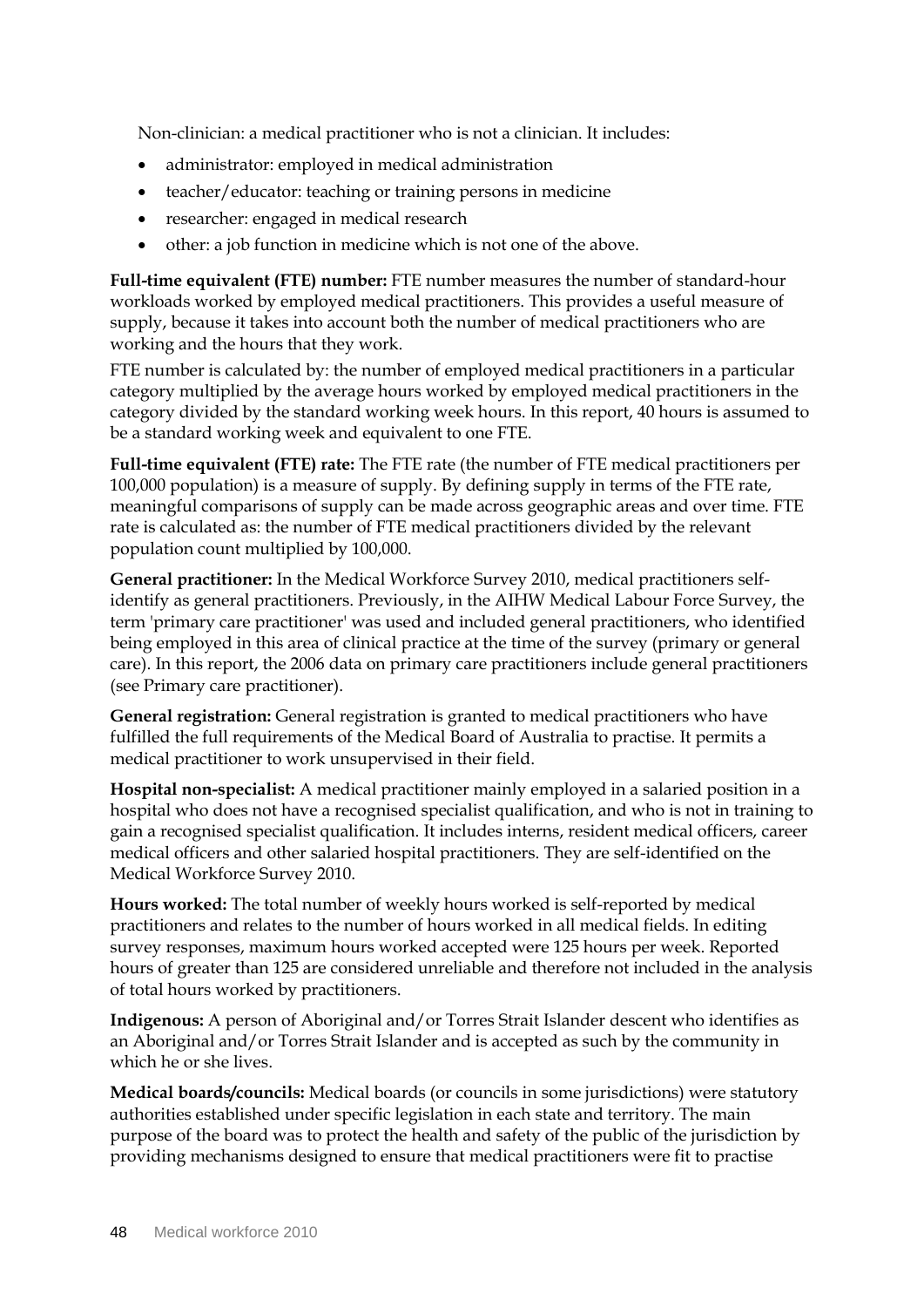medicine. They achieved this by ensuring that only properly trained medical practitioners were registered, and that registered medical practitioners' maintained proper standards of conduct and competence.

The state and territory medical boards/councils were disbanded on 30 June 2011 as part of the rollout of the National Registration and Accreditation Scheme. Jurisdictional boards/councils were replaced by the Medical Board of Australia on 1 July 2011.

**Medical practitioner:** A person whose primary employment role is to diagnose physical and mental illnesses, disorders and injuries and prescribe medications and treatments that promote or restore good health.

**Multi-state registration:** Only those medical practitioners who reported that they worked mainly or only in a particular state or territory were included in the AIHW Medical Labour Force Survey prior to 2010 when estimating the numbers of practitioners in a state or territory. Medical practitioners who reported they worked mainly or only in another state or territory were assumed to be registered in another state or territory and had completed the survey in more than one state or territory.

**Non-clinician:** A medical practitioner who reported spending most of his or her total weekly working hours not involved in the area of a clinical practice. This can include working as an administrator, teacher/educator, researcher, or in another non-clinical area.

**Primary care practitioner:** In this report, data on primary care practitioners are included in the data on general practitioners. In the AIHW Medical Labour Force Survey, primary care practitioners were defined as medical practitioners who reported that they were employed in this area of clinical practice at the time of the survey (primary or general care). In the new Medical Workforce Survey 2010, practitioners self-identify as general practitioners (see General practitioner).

**Remoteness area:** The Remoteness Area Structure within the Australian Standard Geographical Classification (ASGC), produced by the Australian Bureau of Statistics, has been used in this report to present regional data for medical practitioners.

The Remoteness Area Structure of the ASGC is based on the Accessibility/Remoteness Index of Australia, where the remoteness index value of a point is based on the physical road distance to the nearest town or service in each of six population size classes based on the 2006 Census of Population and Housing. These classes are:

- *Major cities*
- *Inner regional*
- *Outer regional*
- *Remote*
- *Very remote*
- *Migratory*.

Due to the small numbers in the *Remote*, *Very remote* and *Migratory* classes, they have been combined and reported as *Remote/Very remote* in this report.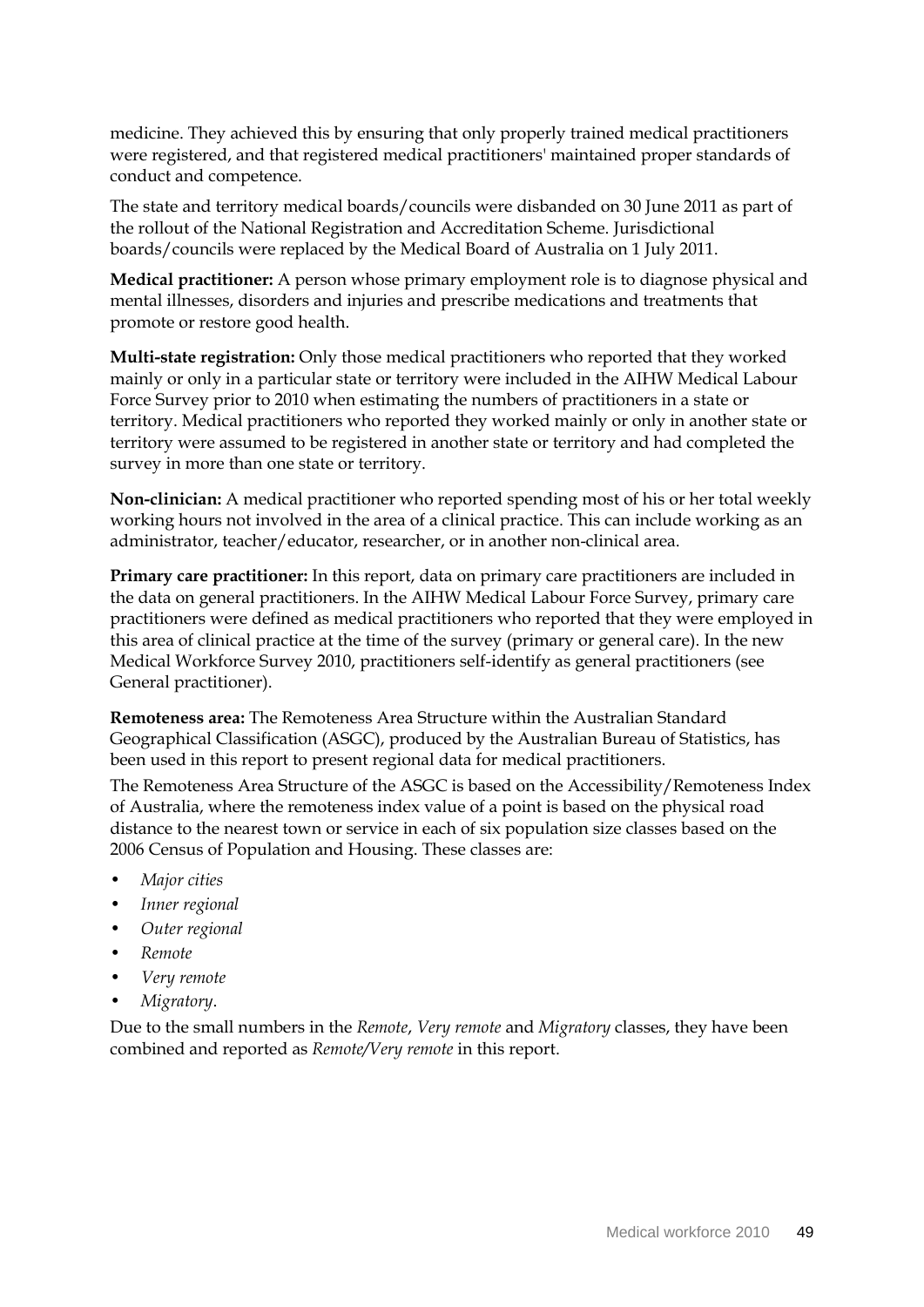**Specialist:** A medical practitioner with a qualification awarded, or equivalent to one awarded, by the relevant specialist professional college in Australia to treat certain conditions. They are self-identified on the Medical Workforce Survey 2010.

**Specialist-in-training:** A medical practitioner accepted by a specialist medical college into a training position supervised by a member of the college. They are self-identified on the Medical Workforce Survey 2010.

**Specialty:** The specialty area of medicine in which an accredited specialist practices. Specialties in this report were approved by the Australian Health Workforce Ministerial Council on 31 March 2010 pursuant to the *Health Practitioner Regulation National Law 2009*.

**Specialty field:** The sub-specialty of the specialty area of medicine in which a specialist practices. Sub-specialties in this report were approved by the Australian Health Workforce Ministerial Council on 31 March 2010 pursuant to the *Health Practitioner Regulation National Law 2009* (see Specialty).

**Torres Strait Islander:** A person of Torres Strait Islander descent who identifies as a Torres Strait Islander and is accepted as such by the community in which he or she lives.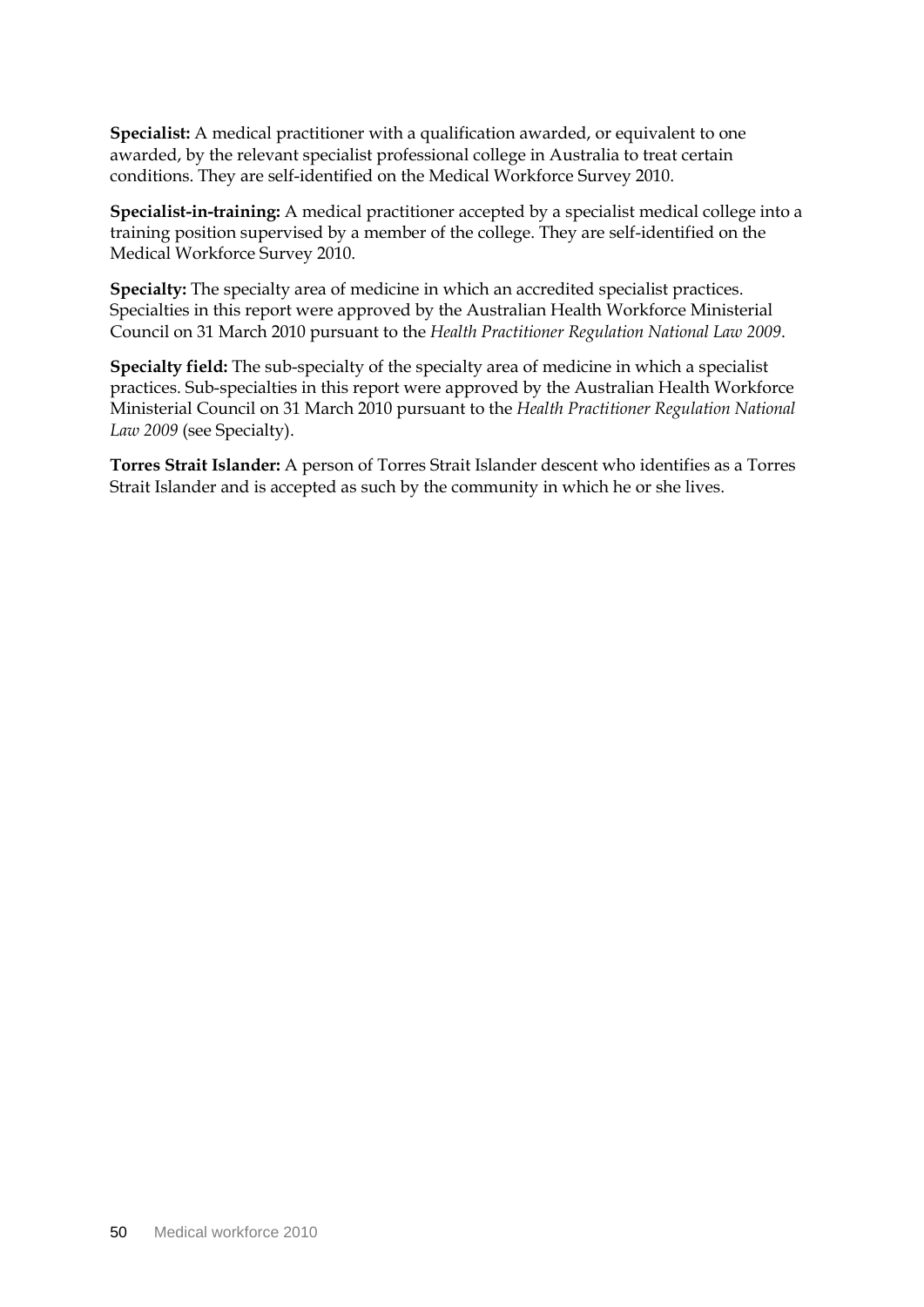# <span id="page-56-0"></span>**References**

ABS (Australian Bureau of Statistics) 1996. Standards for labour force statistics. Cat. no. 1288.0. Canberra: ABS.

ABS 2006. ANZSCO—Australian and New Zealand Standard Classification of Occupations, first edition, 2006. Cat. no. 1220.0. Canberra: ABS.

ACTH (ACT Health) 2010. ACT Health annual report 2009–10: Annexed reports. Canberra: ACT Health.

<span id="page-56-1"></span>AHPRA (Australian Health Practitioner Regulation Agency) 2011. Viewed 17 February 2012, <http://www.ahpra.gov.au/Health-Professions.aspx>.

AMA (Australian Medical Association) 2008. Becoming a doctor and bonded medical school places—a guide for prospective medical students. Sydney: AMA. Viewed 8 September 2008, <http://www.ama.com.au/node/4130>.

MBQ (Medical Board of Queensland) 2010. Final report for the Medical Board of Queensland and Office of the Medical Board of Queensland, for period 1 July 2009 to 30 June 2010. Brisbane: Medical Board of Queensland.

MBSA (Medical Board of South Australia) 2010. Medical Board of South Australia annual report, year ended 2009–10. Adelaide: Medical Board of South Australia.

MBWA (Medical Board of Western Australia) 2010. Medical Board of Western Australia, 2010 annual report, 30 June 2010. Perth: Medical Board of Western Australia.

MCT (Medical Council of Tasmania) 2010. Medical Council of Tasmania, annual report 2010. Hobart: Medical Council of Tasmania.

MPBV (Medical Practitioners Board of Victoria) 2010. Medical Practitioners Board of Victoria, annual report 2010. Melbourne: Medical Practitioners Board of Victoria.

NSWMB (New South Wales Medical Board) 2010. New South Wales Medical Board, annual report 2010. Sydney: NSW Medical Board.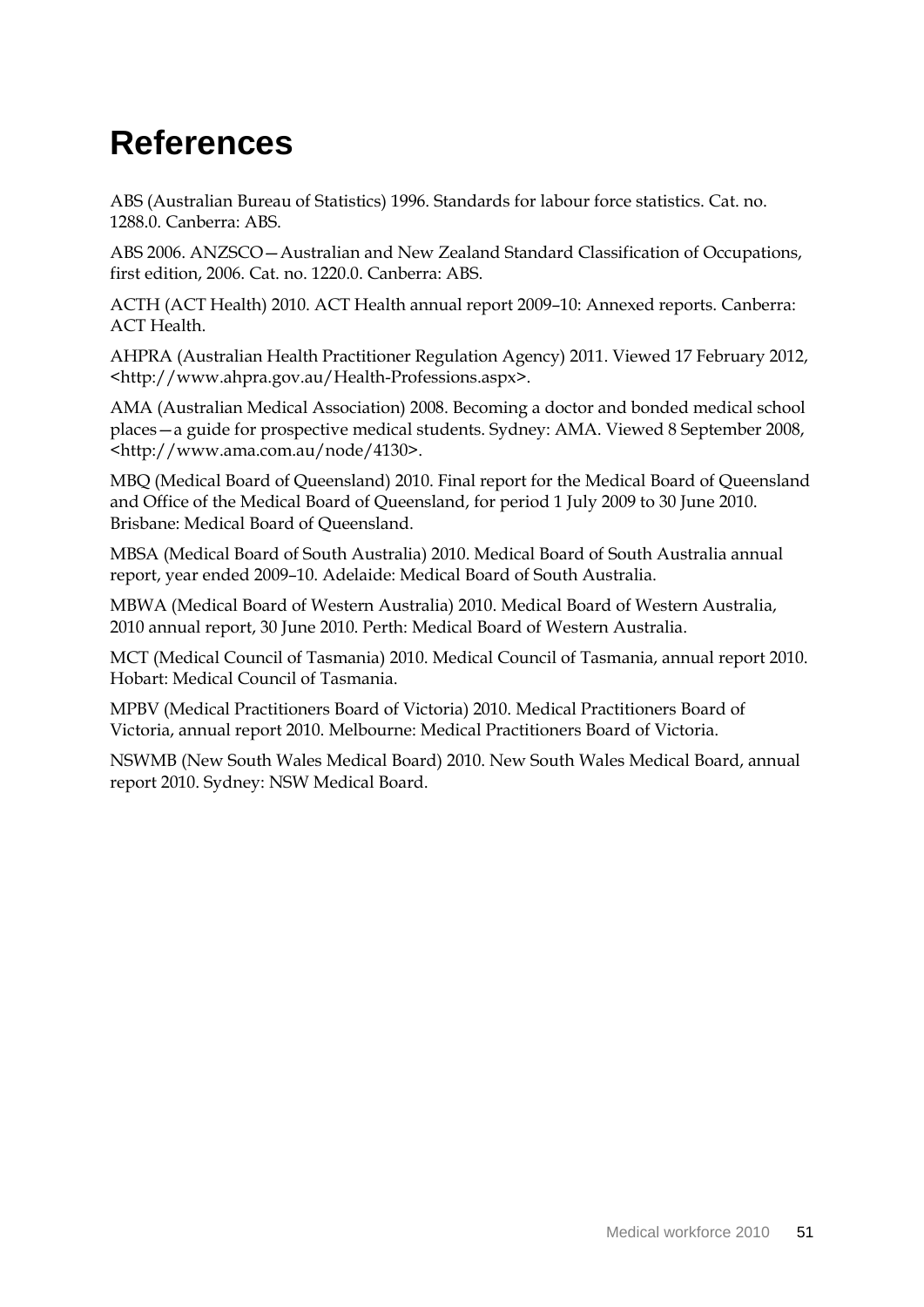# <span id="page-57-0"></span>**List of tables**

| Table 2.1: |                                                                                    |  |
|------------|------------------------------------------------------------------------------------|--|
| Table 2.2: | Registered medical practitioners, by workforce status and state and territory of   |  |
| Table 3.1: | Employed medical practitioners, by Indigenous status and state and territory of    |  |
| Table 3.2: | Employed medical practitioners: selected features by main field of medicine, 2006  |  |
| Table 3.3: | Employed medical practitioners: clinicians per 100,000 population by main area     |  |
| Table 3.4: | Employed specialists: clinicians per 100,000 population by broad specialty group,  |  |
| Table 3.5: |                                                                                    |  |
| Table 3.6: | Employed medical practitioners: number of and average weekly hours worked,         |  |
| Table 4.1: | Employed medical practitioners: FTE per 100,000 population by main field of        |  |
| Table 5.1: | Employed medical practitioners in Major cities: selected features by main field of |  |
| Table 5.2: | Employed medical practitioners in Inner regional areas: selected features by main  |  |
| Table 5.3: | Employed medical practitioners in Outer regional areas: selected features by main  |  |
| Table 5.4: | Employed medical practitioners in Remote/Very remote areas: selected features by   |  |
| Table 5.5: | Employed medical practitioners: selected features by state and territory of        |  |
| Table A1:  | Registered medical practitioners, by state and territory, 2008 to 2010 34          |  |
| Table A2:  |                                                                                    |  |
| Table B1:  | General and conditional medical practitioner registrations reported by state and   |  |
| Table D1:  | Population estimates at 30 June, by remoteness area and state and territory, 2006  |  |